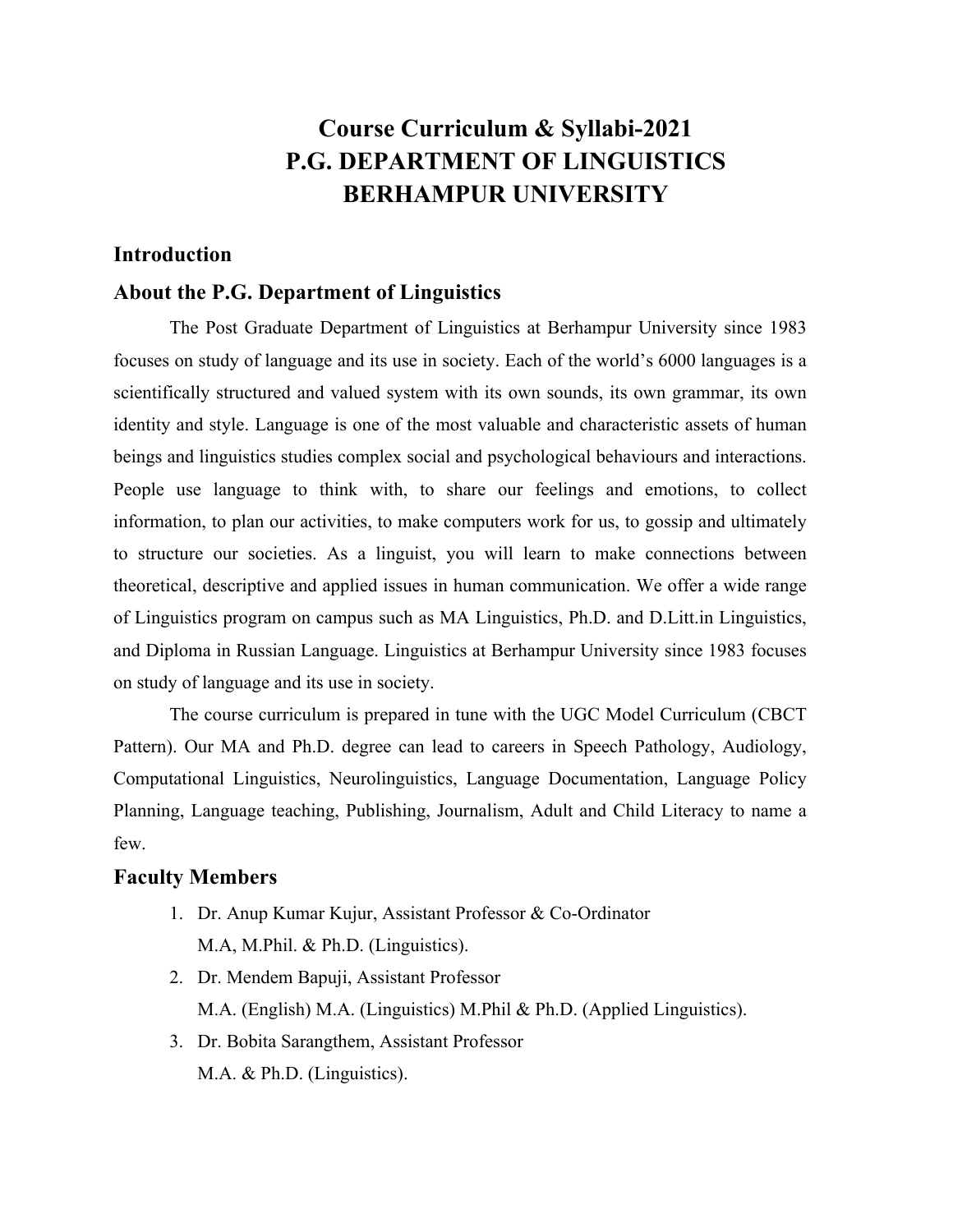# **Facilities in P.G. Department of Linguistics:**

The P.G. Department of Linguistics has a wide range of books and also these can be found in the R.P. Padhi Library. The central library of the university has access to e-resources like ProQuest, J-Gate database, Oxford University Journals, Cambridge University Journals etc.

# **Endangered Language Research Project**

The Title of the UGC Project is "Documentation and Development of Indigenous Languages of South Odisha" which is sanctioned under the UGC Scheme Promotion and Preservation of Indigenous and Endangered Languages during XII Plan. The thrust areas of research are Applied Linguistics, Sociolinguistics, and Indigenous and Endangered Languages Documentation.

## **Language Laboratory**

Language Laboratory of Berhampur University is situated in the Department of Linguistics to the cater to the needs of the students of the department and the bona-fide students of other departments. It is designed to provide the students with wholistic growth and development. The main focus is laid on inculcating soft-skills and language skills (listening, speaking, reading and writing) required for getting an employment.

# **About the Syllabus**

The course is meant for advanced readers in the field of Linguistics in general with a view to helping them acquire the following: (a) Greater flexibility in understanding the scientific study of Language, (b) ability to develop a understanding of how the Languages have developed, related, structured, and used in the society, (c) ability to use the theoretical and applied Linguistics at different inter disciplinary spheres such as Sociolinguistics, Anthropological Linguistics Computational Linguistics, Neurolinguistics etc., and (d) ability to understand, develop and document Grammar, Lexicon and other language and cultural elements of any Language of the world.

With an enhanced knowledge of universal properties of languages, the students can shape the world in promoting equal respects to all languages–major or minor, oral or written as cultural ambassadors.The course with its multi discipline approach will help the students to specialize in variety of fields. This will help the students find placement in different sectors with expertise in Linguistics.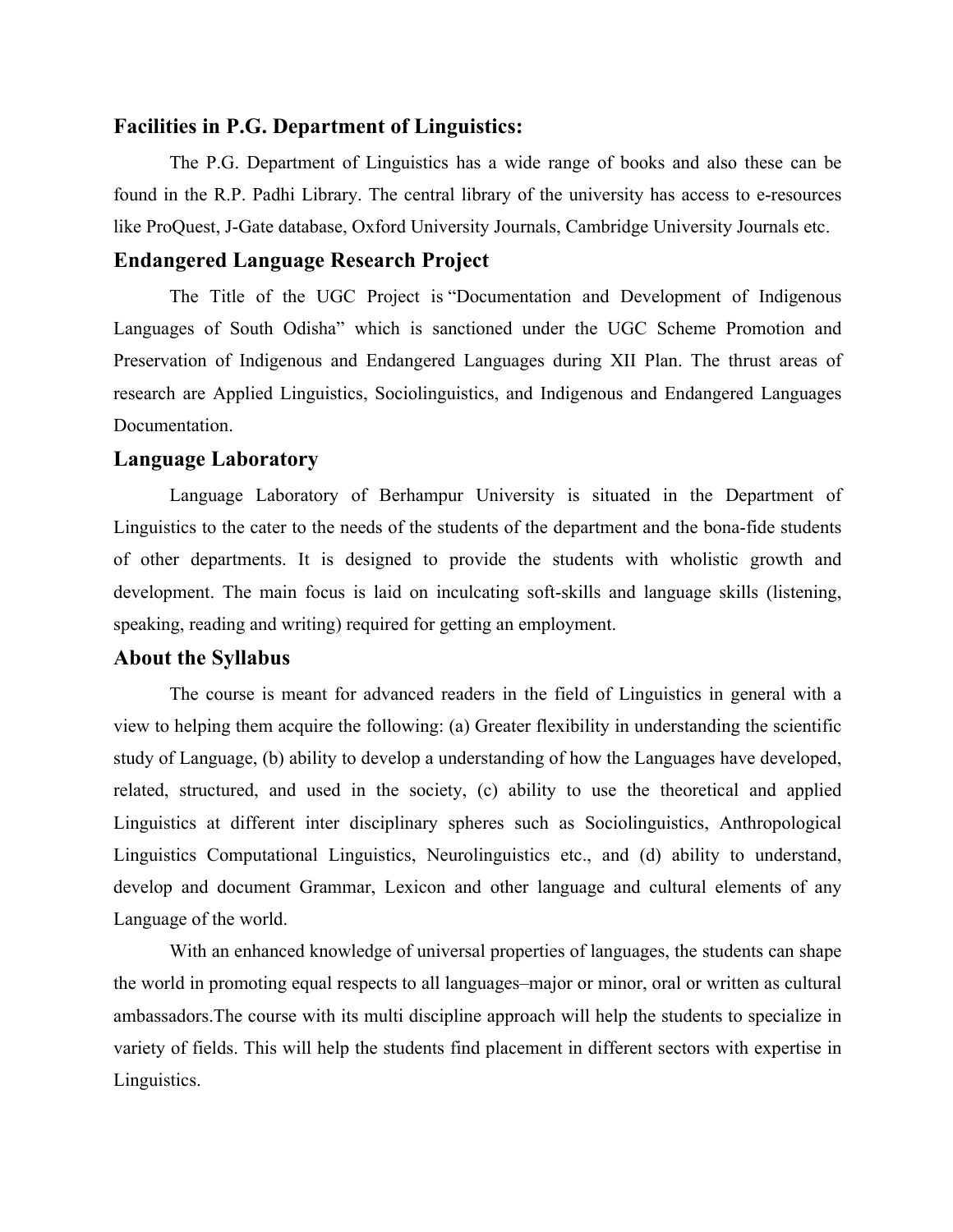| <b>Semester</b>          | <b>Core Course</b>                           |                                                  | <b>Credits</b>                            | <b>Marks</b>                          |
|--------------------------|----------------------------------------------|--------------------------------------------------|-------------------------------------------|---------------------------------------|
| 1 <sup>st</sup> Semester | LINGC101 Introduction to Linguistics         |                                                  | 4 credits for each                        | 500 (100 Marks)                       |
|                          | LING C102 Phonetics                          |                                                  |                                           |                                       |
|                          | LING C103 Phonology I                        |                                                  |                                           |                                       |
|                          | LING C104 Morphology                         |                                                  | paper = 20 Credits                        | each Course/Paper)                    |
|                          | LING C105 Transformational Generative Syntax |                                                  |                                           |                                       |
| $2nd$ Semester           | LING C201Phonology II                        |                                                  |                                           |                                       |
|                          | LING C202Morphosyntax                        |                                                  |                                           |                                       |
|                          | LING C203Semantics & Pragmatics              |                                                  | 4 credits for each<br>paper $=20$ Credits | 500 (100 Marks)<br>each Course/Paper) |
|                          | LING C204Sociolinguistics                    |                                                  |                                           |                                       |
|                          | LING C205Applied Linguistics                 |                                                  |                                           |                                       |
|                          | <b>Core Course</b>                           | <b>Core Elective / Allied</b><br><b>Elective</b> |                                           |                                       |
| 3rdSemester              |                                              | LINGE303                                         |                                           |                                       |
|                          | LING C301                                    | Language Typology                                |                                           |                                       |
|                          | Languages of South-                          | <b>LING E304</b>                                 |                                           |                                       |
|                          | Asia                                         | Psycholinguistics                                |                                           |                                       |
|                          |                                              | <b>LING E305</b>                                 |                                           |                                       |
|                          |                                              | <b>Stylistics</b>                                |                                           |                                       |
|                          |                                              | <b>LING E306</b>                                 |                                           |                                       |
|                          |                                              | Neurolinguistics                                 | 4 credits for each                        | 500 (100 Marks)                       |
|                          | LING C302<br>Anthropological<br>Linguistics  | <b>LING E307</b>                                 | paper = 20 Credits                        | each Course/Paper)                    |
|                          |                                              | Computational                                    |                                           |                                       |
|                          |                                              | Linguistics                                      |                                           |                                       |
|                          |                                              | LING E308                                        |                                           |                                       |
|                          |                                              | Language and Education                           |                                           |                                       |
|                          |                                              | <b>LING E309</b>                                 |                                           |                                       |
|                          |                                              | Language and Media<br><b>LING E310</b>           |                                           |                                       |
|                          |                                              | Second Language                                  |                                           |                                       |
|                          |                                              | Acquisition                                      |                                           |                                       |
|                          |                                              | LING E404                                        |                                           |                                       |
| 4 <sup>th</sup> Semester | LING C401                                    | Lexicography                                     |                                           |                                       |
|                          | <b>Historical Linguistics</b>                | <b>LING E405</b>                                 |                                           |                                       |
|                          |                                              | Language Testing                                 |                                           |                                       |
|                          |                                              | <b>LING E406</b>                                 | 4 credits for each                        | 500 (100 Marks)                       |
|                          | LING C402                                    | Multilingualism                                  | paper $=20$ Credits                       | each Course/Paper)                    |
|                          | <b>History of Linguistics</b>                | LING E407                                        |                                           |                                       |
|                          |                                              | <b>Translation Studies</b>                       |                                           |                                       |
|                          | LING C403                                    | LING E408                                        |                                           |                                       |
|                          | Field Linguistics/                           | <b>Advanced Historical</b>                       |                                           |                                       |
|                          | Dissertation                                 | Linguistics                                      |                                           |                                       |
|                          |                                              | Total                                            | 80 Credits                                | 2000 Marks                            |

**General Course Framework and Structure (M.A. in Linguistics)**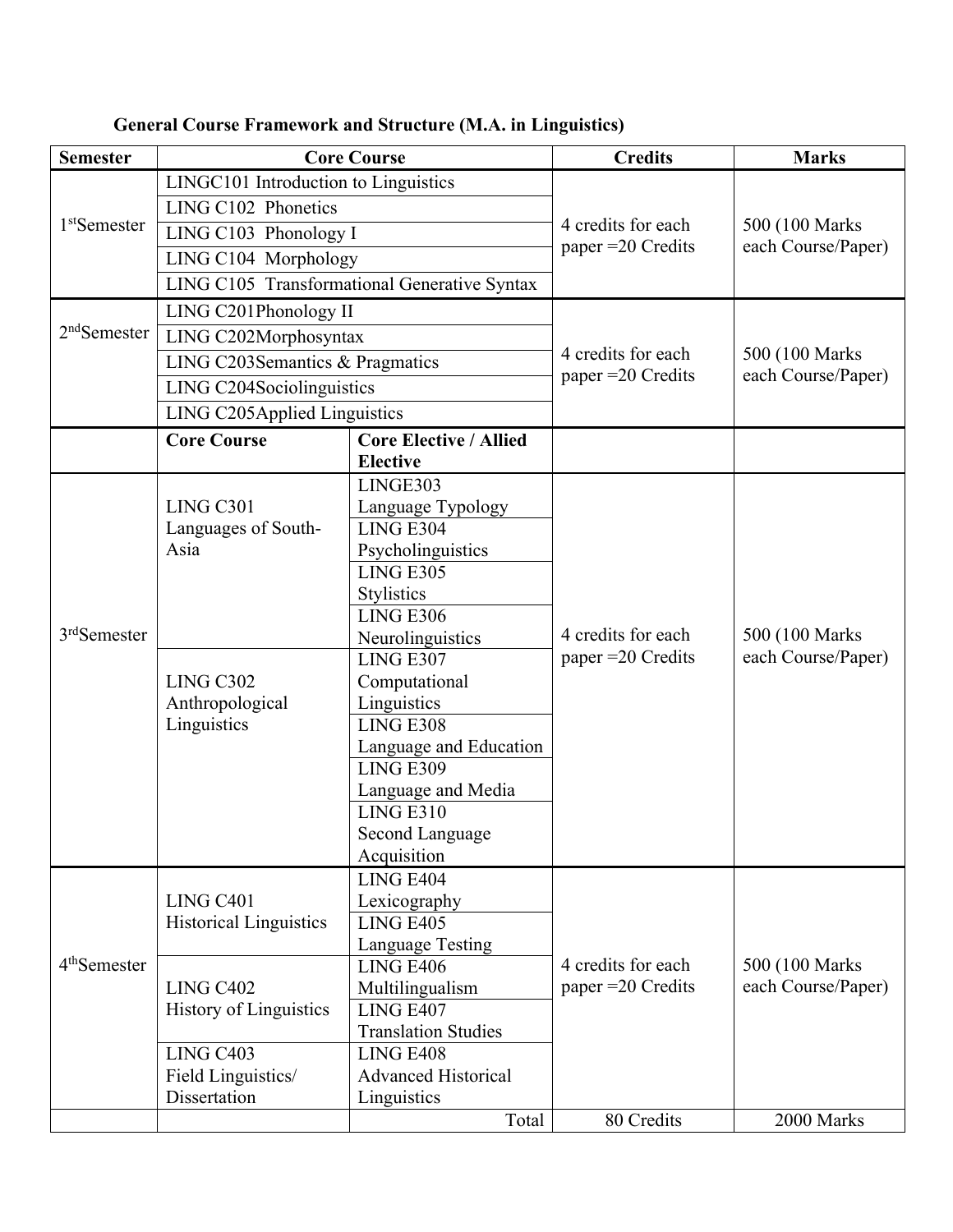(LING: Linguistics; C: Core Course (1400 Marks); E: Core Elective (500 Marks); E: Allied Elective (100 Marks)

- $\Box$  The students of M.A. in Linguistics are allowed to opt for any two Core Electives in a group of (LING-E303, 304, 305, 306, 307& 308) in the 3rdSemester, provided sufficient numbers of students opt for the same course & experts are available.
- The students of other P.G. Departments can opt for any one Allied Elective out of two (LING-E309 $\&$  310) in the 3<sup>rd</sup>Semester.
- $\Box$  The students of M.A. in Linguistics are allowed to opt for any two Core Electives in a group of (LING-E404, 405, 406, 407& 408) in the 4thSemester, provided sufficient numbers of students opt for the same course and subject experts are available.
	- $\triangleright$  Total Number of Semesters 04
	- $\triangleright$  Total Papers of all Semesters 20(including Dissertation)
	- $\triangleright$  Total marks per paper 100 marks.
	- $\triangleright$  Each paper comprise of -04 credits
	- $\triangleright$  Total number of credit-80 credits
	- $\triangleright$  Core Courses are Mandatory.
	- $\triangleright$  Core Electives in each semester are meant for specialization.
	- $\triangleright$  Any one Allied Elective can be chosen by Interdepartmental candidates.
	- $\triangleright$  Each of the theory paper shall have mid-semester examination carrying 20 marks and endsemester examination of 80 marks.
	- $\triangleright$  The duration of mid-semester examination is One hour for each paper and the Duration of End Semester examination for each paper shall be of Three hours.
	- $\triangleright$  Passing of Mid-semester examination is mandatory for fill-up of form for the final semester.

# Course No.:**LINGC101**

# Course Name: **INTRODUCTION TO LINGUISTICS**

Semester: **I** Credit: **4** Course: **Core**

# **Objectives of the Course:**

This is to give general introduction to Linguistics and to place language in the context of sign, mind, society and culture.It will provide an introduction to analysis of language at the level of sound organization.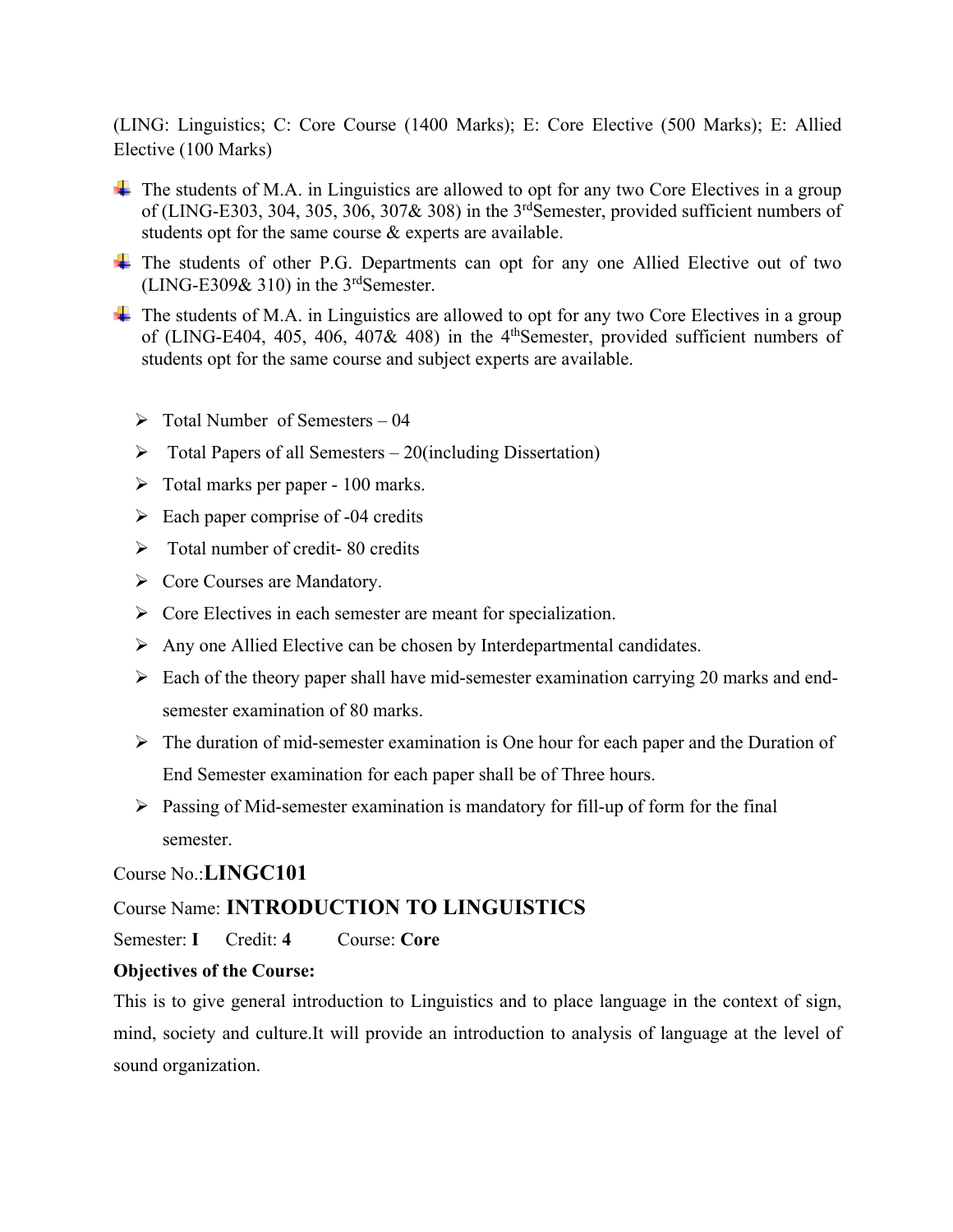## **Unit 1.Language and Communication** (Hours: 12)

Linguistics-what it is and what it is not; (Linguistics and Grammar); the scientific study of human language. Definitions of language; characteristics of human language; design features of human language; functions of human language (Jakobsonian and Hallidayan). Language and communication: Human and non-human communication; verbal and non-verbal communication; sign language; language-independent systems. Communication: a biological perspective.

## **Unit 2. Approaches to the study of language** (Hours: 12)

Three major research traditions in 20th century Linguistics: Structuralism, Formalism / Generative linguistics, Functionalism. Saussure's concept of language and Saussure's dichotomies; -etic, -emic; type, token. The concept of linguistic sign; syntagmatic and paradigmatic relation; langue and parole; competence and performance; form and substance.

## Unit 3. Language, mind and brain

Cognition (behaviourist, rationalist and relativist perspectives) as seen in Bloomfield, Chomsky, and Sapir and others).Innateness hypothesis.Language acquisition, Bi-/Multilingualism, critical period hypothesis. The modularity of brain, lateralisation and contralateralisation, Broca's and Wernicke's area; language disorders: Aphasia.

# Unit 4. Linguistic Analysis I (Hours: 12)

# Basic concepts in phonetics and phonology Phonetics vs. phonology, phoneme and archiphoneme; basic concepts in morphology; morpheme and morphemic processes; inflectional and derivational processes. Grammatical categories; form-classes, gender, person, number, case, tense, aspect, mood; three models of linguistic description.

# **Suggested Reading**

Akmajian A., R.A. Demers and R.M. Harnish, 1984. Second revised edition. Linguistics: An Introduction to Language and Communication. Cambridge, Mass: MIT Press. (Indian ed. 1991. Prentice Hall.)

Asher, R. (ed.). 1994. Encyclopedia of Language and Linguistics. Elsevier-Pargamon.

Bloomfield. L. 1933. Language, New York, Henry Holt. (Indian Edition, Delhi: MotilalBanarsidas).

Bright, W. (ed.) 1992. International Encyclopedia of Linguistics. New York: OUP.

Crystal, D. 1980. First Dictionary of Linguistics and Phonetics. London: Andre Deutsch.

Coulmas, F. 1989. Writing System of the World. Oxford: Black Well.

Daniels, P.T., and W. Bright. 1996. The World's Writing Systems. New York: Oup.

Fromkin, V., and R. Rodman. 1974. An Introduction to Language. New York: Holt, Rinehart and Winston. (2nd Edition).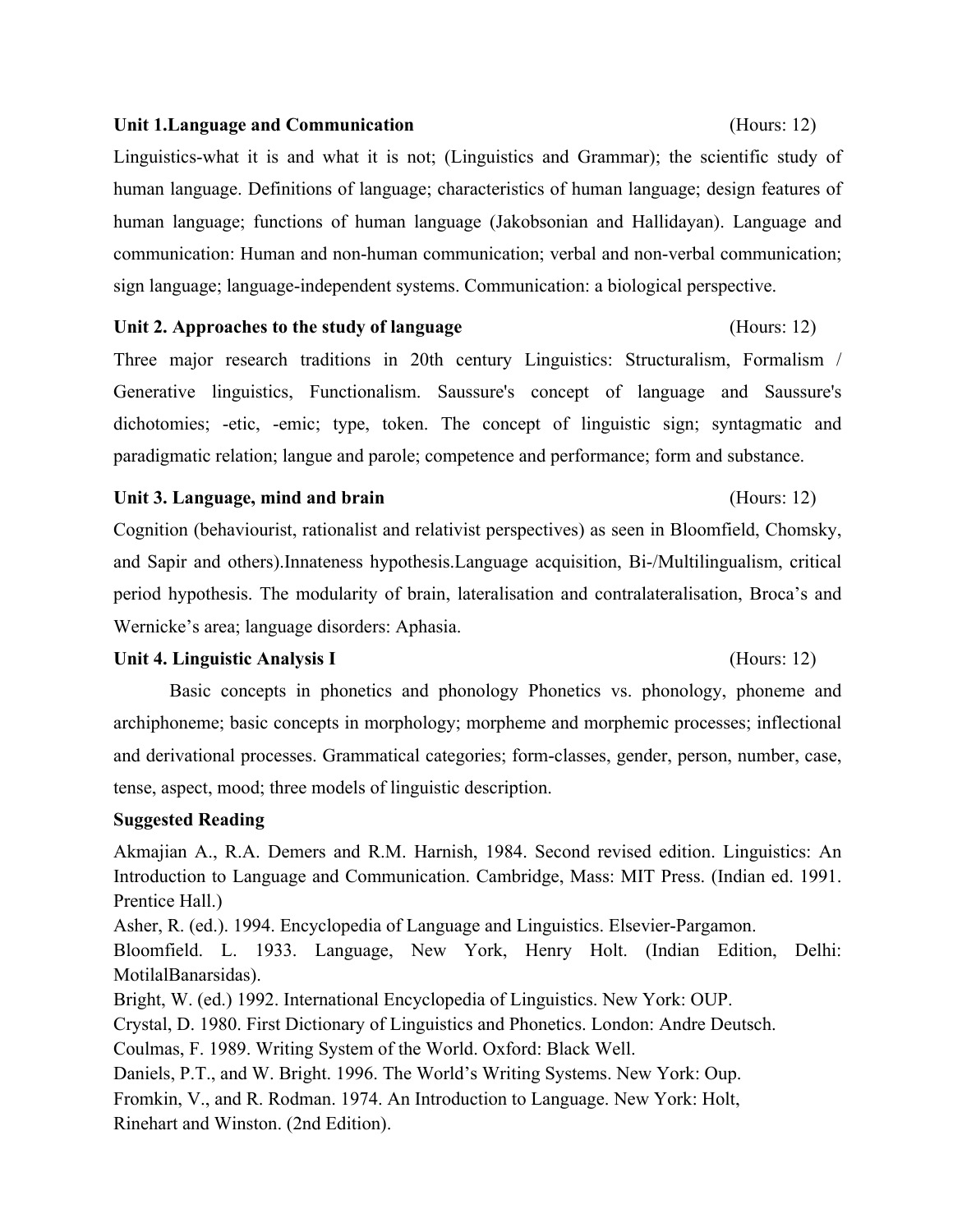Hockett. C.F. 1958. A Course in Modern Linguistics. New York: Macmillian. Indian Edition, New Delhi: Oxford and IBH Publishing Co.

Lyons, J. 1968. Introduction to Theoretical Linguistics. Cambridge (UK): CUP.

\_\_\_\_\_\_\_\_\_\_\_\_.1981. Language and Linguistics. Cambridge (UK): CUP.

Redford, A. 1988. Transformational Grammar: A First Course. Cambridge (UK): CUP.

Sapir, E. 1949. Langauge. New York: Hercourt. Brace & World.

Saussure, F. de. 1966. A Course in General Linguistics: New York: McGraw-Hill.

Smith, N. and D. Wilson. 1979. Modern Linguistics. The Results of Chomsky's Revolution. Harmondsworth: Penguin Books.

Verma, S.K., and N. Krishnaswamy. 1993. Introduction to Modern Linguistics. Delhi: OUP.

# Course No.: **LINGC102**

Course Name: **PHONETICS**

Semester: **I** Credit: **4** Course: **Core**

# **Objectives of the Course:**

It aims to identify the parts of the vocal tract and their roles in speech production and articulate and learn the physical features of consonants and vowels. It enables to understand syllables, suprasegmental features, and acoustic properties of speech using acoustic analysis software.

# UNIT-I: THE ORGANS OF SPEECH (Hours: 12)

Phonetics as a study of speech sounds; aims and scope of Phonetics, Branches of Phonetics, Speech Organs and their functions, Mechanisms of speech production, Airstream mechanism, oro-nasal process, Phonation process and articulation (place and manner); Classification of sounds into vocalic and consonantal sounds.

# UNIT-II: ARTICULATION OF CONSONANTS (Hours: 12)

The process of articulation: Manner and place of articulation. Places: Upper articulators and lower articulators (passive and active articulators, articulators and points of articulation). Combinations of articulators, their nomenclature, restrictions. Manners of articulation: stops, fricatives, trills, flaps or taps, approximants, affricates, laterals. Co-articulation: Double articulation, secondary articulation, labialization, palatalization, velarization, and pharyngealization. Vowels: Basic Parameters for describing vowels (Three axes: Degree of opening, tongue stricture, lips position). Tense, lax. Cardinal Vowels (primary and secondary). UNIT-III: SUPRASEGMENTALS (Hours: 12)

Consonant and vowel length (quantity and duration); Stress (accent); pitch, tone, intonation and juncture; voice quality and Rhythm.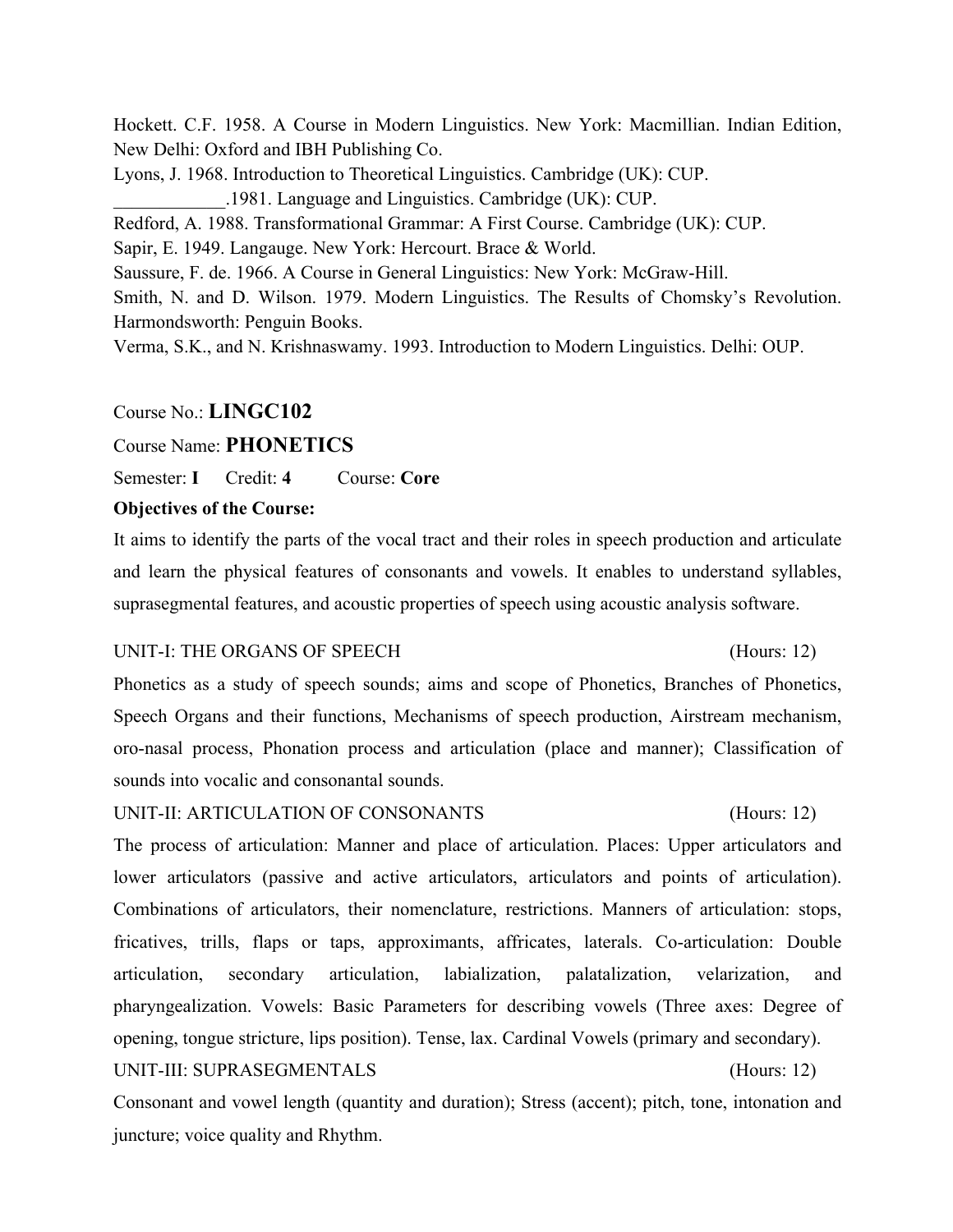# UNIT-IV: PHONETIC TRANSCRIPTION (IPA) (Hours: 12)

Principles and types of transcription, The IPA and other standard notations, Suprasegmental transcription. Three-term labels for describing speech sounds, Problems involving phonetic transcription, Use of computers in transcription and analysis of speech/ language data.

# READING LIST:

1. Abercrombie, D.1967. Elements of General Phonetics. Edinburgh: EUP.

2. Ball, M. 1996. Phonetics for speech Pathology. London, Whurr Publications.

3. Catford, J.C. 1988. Practical Introduction to Phonetics. Oxford: Oxford University Press.

4. Catford, J.C. 1977. Fundamental Problems in Phonetics. Edinburgh: Edinburgh Univ.Press. Ch. 12.

5. Collins, B. and I.M.Mees. 2005. Practical Phonetics & Phonology: A Resource book for students. London: Routledge.

6. Davenport, M. & Hannans, S.J. 1998. Introducing Phonetics and Phonology. London: Arnold.

7. Handbook of the International Phonetic Association: A Guide to use of International Phonetic Alphabet. 1999. Cambridge University Press.

8. John Arister Dry (ed.).1998. Using Computers in Linguistics-A practical guide pp.69-73.

9. Kostic, D.J., Mitter, A. and Krishnamurthi, Bh. 1977. A short outline of Telugu Phonetics, Calcutta: Indian Statistical Institute.

10. Ladefoged, P.1982. A course in Phonetics. II Edition. New York: Harcourt Brace Jovanovich. (ch.1, 2,6,7,9 and 10).

211. Ladefoged, P. 2005. Vowels and Consonants. II Ed. Oxford, UK: Blackwell.

12. Laver, J. 1994. Principles of Phonetics. Cambridge: Cambridge University Press. Ch.14, 15,16,17,18.

# Course No.: **LINGC103**

# Course Name:**PHONOLOGY I**

Semester: **I** Credit: **4** Course: **Core**

# **Objectives of the Course:**

It highlights the various concepts related to phonology. It acquaints the students with different types of phonology and the approaches to phonology.

# UNIT-I (Hours: 12)

Relationship between Phonetics and Phonology; The concept of Phoneme; Different Perspectives on the notion of phoneme. Principles of Phonemic analysis; contrast, complementation, minimal pairs, distribution; Phonetic similarity. Neatness of pattern and economy. Distinction between Phone, Phoneme and allophone. The requirement of grammatical information in Phonology (Morphological and Syntactic).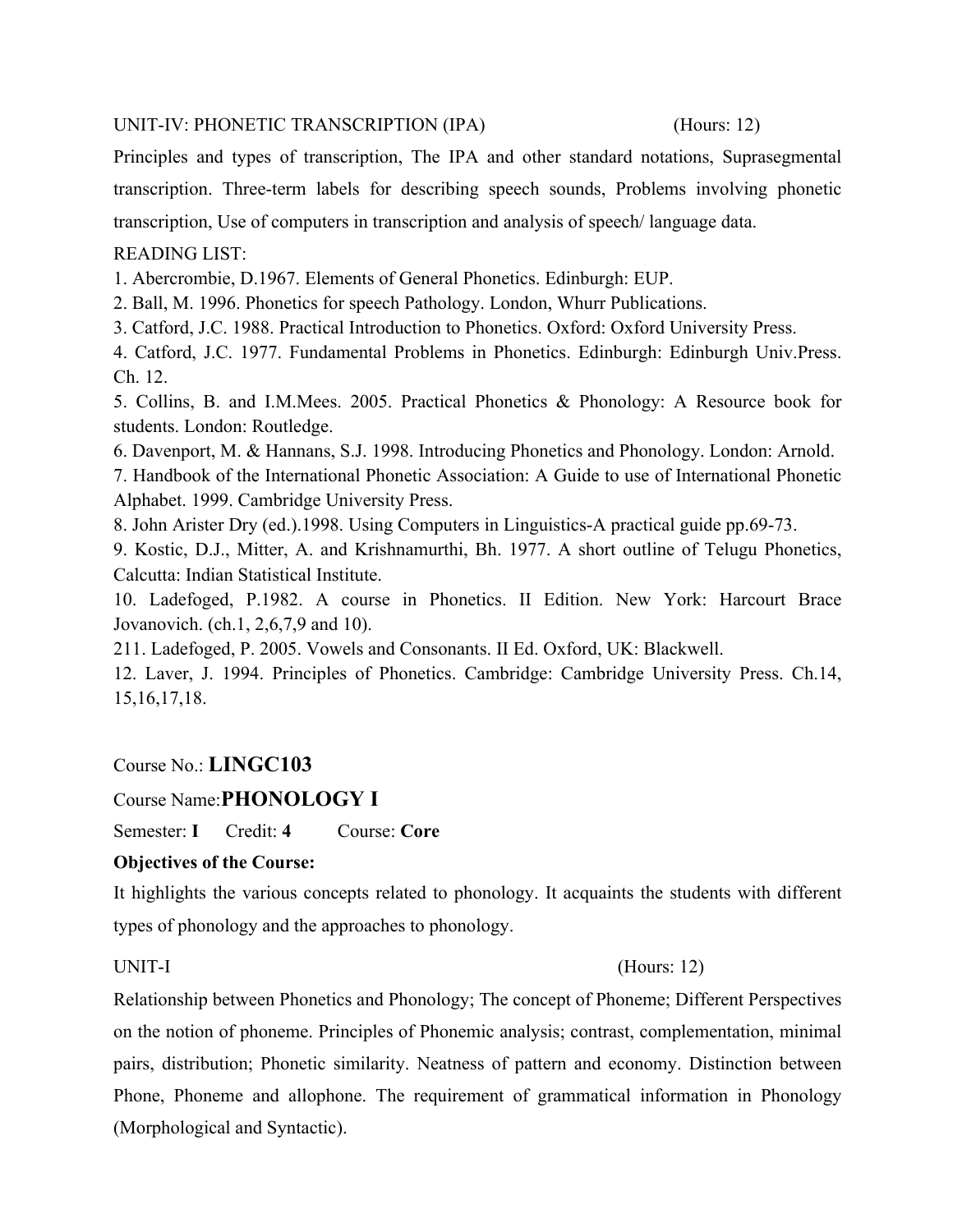## UNIT-II (Hours: 12)

Basic units and segments in Phonology; Phonemic premises and discovery procedures; Phoneme combinations; Phonotactic constraints; concept of syllable, Syllable structure, setting up syllables and problems of syllabification; types of phonological systems-consonant systems and vowel systems; systems based on suprasegmental features.

# UNIT-III (Hours: 12)

Prague school phonology; Trubetzkoy`s distinctive oppositions; neutralizations and archiphoneme. Markedness, distinctive features theory; binary v/s non-binary Features; acoustic and Perceptional features; Applications of distinctive features; Universal Phonetic Features; Salient Features of generative Phonology; Phonological representations-the abstractness problem. Types of Phonological rules and constraints on rules; rule ordering.

# UNIT-IV (Hours: 12)

Problems in Phonology (based on the theory discussed in Unit-I). Problems in Phonology (based on the theory discussed in Unit-III).

# READING LIST:

- 1. Bloomfield, L. 1933. Language. New York: Holt, Reinhart & Winston.
- 2. Carr, O. 1993. Phonology. NY: Palgrave.
- 3. Clark, J. & Yallop, C. 1995. An Introduction to Phonetics and Phonology. New York: Harper & Row.

4. Fromkin, V. & Rodaman, R. 1993. An Introduction to Language. New York: Harcourt Brace College Publishers.

- 5. Gleason, B.A.1955.Workbook in Descriptive Linguistics. London: Holt, Rinehart &Winston.
- 6. Gussmann, E. 2002. Phonology: Analysis and Theory. Cambridge, UK: CUP
- 7. Halle, M. 1984. Problem book in Phonology. Massachusetts: M.I.T press.
- 8. Hockett, C.F.1960. A Course in Modern Linguistics. New York: The Macmillan & Co. Ch.2, 3, 10 & 13.
- 9. Hyman, L.M. 1975. Phonology; Theory and Analysis. New York: Holt, Rinehart and Winston. 10. Lass, R. 1984. Phonology: An Introduction to basic concepts. London: Cambridge University Press.
- 11. Odden, D. 2005. Introducing Phonology. CUP. Ch.1, 2, 3, 4 and 7.
- 12. Roco, I & Johnson, W. 1999. A Course in Phonology. Oxford, UK: Blackwell
- 13. Sastry, J.V. 1994. Regional and Social Dialects of Telugu- a Prosodic analysis. Ch. 3 & 4. Mysore: Central Institute of Indian Languages.

Course No.: **LINGC104**

# Course Name:**MORPHOLOGY**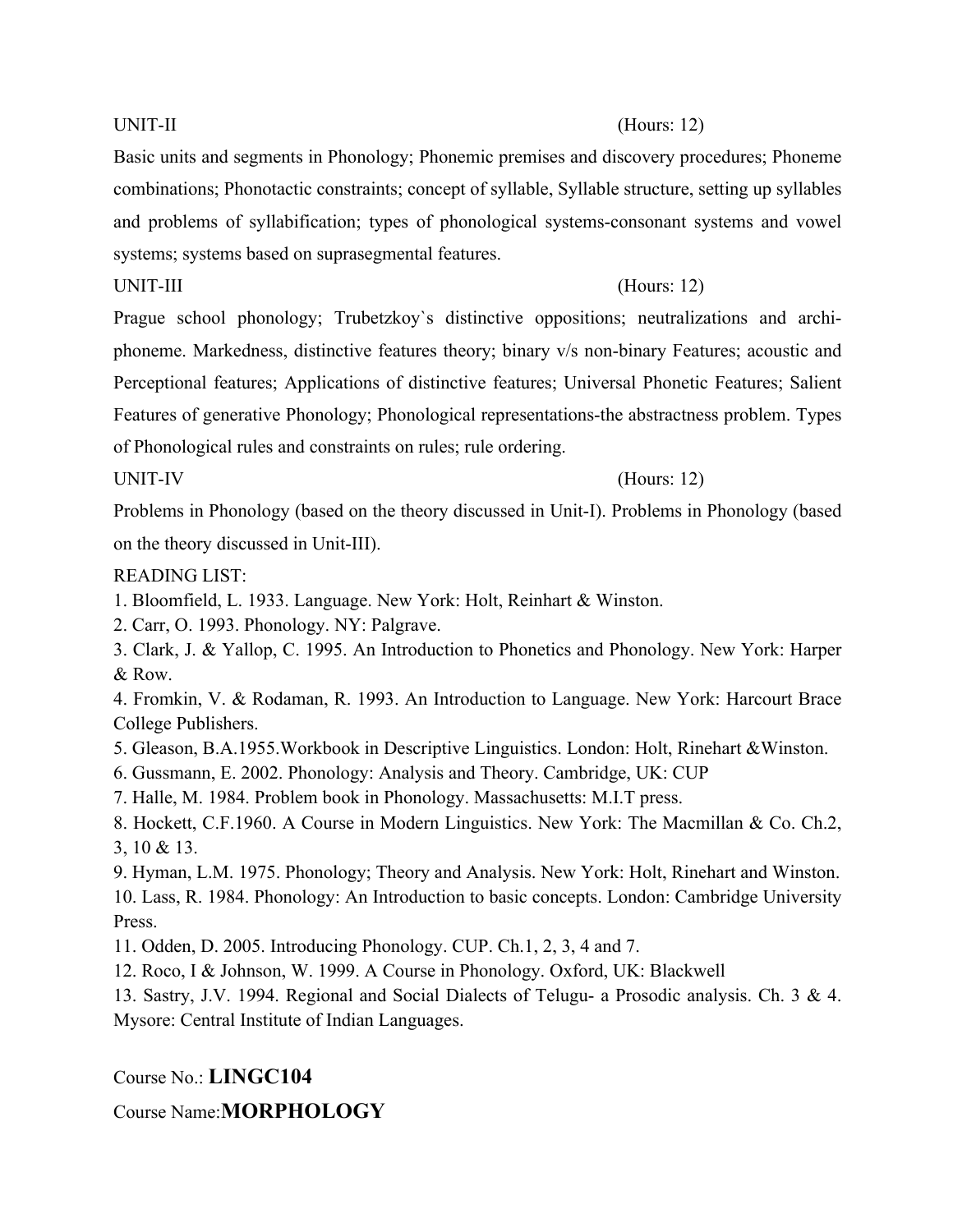Semester: **I** Credit: **4** Course: **Core**

### **Objectives of the Course:**

It introduces the basic concepts in Morphology. It focuses on the system of morphological and morphophonemic structures in language.

## **Unit 1. Basic Concepts** (Hours: 12)

Simple and complex words; root, stem, word; free and bound morphemes; prefixes, suffixes and infixes, zero morpheme; invariant words; open versus closed class words. Models: morphemebased: morph (types of morph), morpheme (types of morpheme), allomorph (conditioning), identification of morphemes (Nida's principles); item and arrangement and item and process models; word-based: word and paradigm; morphological typology (classification of languages into synthetic: agglutinating, inflecting and polysynthetic, and analytic: isolating types), morphological universals.

## Unit 2. Compounds (Hours: 12)

Type of compounds; formal vs. semantic classification; rules of compound formation.

## **Unit 3. Morphological Processes** (Hours: 12)

Morphological processes (affixation, compounding, reduplication, suppletion, echo-formation, reduplication), morphological productivity; inflection and derivation (inflection categories of nouns, verbal inflection categories).

### **Unit 4. Morphophonemic Processes** (Hours: 12)

Phonological changes; intra and inter categorical morphology; backformation; item and arrangement; word and paradigm; item and process; concatenation; cliticization. Morphophonemic processes (assimilation, dissimilation, metathesis, etc.), alternations and types of alternation, sandhi (internal and external).

## **Suggested Readings**

Aronoff, M. 1976. Word formation in generative grammar. Cambridge. Mass: MIT Press.

Aitchison, J. 1987. Words in the Mind. Oxford: Basil Blackwell.

Disciullo, A.M. and Williams E. 1987. On the definition of word. Cambridge, Mass.: MIT Press.

.1994. Morphology by itself: Stems and Inflectional classes. Cambridge, Mass: MIT Press.

Mathews, P.H. 1972. Inflectional Morphology. Cambridge, Cambridge University Press.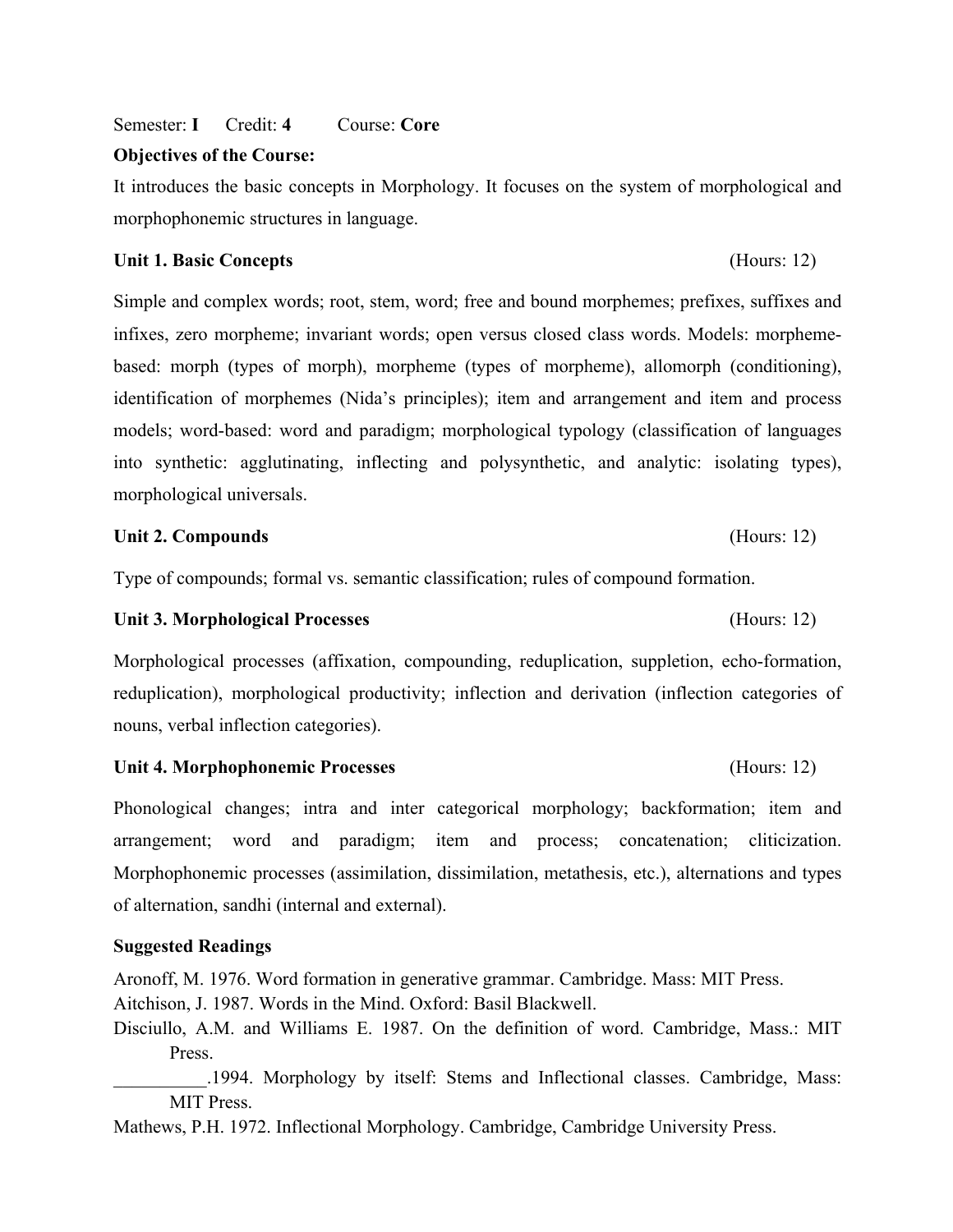1974. Morphology: An introduction to the theory of word-structure. Cambridge, Cambridge University Press.

Spencer, A. 1991. Morphological Theory. Oxford: Basil Blackwell.

Singh, R. and Agnihotri, R.K. 1997. Hindi Morphology: A word based description. Delhi : MotilalBanarsidas

## Course No.: **LINGC105**

# Course Name:**TRANSFORMATIONAL GENERATIVE SYNTAX**

Semester: **I** Credit: **4** Course: **Core**

## **Objectives of the Course:**

This introduces the basic assumptions and goals of syntax. It focuses on syntactic structures of language. It develops an understanding on the relationships different constituents of a sentence or a phrase.

### **Unit 1. Assumptions and goals of a syntactic theory** (Hours: 12)

Concepts of competence and performance; universal grammar and language specific grammar; grammar as a theory of language acquisition; descriptively and explanatorily adequate grammar, evaluation and expressive power of a syntactic theory.

### **Unit 2. Syntactic structure** (Hours: 12)

Basic lexical categories in terms of distinctive features  $+/-N$ ,  $+/-V$ , advantage and limitation of such an approach. Basic phrasal categories: syntactic tests to identify lexical and phrasal categories of a language. Discontinuous constituents and the concept of deep structure. Overt and non-overt categories, functional categories and the role of auxiliary verbs, empty categories and constituents. Relation between structures: command, c-command, m-command and government.

## Unit 3. X-bar syntax (Hours: 12)

Why x-bar syntax? Concepts of head, specifier and complements. Difference between complements and adjuncts. Projection and extended projection principles. Maximal projections of lexical and functional categories.

## **Unit 4. Lexicon** (Hours: 12)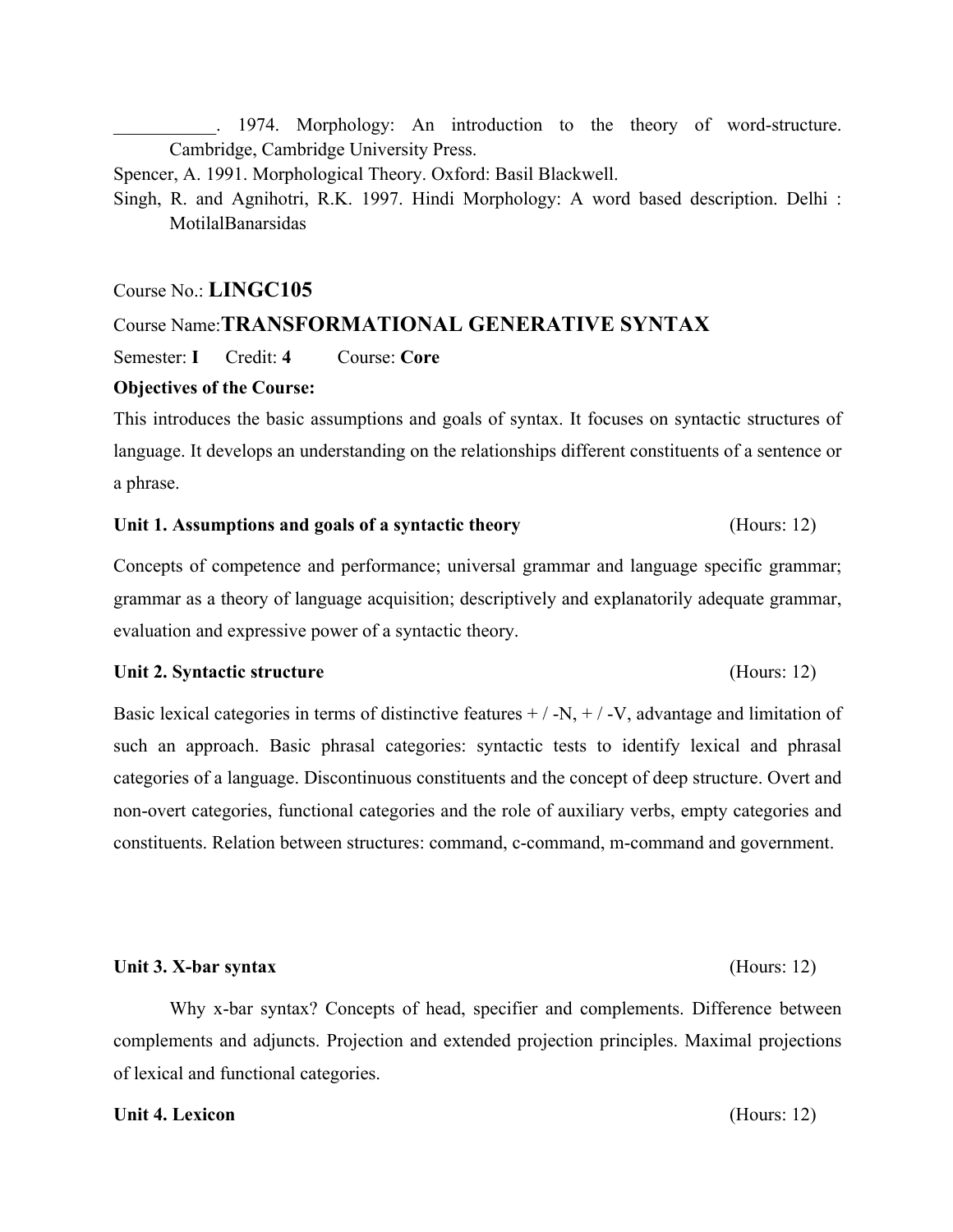C-selection and s-selection properties of lexical items, combinatory factors and generation of constituents. Thematic relations between predicate and arguments in a sentence. Theta roles and theta grid of predicates of various types. Why move Alpha: types of movements, motivation for movement and case theory; condition on movement (e.g. subjacency/ barrier); consequences of movements and interpretation of traces.

## **Suggested Readings:**

Cowper, Elizabeth A. 1992. A Concise introduction to syntactic theory : The Government and binding approach. Chicago: The University of Chicago Press.

Freidin, R. 1992. Foundations of Generative Syntax. Cambridge. Mass: MIT Press

- Haegeman, L. 1991. (rev. Ed.). Introduction to Government and Binding Theory. Oxford: Blackwell.
- Radford Andrew. 1981. Transformational Syntax. (Chapter 1-4 only). Cambridge. CUP \_\_\_\_\_\_\_\_\_\_\_\_.1988. Transformational Grammar (Chapter 4- 10 only). Cambridge. CUP
- Redford Andrew, 1997. Syntax. A minimal introduction. Cambridge. CUP
- Van Riemsdijk, Hank and E. Williams. 1986. Introduction to the theory of grammar. Cambridge. Mass. MIT Press.

## Course No.: **LINGC201**

# Course Name:**PHONOLOGY II**

Semester: **II** Credit: **4** Course: **Core**

# **Objectives of the Course:**

This paper discusses different features and models of phonology. It provides various distinctive oppositions.

# **Unit 1. Distinctive Feature Theory** (Hours: 12)

Phoneme vs. feature; Prague school on distinctive oppositions binary principle, Trubetzkoy and Jakobson's theory of distinctive features; the distinctive features in Sound Pattern of English (Chomsky and Halle), diacritic features.

## **Unit 2. Post SPE linear models** (Hours: 12)

Natural generative phonology; ban on absolute neutralization, true generation condition; no ordering condition; rule types; p-rules, MP-rules, well-formedness rules. Natural Phonology.

## **Unit 3. Non-Linear models** (Hours: 12)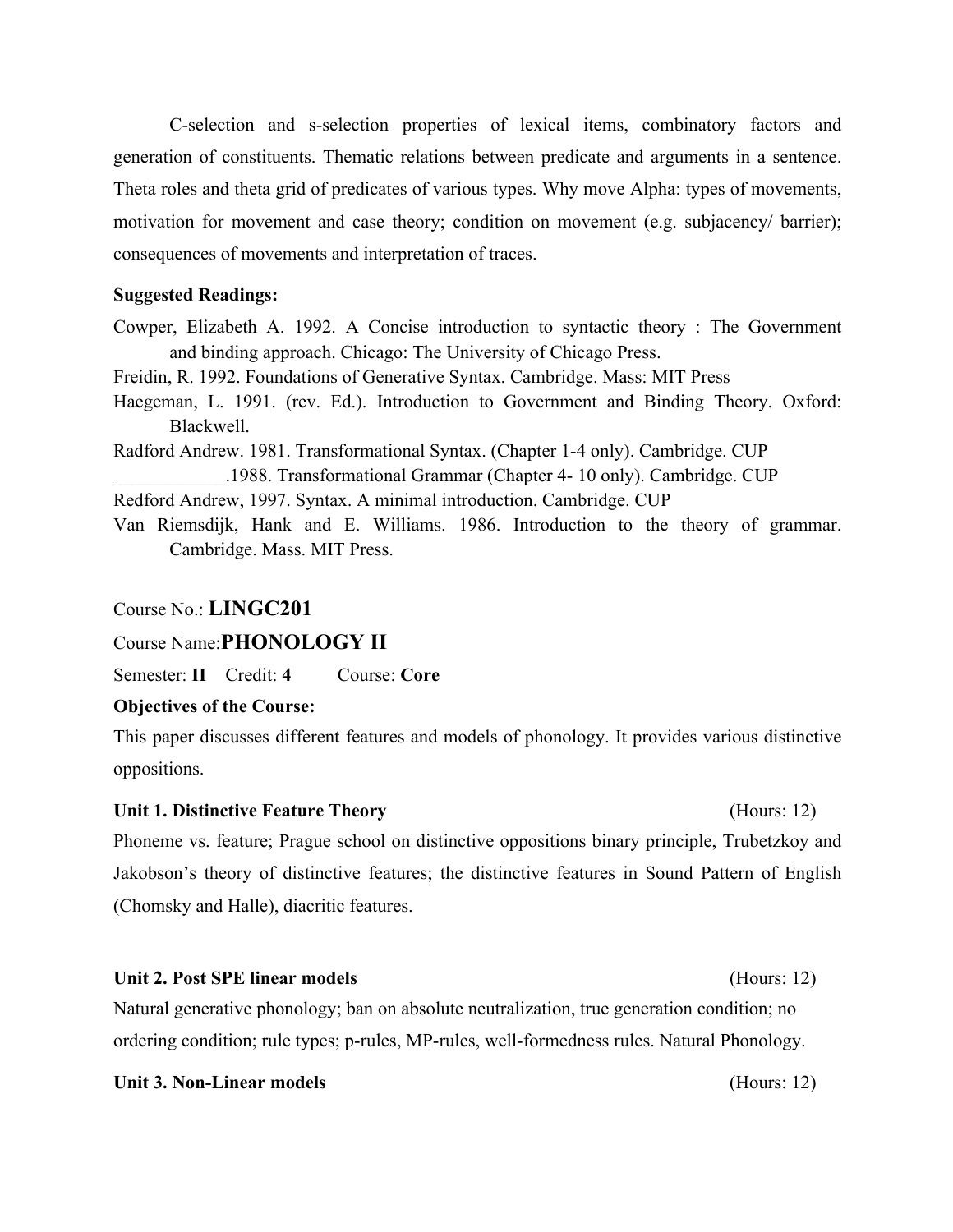Phonological representations, advantage of non-linear models over linear models; Autosegmental and CV Phonology- skeletal tier (timing tier, CV tier); syllable and word, syllable weight. Metrical phonology; Syllable structure, word stress and prosodic levels, metrical trees; notation and interpretation; metrical grids; trees and grids.

## **Unit 4. Lexical phonology** (Hours: 12)

Lexical phonology: Interaction of phonology and morphology; concept of strict cyclicity in lexical phonology – irregular inflection, class I derivation, class II derivation, compounding, regular inflection; lexical and post-lexical rules. prosodic hierarchy.

## **Suggested Readings**

Chomsky, Noam. and Halle, M. 1968. The Sound Pattern of English. New York: Harper.

Durand, Jacques. 1990. Generative and Non-linear Phonology. Longman.

Fischer - Jorgensen, E. 1975. Trends in Phonological Theory. Copenhagen; AkdedemiskForlog.

Goldsmith, J. (Ed.) 1999. Phonological Theory: The Essential Readings. Cambridge: Blackwell

Goldsmith, J. (Ed.) 1995. The Handbook of Phonological Theory. Cambridge: Blackwell.

Goldsmith, J. A. 1990. Autosegmental and Metrical Phonology. Blackwell.

Hyman, Larry. 1975. Phonology: theory and analysis. New York: Holt, Rinehart and Winston.

Jensen, John T. 2004. Principles of Generative Phonology. Amsterdam: JohnBenjamins.

Kager, R. 1999. Optimality Theory. Cambridge University Press

Kenstowicz, M. 1994. Phonology in Generative Grammar. Cambridge. Blackwell.

Lass, R. 1984. Phonology. Cambridge University Press.

Rocca, I. and Johanson, W. 1999. A course in Phonology. Oxford: Blackwell.

Trubetzkoy, N.S. 1939. English Trans. C Baltaxe (1969). Principles of

Phonology. Berkeley University of California Press.

Course No.: **LINGC202** Course Name:**MORPHOSYNTAX** Semester: **II** Credit: **4** Course: **Core Objectives of the Course:**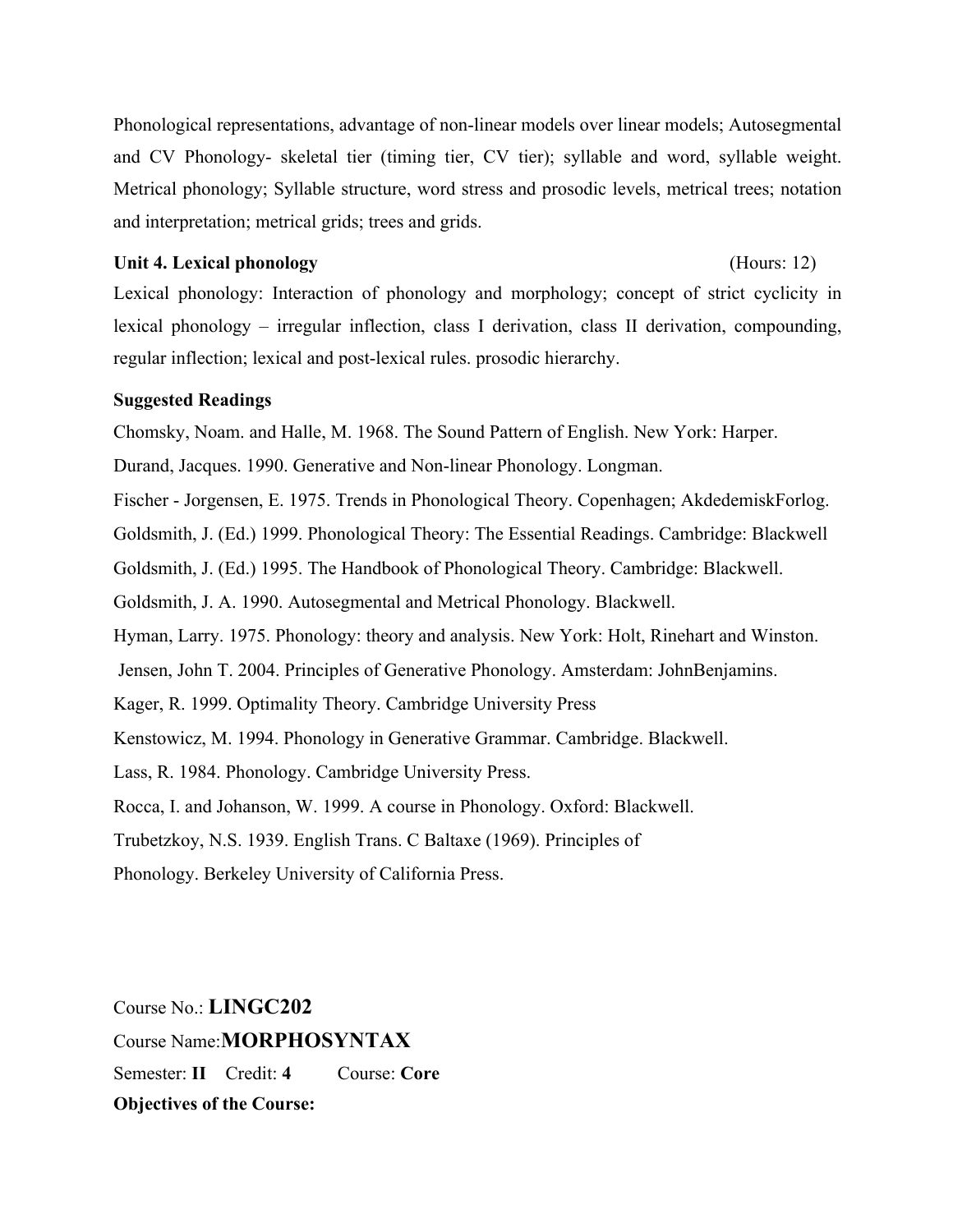The focus is on the correlation between morphology and syntax. It aims to highlight the morphosyntactic interfaces with respect to various phrases and relations.

# **Unit 1. Noun and noun-phrase operations** (Hours: 12)

Compounding, Denominalization, Number, Case, Articles, determiners, and demonstratives, Possessors, Class (including gender), Diminution/augmentation.

# Unit 2. Predicate nominals and related constructions (Hours: 12)

Predicate nominals, Predicate adjectives (attributive clauses), Predicate locatives, Existentials, Possessive clauses, predicate nominal and EPL relationships.

# **Unit 3. Grammatical relations** (Hours: 12)

Systems for grouping S, A, and P, Functional explanations for groupings of S, A, and P, Split systems, "Syntactic" ergativity.

# **Unit 4. Verb and verb-phrase operations** (Hours: 12)

Voice and valence adjusting operations:Valence and predicate calculus, Valence increasing operations, Valence decreasing operations. Nominalization, Compounding (including incorporation) Tense/aspect/mode, Location/direction, Participant reference, evidentiality, validationality, and mirativity.

# **Suggested Readings**

Baker, Mark C. (2008). The Syntax of Agreement and Concord. Cambridge: CUP.

Chomsky, Noam (1982). Some Concepts and Consequences of the Theory of Government and Binding. Linguistic Inquiry Monograph 6. Cambridge, MA: MIT Press.

Corbett, Greville (2006). Agreement. Cambridge: CUP

Croft, William (1991) Syntactic Categories and Grammatical Relations. Chikago:

University of Chikago Press.

Farrell, Patrick (2005). Grammatical relations. Oxford: Oxford University Press.

Fischer, Olga (2007). Morphosyntactic Change: Functional and Formal Perspectives. Oxford: Oxford University Press.

Foley, William and Robert Van Valin. (1984). Functional Syntax and Universal Grammar. Cambridge University Press.

Katamba, Francis (1993) Morphology. The Macmillan Press Ltd.

Kramer, Ruth (2015). The Morphosyntax of Gender. Oxford: Oxford University Press.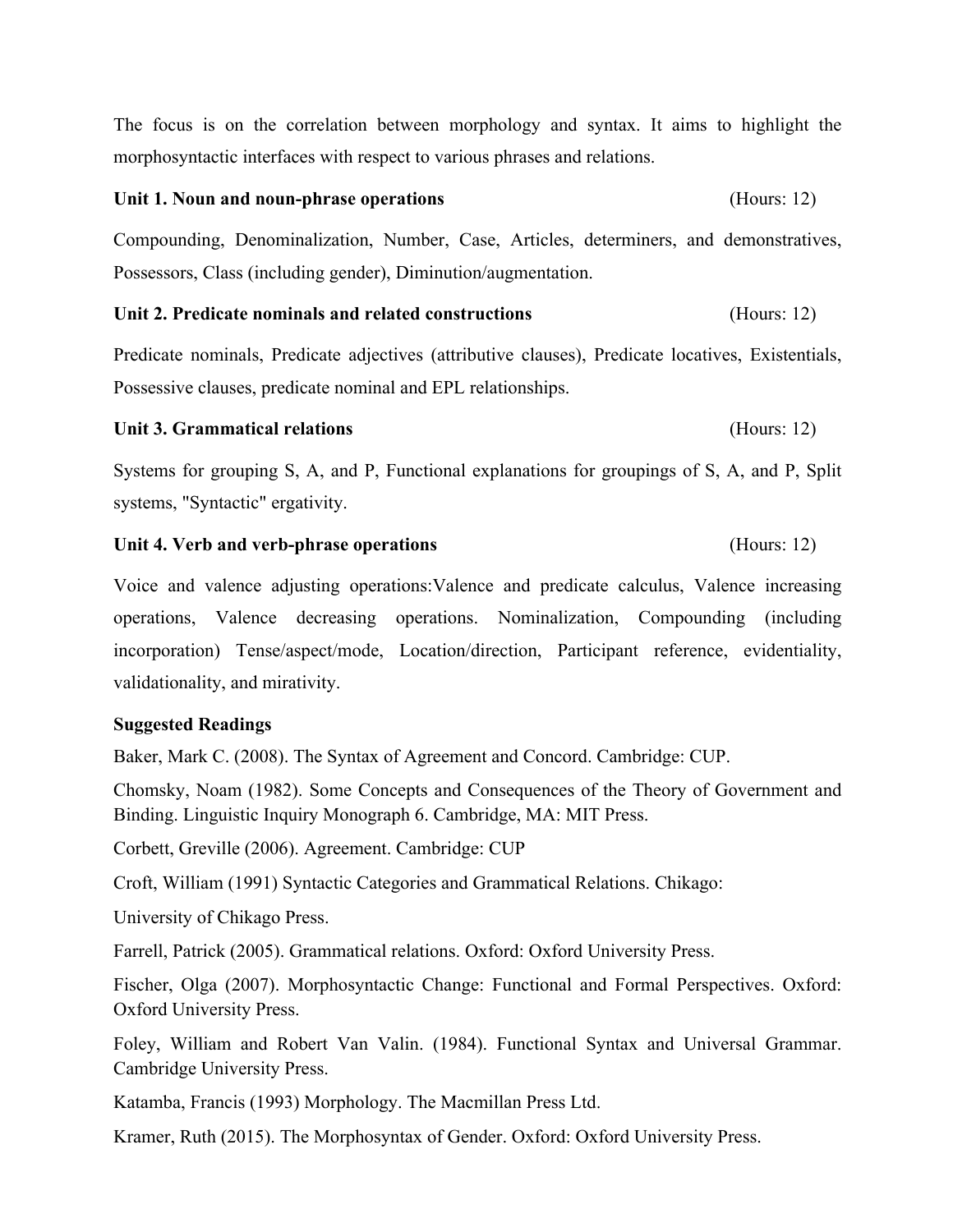Givon, T. ( 1979). On Understanding Grammar. New York: Academic Press.

Payne, T. E. (1997). Describing morphosyntax: A guide for field linguists. Cambridge, U.K: Cambridge University Press.

Rauh, Gisa (2010). Syntactic Categories: Their Identification and Description in Linguistic Theories. Oxford: Oxford University Press.

## Course No.: **LINGC203**

# Course Name:**SEMANTICS & PRAGMATICS**

Semester: **II** Credit: **4** Course: **Core**

## **Objectives of the Course:**

The basic concepts and methods are discussed for the analysis of natural language meaning through a survey of major current approaches and their findings.

## Unit 1. Approaches and basic concepts (Hours: 12)

Semantics and pragmatics: definitions and scope; Literalist and contextualist approaches. Meaning, use and mention, type and token; form and expression; symbol, icon and index; sense and reference; denotation and connotation; deixis and definiteness, words and lexeme.

## **Unit 2. Sense relations** (Hours: 12)

Paradigmatic relations in lexical semantic; synonymy, hyponymy; anatomy; gradable, nongradable (i.e. complementary) and converse relations; incompatibility and contradiction; homonymy, polysemy and ambiguity; extension of meaning, prototype theory and metaphors.

### Unit 3. Semantic components of the lexicon (Hours: 12)

Structural semantics and field semantics; organization of lexemes into fields of meaning; hierarchical structure in the vocabulary and lexical gaps; componential analysis and the concept of semantic primes in transformational grammar, lexical decomposition and conceptual structure.

## **Unit 4. Sentence meaning** (Hours: 12)

Sentence and proposition, predicates, arguments and their participant roles, connectiveness, statements, contradictions, questions and variables, presupposition and focus, logical presupposition and entailment, truth value of propositions, paraphrase relations, analytical meaning of sentences.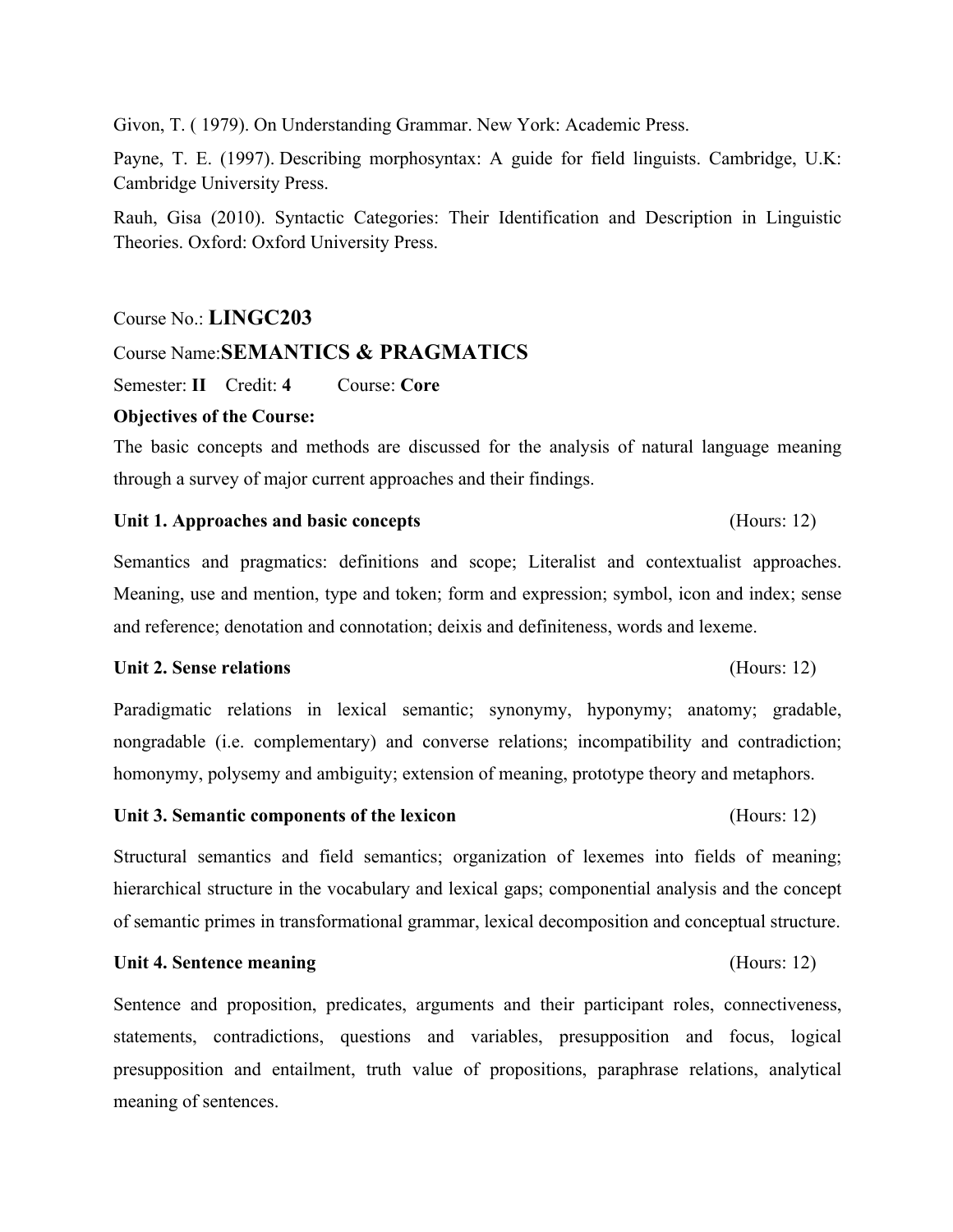# **Suggested Readings:**

Austin, J.L. 1962. (2nd ed. 1975). How to do things with words. Oxford: Clarendon Press.

Ariel, Mira (2008). Pragmatics and Grammar. Cambridge: Cambridge University Press.

\_\_\_\_\_\_\_\_\_\_ (2010). Defining Pragmatics. Cambridge University Press.

Berlin, and Paul Kay. 1969. Basic colour terms: Their Universality and Evolution. Berkeley University of California Press

.Chierchia, G. and S. McConnell Gianet 1990. Meaning and Grammar: An introduction to semantics. Cambridge, Mass: MIT Press.

Davidson, Donald, 1984. Inquiries into truth and interpretation. Oxford: OUP.

Grice, H.P. 1975. "Logic and Conversation" in Peter Cole and Jerry Morgan (ed.) Syntax and Semantics Vol 3. Speech Acts 43-58, New York: Academic Press.

Grice, H.P. 1978. "Further Notes on Logic and Conversation", in Peter Cole and Jeny Morgan (eds.) Syntax and Semantics, Vol. 9: Pragmatics, 113-28. New York: Academic Press.

Hurford, James R. and Brendan Heasley. 1983. Semantics: A Course Book. CUP

Jackendoff, Ray. 1990. Semantic Structure. Cambridge, Mass: MIT Press.

Lakoff, George and Mark Johnson, 1980. Metaphors we live by. Chicago: University Press of Chicago Press.

Leech, Geoffrey N. 1981. (rev. ed. 1994). Semantics. Penguin.

\_\_\_\_\_\_\_\_\_\_\_\_\_\_\_\_ (1983) Principles of Pragmatics. London: Longman.

Levinson, Stephen C. (1983) Pragmatics. Cambridge UniversityPress.

Levinson, Stephen C. (2000). Presumptivemeanings: The theory of generalizedconversationalimplicature. MIT Press

Lyons, J. 1997. Semantics Vol 1 & 2. Cambridge University Press.

Pustejovsky, James (ed.) 1993. Semantics and the Lexicon. Dordrecht: Kluwer.

Saeed, John 1. 1997. Semantics. London: Blackwell.

Searle, John. 1969. Speech Acts. Cambridge University Press.

Silverstein, Michael. 1976. "Shifters, Linguistic Categories, and Cultural Description," in Meaning and Anthropology, Basso and Selby, eds. New York: Harper & Row

Verschueren, Jef. (1999) Understanding Pragmatics. London, New York: Arnold Publishers

Verschueren, Jef, Jan-Ola Östman, Jan Blommaert, eds. (1995) Handbook of Pragmatics. Amsterdam: Benjamins.

Yule, George (1996) Pragmatics (Oxford Introductions to Language Study). Oxford University Press.

Course No.: **LINGC204**

Course Name:**SOCIOLINGUISTICS**

Semester: **II** Credit: **4** Course: **Core**

**Objectives of the Course:**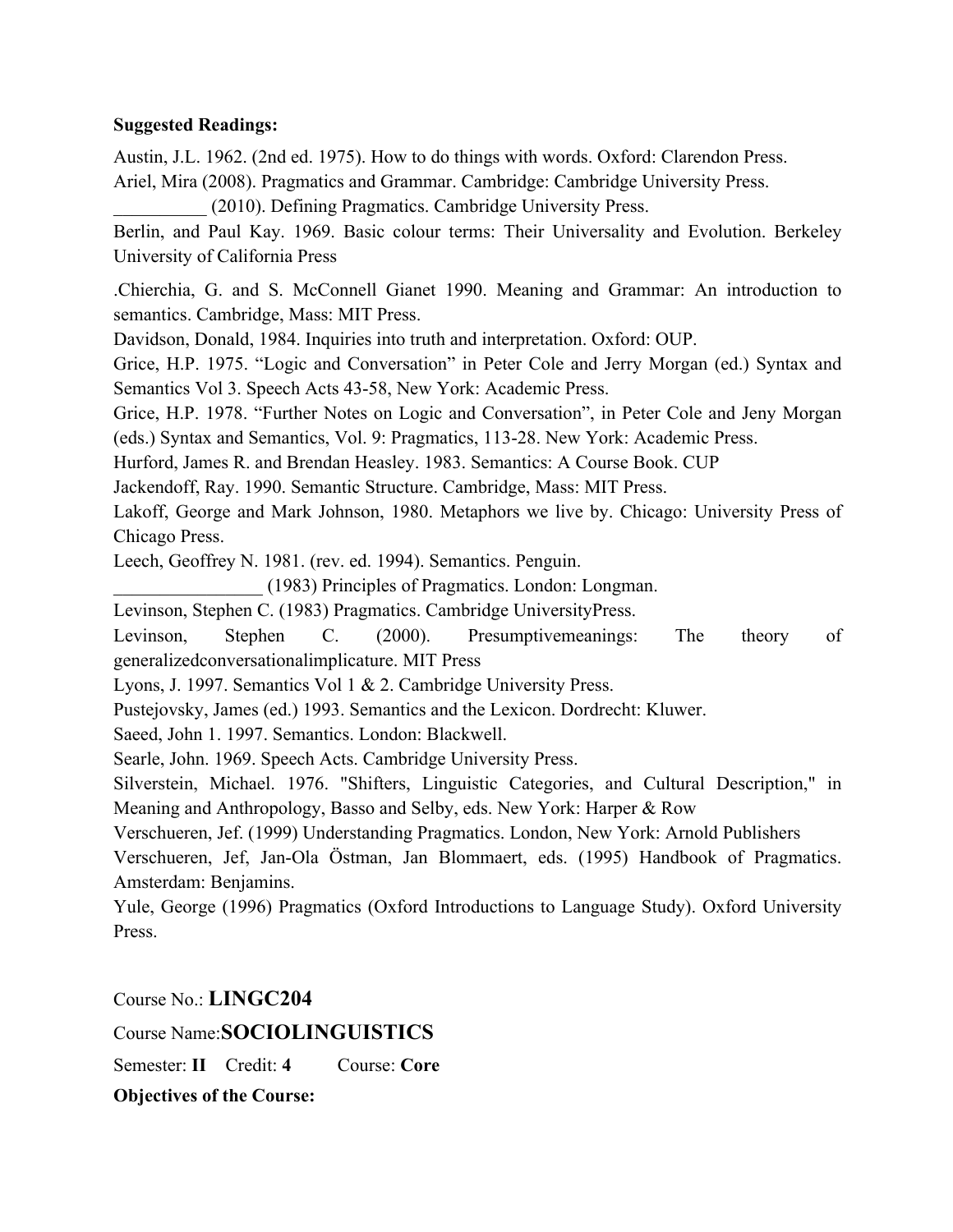It highlights the relationship between language and society, and methods for analyzing variation in language use. It also enables the students to analyze language from the societal perspective.

## **Unit 1. Language in society** (Hours: 12)

Sociolinguistics and sociology of language; social dialectology. Dialects (standard vs. vernacular), Language and social inequality, written and spoken modes, mutual intelligibility, speech community and its types; verbal repertoire, linguistic and sociolinguistic competence; restricted and elaborated codes; registers and styles, taboo, slang and jargon, lingua francas, languages of wider communication; national and international languages; diglossia.

# **Unit 2. Sociolinguistic methodology and Sociological theories** (Hours: 12)

Sampling and tools; identification of socio-linguistic variables and their variants; data processing and interpretation; quantitative analysis, variable rules; ethnomethodology; participant observation. Real time and apparent time. The deficit hypothesis; empirical validation of the deficit hypothesis and its consequences; sociological basis of Labovian sociolinguistics; sociology of language and theories about society; Bloomfield, Sapir, Whort, Hymes, Labov and Fisherman etc.

# **Unit 3. Language, variation and choice** (Hours: 12)

Principles and methods, the linguistic variable, stylistic and social categories (co-variation between language traits and social roles, social class, ethnicity, caste, age, sex differences); overt and covert prestige; social networks and language variation, case studies in variationism; the limits of variation theory. Three waves of variationism Approaches to language variation and change: social class and language variation; social networks and communities of practice; the need for integration. Language attitudes and language choices. Interpretations of speakers' variable language use: the 'accommodation theory', the 'audience design' model, the 'acts of identity' model.

# **Unit 4. Sociolinguistic methodology** (Hours: 12)

Sampling and tools; identification of socio-linguistic variables and their variants; data processing and interpretation; quantitative analysis, variable rules; ethnomethodology; participant observation. Real time and apparent time. Use of present to explain past; study of language change in progress; mergers and splits; the regularity controversy.

# **Suggested Reading**

Cameron, D. et al. 1992. Researching language: issues of power and method. London: Routledg.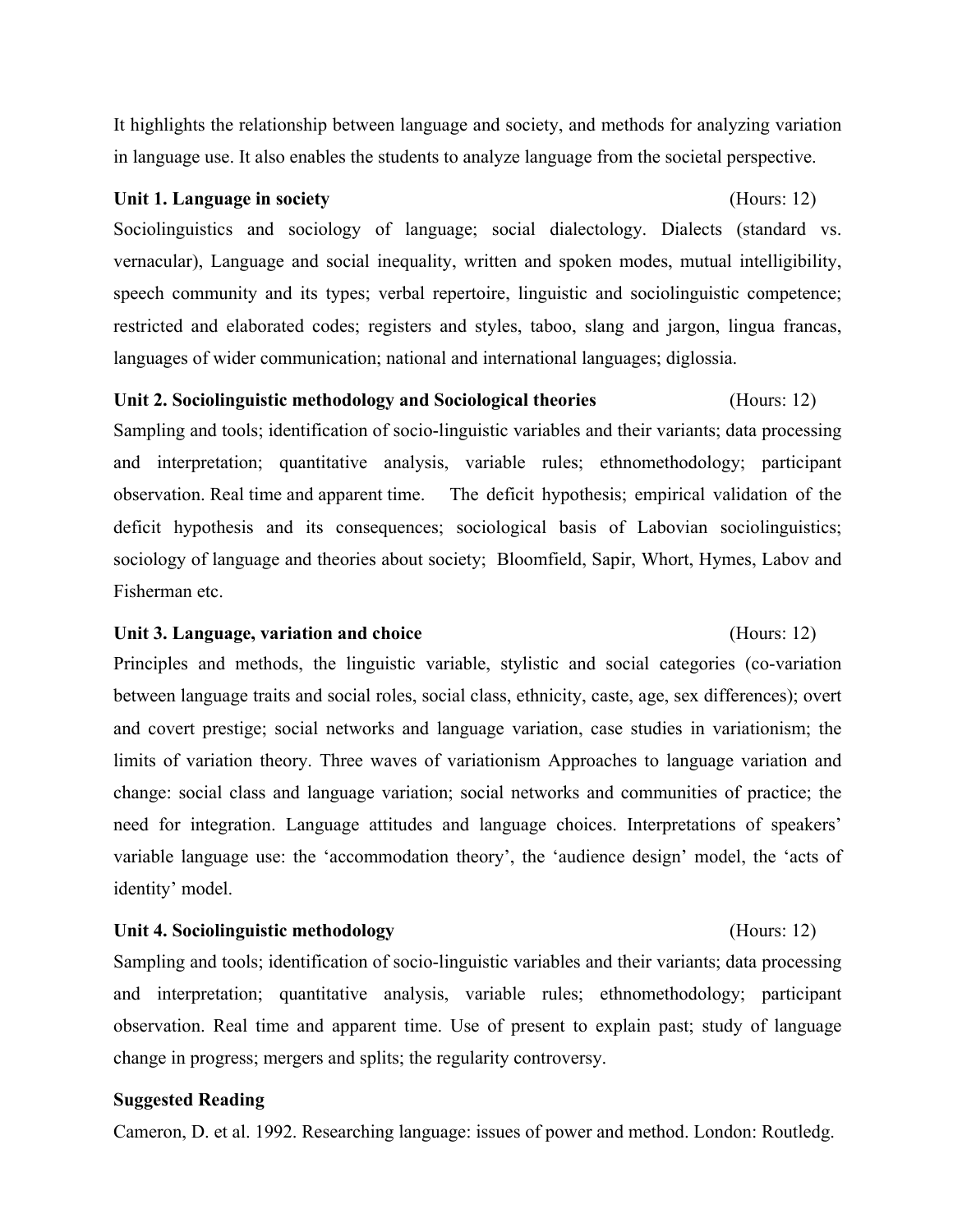Chambers, J. 1995. Sociolinguistic Theory. Oxford: Blackwell. Labov, W. 1994. Principles of Linguistic Change, Vol. 1, Internal Factors. Wiley. Labov, W. 2001. Principles of Linguistic Change, Vol. 2, Social Factors. Blackwell. Dittmar, N. 1976. Foundations in sociolingistics. London: Edward Arnold. Hymes, D. 1974. Foundations in sociolinguistics: An ethnographic approach. Philadelphia: University of Pennsylvania Press. Mesthrie, R. et al. (eds.). 2000. Introducing Sociolinguistics. Edinburgh University Press. Meyerhof, M. 2006. Introducing Sociolinguistics. London: Routledge. Trudgill, P. 1976. Sociolinguistics. Penguin Books.

Wardhaugh, R. 1992. An Introduction to Sociolinguistics. Oxford: Blackwell Inc. New York.

## Course No.: **LINGC205**

# Course Name:**APPLIED LINGUISTICS**

Semester: **II** Credit: **4** Course: **Core**

## **Objectives of the Course:**

The students are introduced to the broad areas in the field of Applied Linguistics including language structure and language use in relation to language acquisition, brain, culture, society, communication and computation.

## **Unit 1. Theoretical and applied linguistics** (Hours: 12)

History and growth of applied linguistics as a discipline. Relation between theoretical Linguistics and Applied Linguistics. Scope of applied Linguistics (including translation studies and stylistics).

## Unit 2. Language teaching *CHOURS: 12* (Hours: 12)

The status of the 'native speaker' in language teaching; behaviouristic and mentalistic approaches; contrastive analysis and error analysis; language learning vs. language acquisition; first and second language teaching; language skills; learner variables: motivation, attitude and aptitude for learning a second language; language teaching at primary and secondary levels; social, cultural and linguistic settings for language teaching

# **Unit 3. Models and methods** (Hours: 12)

Grammar translation method; Reading method; direct method; the audio-lingual approach; programmed instruction; the communicative approach; the notional syllabus; the silent way; suggestology, TPR ; the natural way; the monitor model; the acculturation model.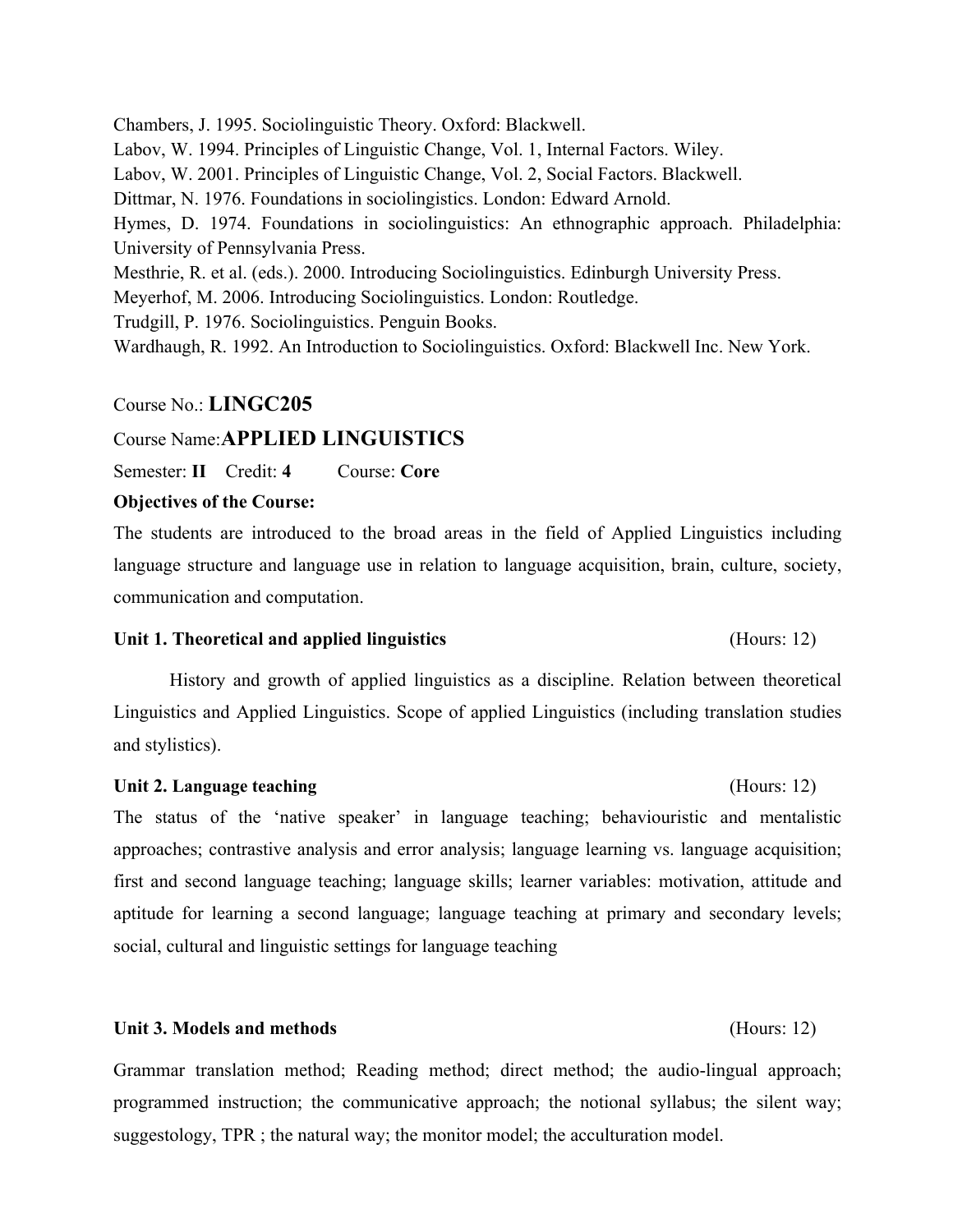## Unit 4. Syllabus-design (Hours: 12)

The grammatical syllabus, the situational syllabus, the notional syllabus; strategies of intervention; problem of grading, interaction with other disciplines, syllabus-based discourse; teaching aids; interaction between theory, method, materials and evaluation techniques.

# **Suggested Readings:**

Bell, R.T. 1981. An Introduction to applied linguistics. London: Batsford Academic and Educational Limited.

Cook, V. 2011. Second Language Learning and Language Teaching. UK, BenedettaBassetti Psychology Press.

Cook. G, 2003. Applied Linguistics. UK: Oxford University Press.

Davies, A. 1999. An Introduction to Applied Linguistics: From Practice to Theory. Edinburgh: Edinburgh University Press.

Dulay, H.; M. Butt and S. Krashen, 1982. Language two. OUP.

Gass, S.M. and J. Sachachter, ed. 1989. Lingusitic perspective on second language acquisition. Cambridge University Press.

Halliday, M.A.K.. et al. 1964. The linguistic science and language teaching. London: Longman.

Sridhar, S. N. 1993. What are applied linguistics? International Journal of Applied Linguistics, 3: 3-16, Wiley.

Stern, H. H. 2001 (11th impression). Fundamental Concepts of Language Teaching. UK: Oxford University Press.

Tomic, O. M. and R.W. Shuy (eds.). 1987. Relations of Theoretical and AppliedLinguistics. New York: Plenum

Wilkins, D.A. 1980. Linguistic in Language teaching.London, Edward Arnold Ltd.

Course No.: **LINGC301** Course Name:**LANGUAGES OF SOUTH-ASIA** Semester: **III** Credit: **4** Course: **Core Objectives of the Course:**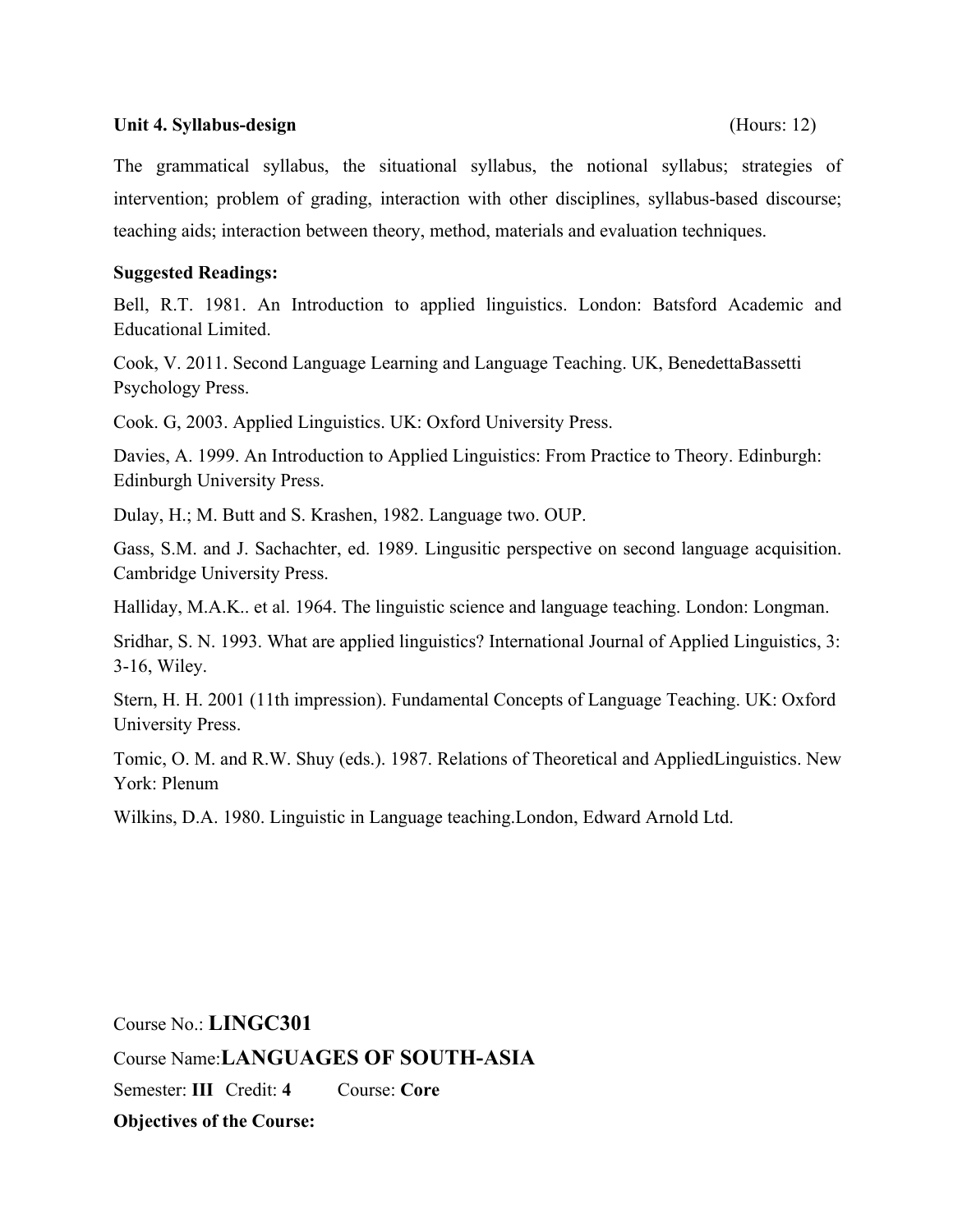It introduces the history of language families and their present day geographic distribution in South Asia. It highlights the characteristics of each language family in South Asia. It discusses the writing systems prevalent in the regions.

# **Unit 1.South Asia as a Linguistic and Sociolinguistic Area, and Writing systems**(Hours: 12)

Concept of Linguistic area, major characteristic features of South Asia as a linguistic area. The concept of sociolinguistic area: major characteristic features of the sociolinguistics area. The development of writing systems in South Asia. The development of Brahmi and Kharosti Script. The major writing systems of South Asia: characteristics and development from early stages to the modern stage in south Asia.

# **Unit 2. Indo-Aryan languages** (Hours: 12)

Survey of Classical and modern Indo-Aryan languages in and outside India, Dravidian languages in India, their external history and broad grouping. Their main characteristic features.

# **Unit 3. Dravidian and Austro-Asiatic languages** (Hours: 12)

Survey of Dravidian and Austro-Asiatic languages in India, their external history and broad grouping and place within Austro-Asiatic; their main characteristic features.

# **Unit 4. Tibeto Burman, Andamanese language families and Other languages of South – Asia** (Hours: 12)

Survey of Tibeto Burman, Andamanese in India, their external history and broad grouping and place within Tibeto Burman; their main characteristic features. Language isolates, Burushaski, Nihali- salient characteristic features.

# **Suggested Readings:**

Abbi, A. (2006). Endangered Languages of the Andaman Islands. Germany: Lincom GmbH. Anderson, G. D.S. 2001. "A New Classification of South Munda: Evidence from Comparative Verb Morphology." Indian Linguistics 62:21-36

\_\_\_\_\_\_\_\_\_\_\_\_\_\_\_ 2003. "Dravidian influence on Munda." International Journal of Dravidian Linguistics 32/1:27-48.

\_\_\_\_\_\_\_\_\_\_\_\_\_\_\_ 2004. "Advances in proto-Munda reconstruction." Mon-Khmer Studies 34:159-184.

\_\_\_\_\_\_\_\_\_\_\_\_\_\_\_ 2006. The Munda Verb. Typological Perspectives. Berlin: Mouton de Gruyter (Trends in Linguistics, Studies and Monographs, 174).

2008. "Introduction to the Munda languages." In: Gregory D.S. Anderson (ed.), The Munda Languages. London / New York: Routledge. [Routledge Language Family Series]. 1-10.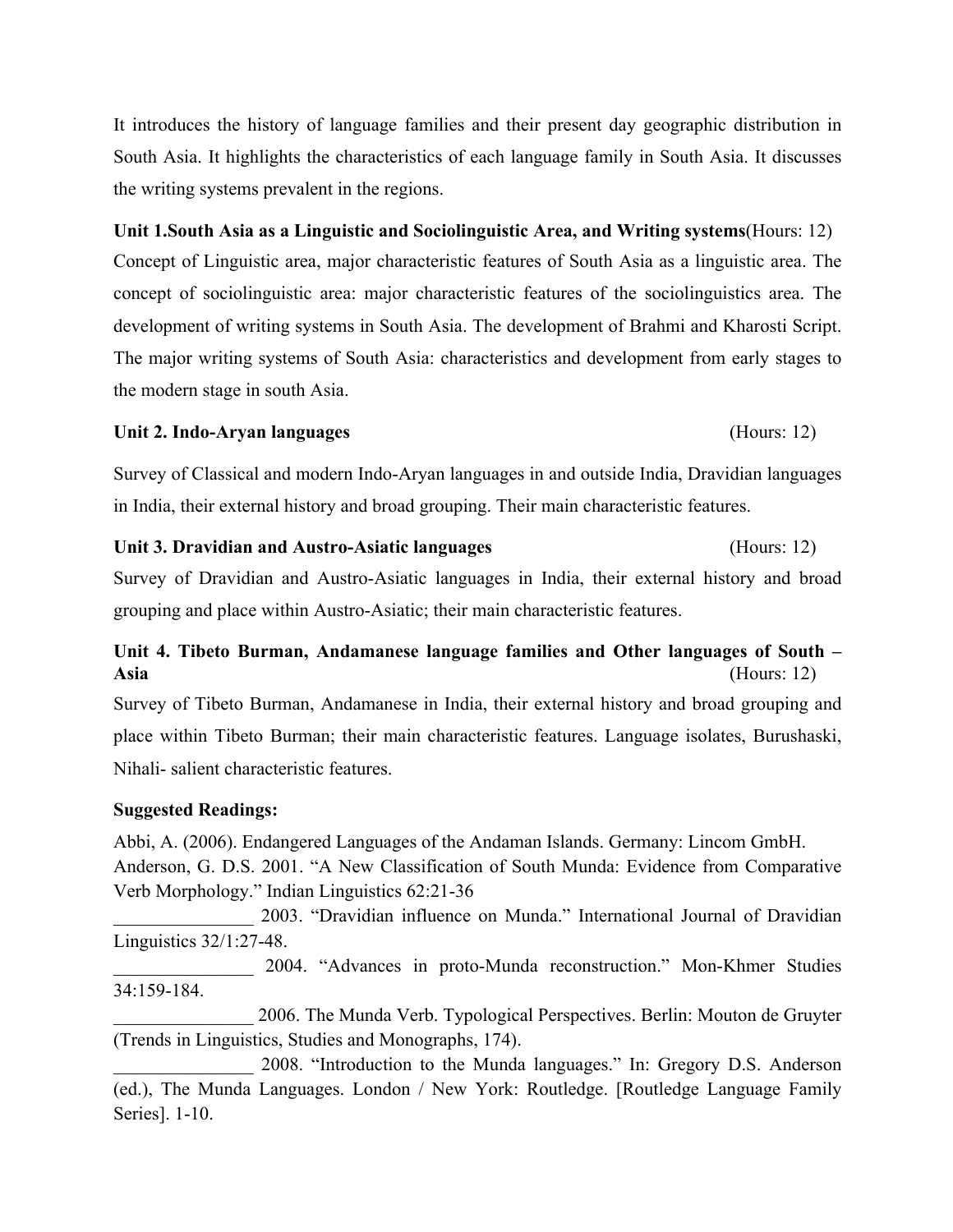Andronov, M. S. 2003. A Comparative Grammar of the Dravidian Languages. München: Lincom Europa (LINCOM Language Research 03)

Benedict, P. K. 1972. Sino-Tibetan: a conspectus. (Contributing editor: James A. Matisoff) Cambridge University Press.

Bhattacharya, S. 1972. "Dravidian and Munda: A Good Field for Areal and Typological Studies." III Seminar on Dravidian Linguistics, Annamalai University, 241-65

1975. "Linguistic convergence in the Dravido-Munda culture area" International Journal of Dravidian Linguistics 4:199-214

Bloch, J. 1954. The Grammatical Structure of Dravidian Languages. Poona

Bradley, D. (ed.). 1997. Tibeto-Burman Languages of the Himalayas. Canberra: Australian National University (Pacific Linguistics)

Cardona, G., D. Jain, (eds.). 2003. The Indo-Aryan Languages. Routledge.

Chatterji, S. K. 1963. Languages and Literatures of Modern India, Section A.

\_\_\_\_\_\_\_\_\_\_\_\_\_ 1950. Kirata - Jana - Kriti, Journal of the RASB, Letter's

Census of India.1971. Grammatical sketches of Indian Languages with comparative vocabulary.(Part I ).

Diffloth, G. & N. Zide. 1992. "Austro-Asiatic languages." In: William Bright (ed.): International Encyclopedia of Linguistics. New York: Oxford University Press. Vol. I:137-42

Donegan, P. J. 1993. "Rhythm and Vocalic Drift in Munda and Mon-Khmer" Linguistics of the Tibeto-Burman Area 16/1.

Emeneau, M.B. 1980. Language and Linguistic area. Essays selected by A. S. Dil. Stanford University Press.

Ghatage, A.M. 1962. Historical Linguistics and Indo - Aryan Languages, Bombay University Publication.

Hale, A. 1982. Research on Tibeto-Burman Languages. Mouton. Trends In Linguistics - state of art report - 14.

Jensen, H. 1970. Sign, symbol and script. London: George Allen & Unwin Ltd.

Jenner, P. N., L. C. Thompson, and S. Starosta (eds.). Austroasiatic Studies, Two Volumes. Honolulu: University of Hawaii (Oceanic Linguistics, Special Publication, No. 13)

Grierson, G.A. 1903-28. Linguistic Survey of India (11 vols.).

Krishnamurti, Bh. 2003.The Dravidian Languages. Cambridge University Press.

Kuiper, F. B. J. 1962.Nihali, a Comparative Study. Amsterdam,

Lorimer, D.L.R. 1935-38. The Burushaski Language, 3 vols. Oslo.

LaPolla, R. J. 2001. "The role of migration and language contact in the development of the Sino-Tibetan language family."R. M. W. Dixon and A. Y. Aikhenvald (eds.). Areal Diffussion and Genetic Inheritance.Oxford: Oxford University Press: 225-254

Masica, C.P. 1976. Defining a Linguistic area: South Asia. Chicago: Uni. of Chicago Press.

\_\_\_\_\_\_\_\_\_\_\_ 1991. The Indo-Aryan Languages. Cambridge University Press.

Matisoff, J. A. 1991. "Sino-Tibetan linguistics: present state and future prospects." Annual Review of Anthropology 20: 469-504.

Matisoff, J. A., S. P. Baron & J. Lowe. 1996. Language and dialects of Tibeto-Burman, Center for Southeast Asia Studies: University of California, Berkeley.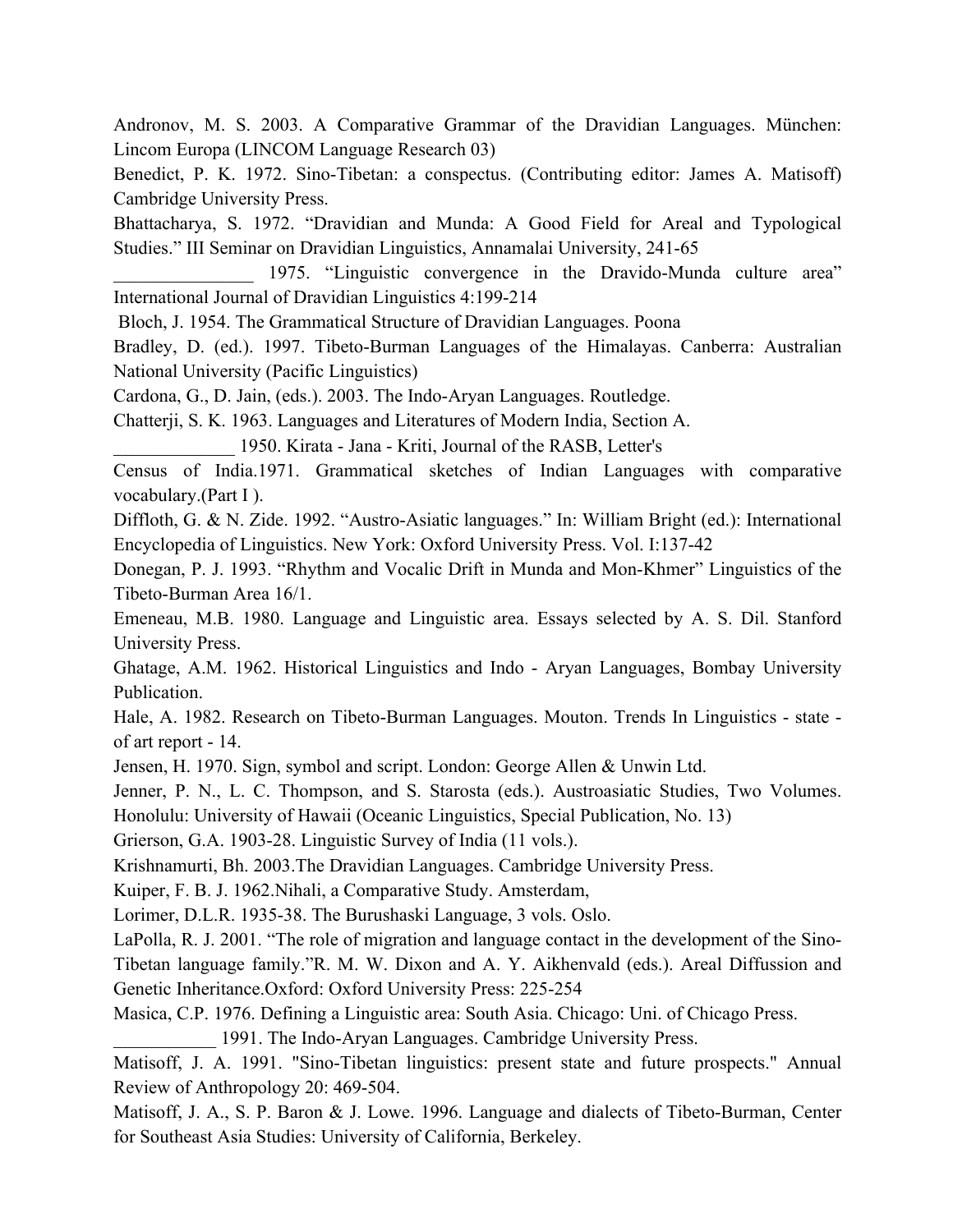Meritt, R. 1977.Guide to Languages of the World. Stanford: Stanford Uni. Press

Munshi, S. 2006. Jammu and Kashmir Burushaski: Language, language contact, and change. Unpublished Ph.D. Dissertation. Austin: University of Texas at Austin, Department of Linguistics.

Nagaraja, K.S. 1989. Austroasiatic Languages. A Linguistic Bibliography. Pune: Deccan College, Post-Graduate & Research Institute

Parkin, R. 1991. A Guide to Austroasiatic Speakers and their Languages. Honolulu: University of Hawaii Press (Oceanic Linguistics Special Publication, 23)

Sidwell, P. 2009. Classifying the Austroasiatic languages: history and state of the art. LINCOM studies in Asian linguistics, 76. Munich: Lincom Europa.

Subrahmanyam, P. S. 1983.Dravidian Comparative Phonology. Annamalai University.

van Driem, G. 2001.Languages of the Himalayas: An Ethnolinguistic Handbook of the Greater Himalayan Region. BRILL

Zvelebil, K. 1990.Dravidian Linguistics: An Introduction. Pondicherry Institute of Linguistics and Culture.

Zide, N. H. (ed.). 1966. Studies in Comparative Austroasiatic Linguistics. (Indo-Iranian Monographs, V). The Hague: Mouton

Zograph, G. A. 1982. Languages of South Asia (translated by G. L. Campbell). London: Routledge and Kegan Paul.

# Course No.: **LINGC302**

# Course Name:**ANTHROPOLOGICAL LINGUISTICS**

Semester: **III** Credit: **4** Course: **Core**

# **Objectives of the Course:**

This course intends to introduce the students to the field of anthropological linguistics as an interdisciplinary field to study interrelationships between language and culture.

# **Unit 1. Introduction** (Hours: 12)

Scope of Anthropological Linguistics- interrelationships between language and culture (other terms: linguistic anthropology and ethnolinguistics); definitions of culture, ethnicity, race, language, meaning, cognition; cultural practices, meaning in cultural practices, linguistic practices; anthropological linguistics and sociolinguistics.

# **Unit 2. Methodology in Anthropological Linguistics** (Hours: 12)

Linguistic descriptions, especially meanings of grammatical structures (cognitive grammar (Langacker), semantic approach to grammar (Wierzbicka), construction grammar (Fillmore));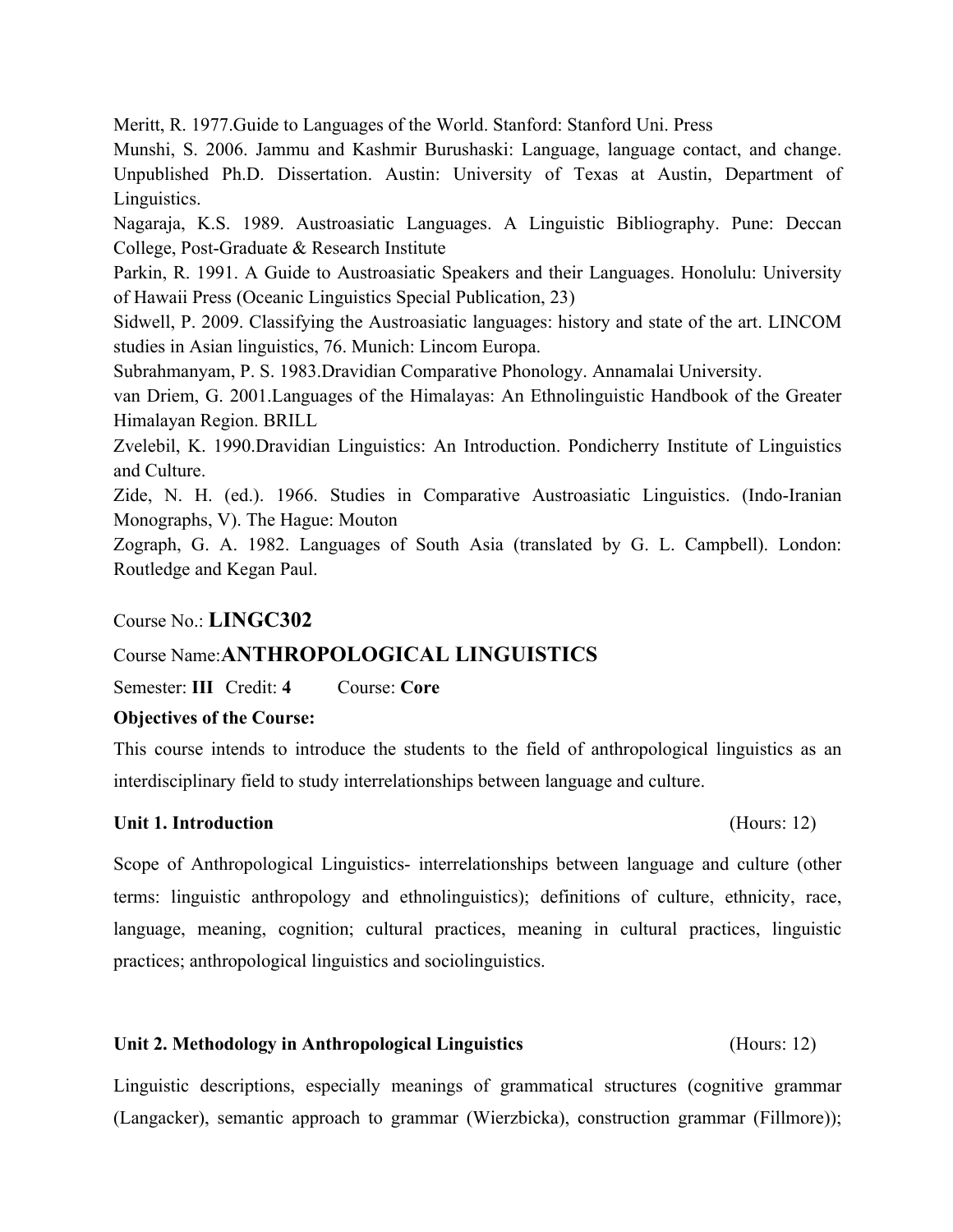ethnography; issues in correlating morpho-syntactic structures of a language with cultural aspects of a community, cross-linguistic studies.

## **Unit 3. Relativism and Universalism** (Hours: 12)

Relativism- cultural and linguistic constraints on mind, linguistic relativity: Boas, Sapir, Whorf, world view: Whorf, Hale; universalism- innate constraints on mind; kinship, colour, space, time, classifiers from the points of view of relativism and universalism. Linguistic Relativity Revisited: Lucy, Gumperz and Levinson. The case of Piranha.

**Unit 4. Language and Ethnicity** (Hours: 12)

Language and ethnic identity; linguistic features and individual ethnic identity (case studies mentioned in Fought, 2006), linguistic features and ethnic identity in groups- case studies like African American Vernacular English, Ebonics debate, ethnic identity in South and Southeast Asia in terms of linguistic cultures (Schiffman, 1999).

# **Suggested Readings:**

Ahearn, Laura M. (2017). Living Language: An Introduction to Linguistic Anthropology (2nd edn.). Malden, MA: Wiley-Blackwell.

Boas, F. 1911. Introduction in F. Boas (ed.) Handbook of American Indian languages. Smithsonian Institution Bureau of American Ethnology Bulletin 40. Washington: Government Printing Office: 5-83.

Danesi, Marcel (2004). A Basic Course in Anthropological Linguistics. Toronto: Canadian Scholars' Press Inc.

Dorain, N. C. 1999. Linguistic and ethnographic fieldwork. In J. A. Fishamn (ed.) *Handbook of language and ethnic identity*. New York: Oxford University Press: 25-41. Duranti, A. 1997. Linguistic Anthropology. Cambridge University Press.

Enfield, N. J., Kockelman, Paul, & Jack Sidnell (eds). (2014). The Cambridge Handbook of Linguistic Anthropology. Cambridge: Cambridge University Press.

Foley, W. 1997. Anthropological Linguistics: An Introduction. Blackwell.

Ottenheimer, Harriet Joseph and Pine, Judith M. S. (2018). The Anthropology of Language: An Introduction to Linguistic Anthropology (4th edn.). Cengage Learning, Inc.

Sapir, E. 1912. Language and environment. The American Anthropologist Vol. 14: 226-242.

Whorf, B. L. 1956a (1939). The Relation of habitual thought and behaviour to language. In J. B. Carroll (ed.) Language, thought and reality: selected writings of Benjamin Lee Whorf. Cambridge: MIT Press: 134-159.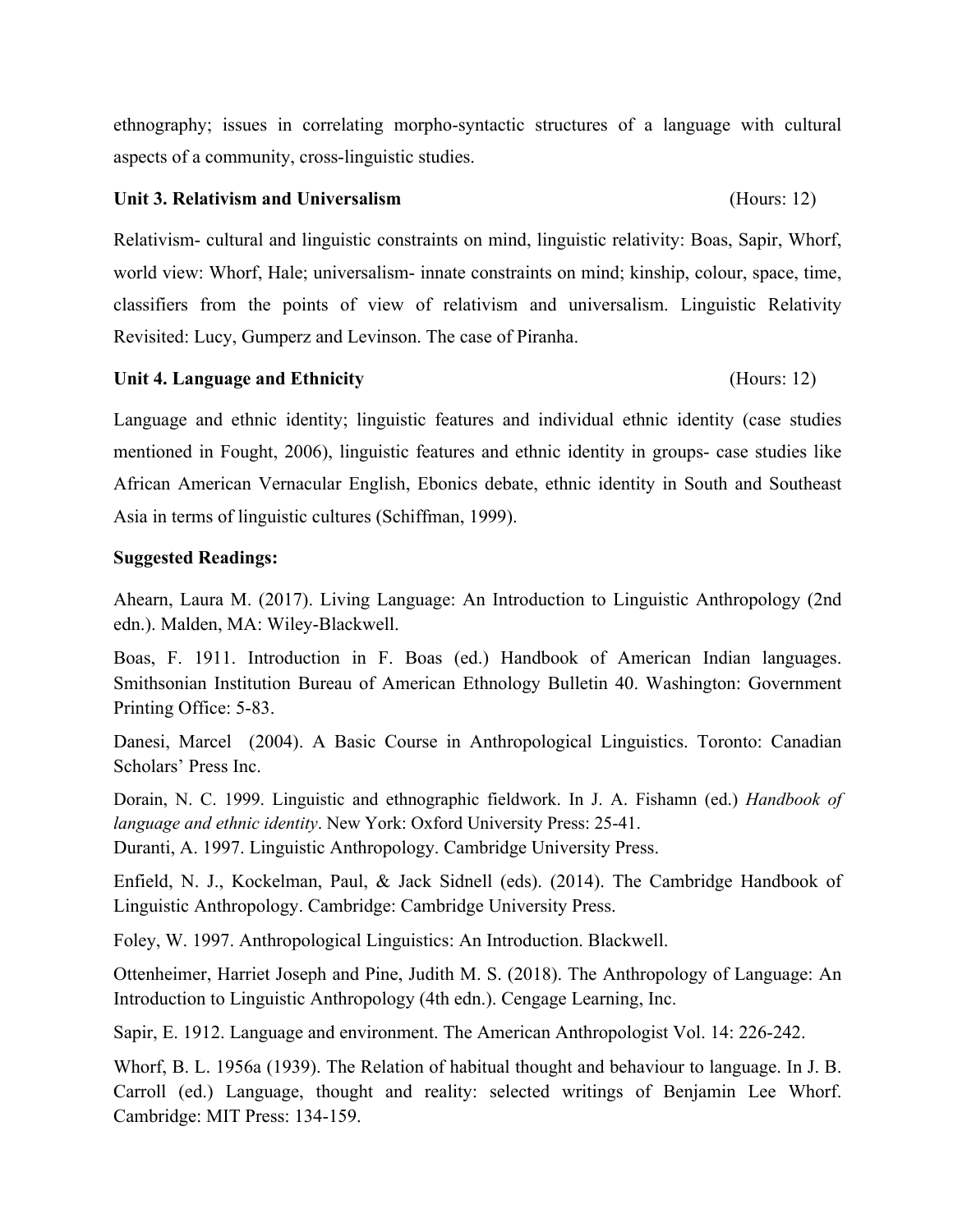Whorf, B. L. 1956d (1941). Language, mind and reality. In J. B. Carroll (ed.) Language, thought and reality: selected writings of Benjamin Lee Whorf. Cambridge: MIT Press: 246-270.

# Course No.: **LINGE303**

# Course Name:**LANGUAGE TYPOLOGY**

## Semester: **III** Credit: **4** Course: **Core Elective**

## **Objectives of the Course:**

It gives an introduction to the principles and practices of linguistic typology, i.e. the crosslinguistic comparison of languages independent of their historical and geographical connections. It examines similarities and variation between languages in terms of their structural characteristics. It provides explanations for the patterns found in the distribution of these variation and similarities.

## **Unit 1. Language Universal and universal grammar** (Hours: 12)

Language universal; inductive vs. deductive approaches; types of universals; genetic, areal and typological classification; contributions of typological researches to linguistic theory; Chomsky's concept of language universals and of parametric variation; word order universals; formal vs. substantive universals statistical universals.

## **Unit 2. Phonological and morphological typology** (Hours: 12)

Aspiration, nasalization; retroflexion; trubetzkoy's typology of the vowel system; person; number, gender, case, aspect and tense.

## **Unit 3. Syntactic Typology** (Hours: 12)

Word order typology (Lehman's Hawkin's and Vennemann's approaches); typology of externally and internally headed relative clause; complements; causatives; participial and genitival constructions with special reference to South Asian languages; word order within a sentence and a noun phrase, anaphora; monomorphemic vs. polymorphemic anaphors, verbal reflexives and reciprocal; long distance binding; conjunctive participant; identical subject constraints on CP formation; lexical subjects in CPs; scope of the negative, emphatics and inclusive.

## Unit 4. Convergence and typology (Hours: 12)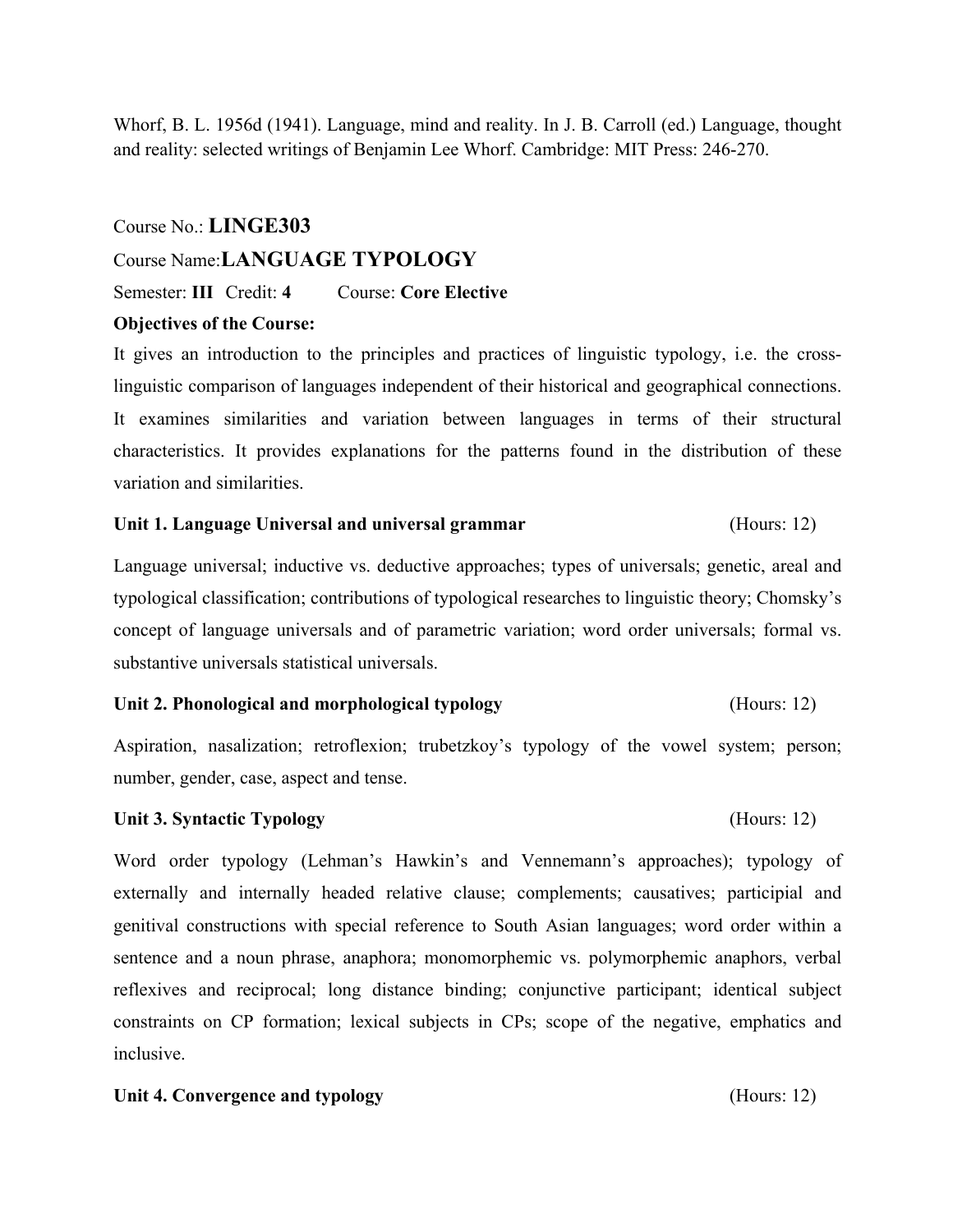Linguistic area, a critical evaluation of the evidence in support of India as a linguistic area; the verb say construction; synchronic evidence for diachronic problems' convergence of Dakkhini Hindi-Urdu, Konkani and Marathi syntax with Dravidian languages, Convergence; constraints on convergence; constraints in syntactic change in language contact situation.

# **Suggested Readings:**

Arora, H. and K.V. Subbarao,. 1989. 'Convergence and Syntactic Reanalysis: The case of so in Dakkhini' Studies in Linguistic Science. Vol. 19.

Bazell, E.1958. Linguistic Typology. London: School of Oriental and African Studies.

Comrie, B. 1981. Language Universal and Linguistic Typology. Oxford: Basil Blackwell.

Croft, W. 1990. Typology and Universals. Cambridge: Cambridge University Press.

Gair, J. , B. Lust, K.V. Subbarao and K. Wali. 1998. Lexical Anaphora in South Asian Langauge. Berlin : Mouton de Gruyter.

Greenberg, J.H. 1966. Universal of Language . Cambridge, Mass: The MIT Press.

Shibatani, Massayoshi and TheodoraBynon (ed.) 1995. Approaches to Language Typology. Oxford: Clarendon Press.

Shopen, Timothy 2007. Language Typology and Syntactic Description. Vols 1-3 (Second edition). Cambridge: Cambridge University Press.

Subbarao, K.V. 1983. The findings of a UGC project on A Study of Linguistics Typology, Language Contact and Areal Universals in the Indian Subcontinent. Department of Linguistics, University of Delhi (mimeograph).

Subbarao, K.V. and Anju Saxena. 1987. 'Language Universals: Inductive or Deductive: 'In E. Basir et al (eds.) Select papers from SALA 7. Bloomington, Indiana: Indiana University Linguistic club.

Subbarao, K.V. and Harbir Arora. 1988. 'On extreme convergence: The Case of Dakkhini Hindi-

Urdu.' 'In Language change and language variation. Vol. 49. Hyderabad: Osmania University.

Subbarao, K.V. et al. 1989. 'Verb say in South Asian Languages'. In Mukherjee, A. (ed.) Language change and Language variation. Hyderabad: Centre for advanced study in linguistics, Osmania University.

Subbarao, K.V. and R.K. Agnihotri and A. Mukherjee. 1991. 'Syntactic strategies and politeness phenomenona.' In International journal of the Sociology of Language: Vol. 92 PP. 35-54

Subbarao, K.V. 1996. 'Word order universals in Indian Languages' in Lakshmi Bai, B. and A. Mukherjee (eds.) Word order in languages. Hyderabad: Osmania University and Booklinks Corporation.

Subbarao, K.V. 1998. 'Linguistic Theory and Syntactic Typology: A Proposal for a Symbiotic Relationship'. In Khokhlova, L. and B Zakharyin (ed.) Proceedings of South Asian Language Analysis Moscow: Moscow State University.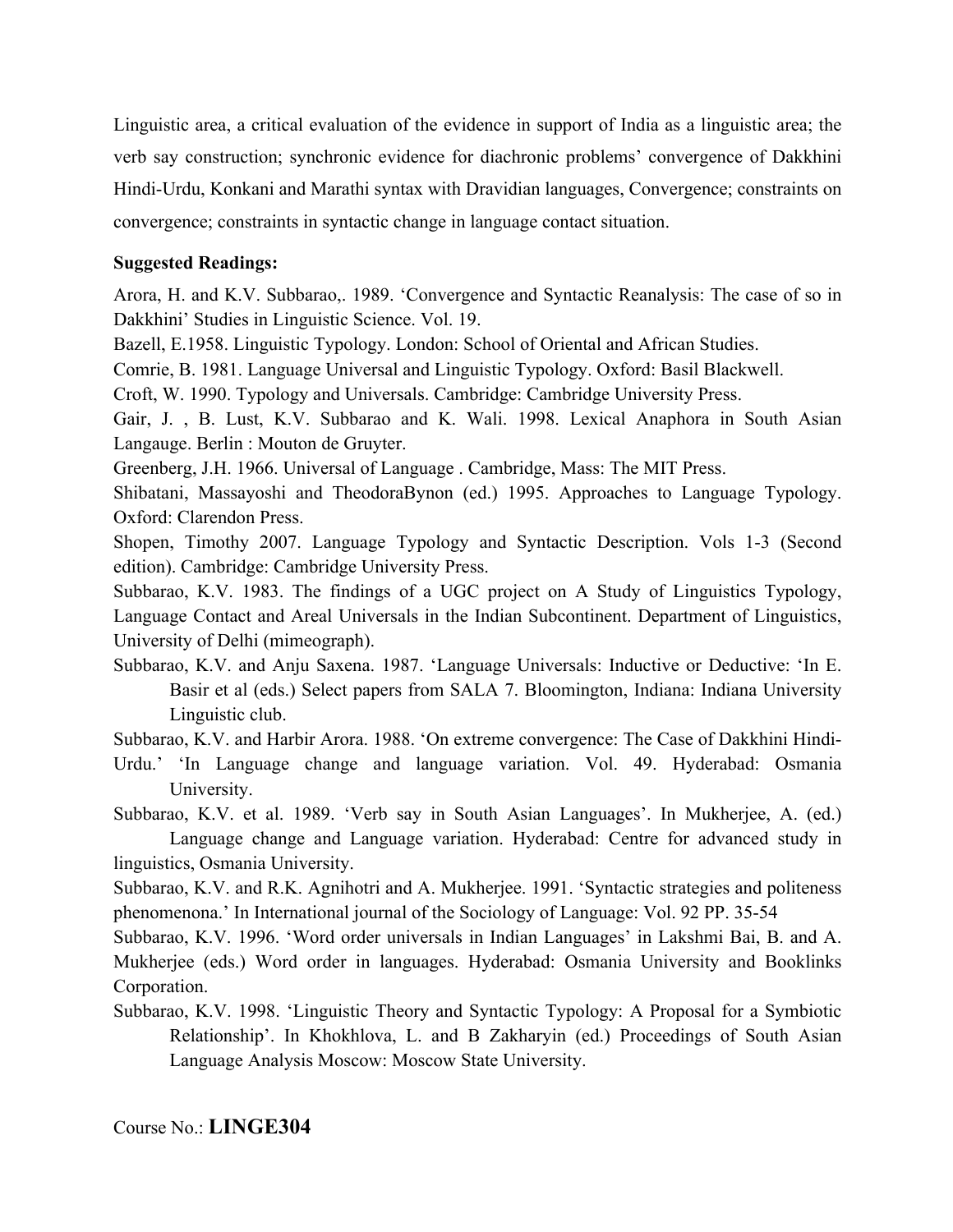# Course Name:**PSYCHOLINGUISTICS**

Semester: **III** Credit: **4** Course: **Core Elective**

# **Objectives of the Course:**

This is to introduce some important concepts and frameworks in language processing, comprehension and production, language acquisition and learning.

# UNIT-I: INTRODUCTION: (Hours: 12)

Scope and nature of psycholinguistics; biological basis of human language: ontogenetic and phylogenetic views, the critical period hypothesis, Views about cognition and language UNIT-II: DEVELOPMENTAL PSYCHO-LINGUISTICS:

First language acquisition (aspects of phonology, morphology, syntax and semantics); Motherese, Second language learning - implications of first language acquisition; environmental, social and psychological factors in second language learning; development of metalinguistic abilities.

UNIT-III: LANGUAGE PROCESSING: (Hours: 12)

Mental lexicon: Logogen and Cohort Models of the lexical processing, Speech production: evidence from speech errors, parsing and parsing strategies, sentence processing models. Theories of Language acquisition: Innateness, behaviorism and cognitive theories. Bilingual Acquisition: types of bilingualism in children, Bilingual Language processing – code mixing, code switching and interference.

UNIT-IV: EXPERIMENTAL PSYCHOLINGUISTICS: (Hours: 12)

Experimental studies of teaching language to other primates; three periods in the history of child language studies—diary, large sample and longitudinal, speech errors as evidence of language production, small-scale experiments in aspects of language processing and production.

# READINGS LIST:

1. Aitchison, Jean. 1998. The Articulate Mammal. Introduction to Psycholinguistics. London: Routledge.

2. Field, J. 2003. Psycholinguistics: A resource book for students. London: Routledge. Section A. pp. 1-48.

3. Lakshmi Bai, B. 2000. Sounds and words in early language acquisition. A Bilingual Account. Shimla: Indian Institute of Advanced Study. Ch.5. pp.12-137;

4. Lust, B. 2006. Child Language: Acquisition & Growth. Cambridge, UK: CUP.

5. Mohanty, K. 2000. Language Behaviour & Processes. In J.Pandey (ed.). Psychology in India Revisited. Vol. I. New Delhi: Sage. Pp. 208-255.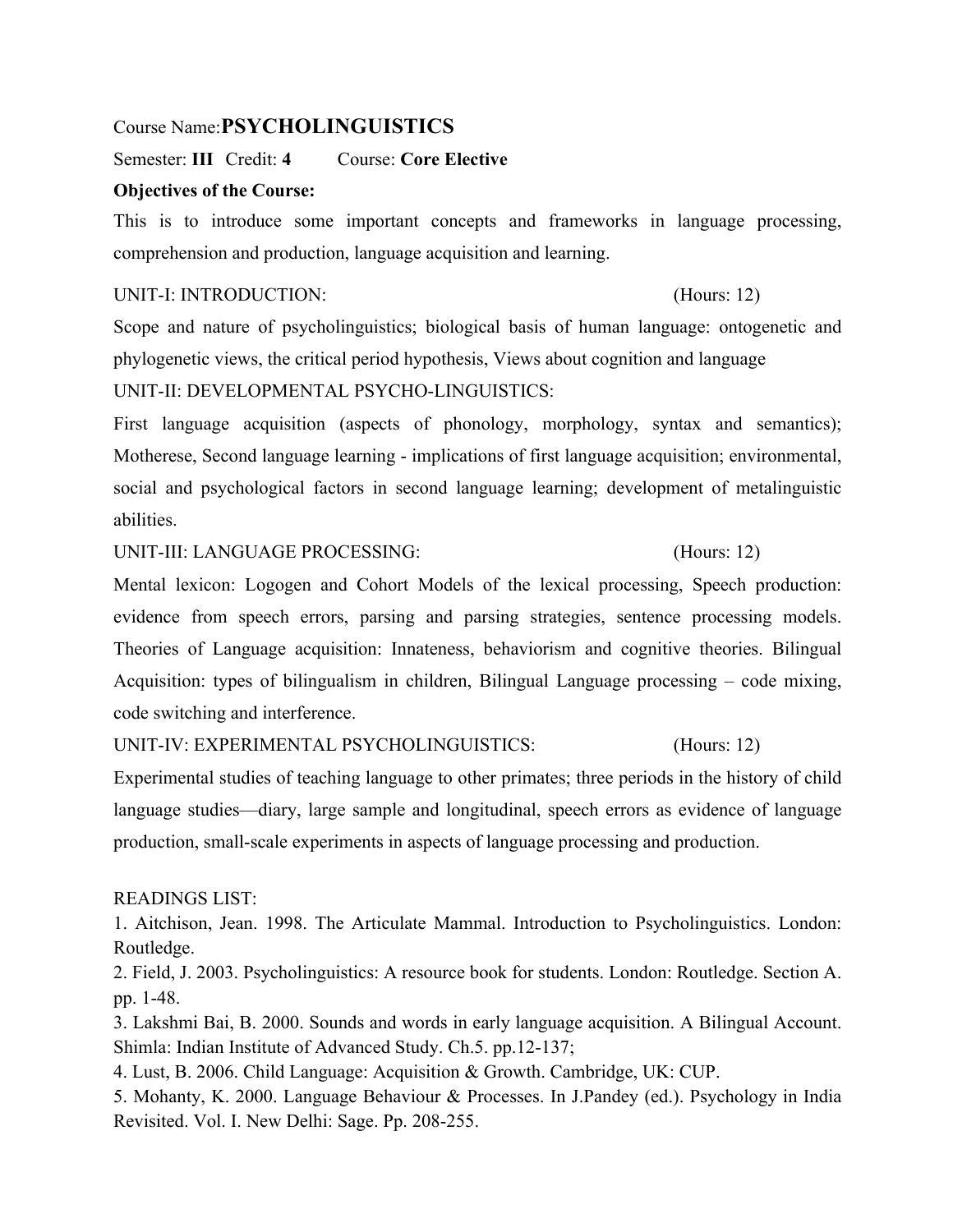6. Nei, L. 2000. The Bilingualism Reader. London: Routledge

7. Prideau X, Gary, D. 1984. Psycholinguistics. The Experimental Study of language. Newyork: Routledge. Ch. 3 and 4.

8. Radford, A. Linguistics. An Introduction. Cambridge University Press. PP. 226-240.

9. Riley, B.T. 2000. Introduction to Psycholinguistics. New Delhi: Cosmo Publications. Ch.2. pp. 15-40.

110. Thirumalai, M.S. and Shyamala Chengappa. 1986. Simultaneous acquisition of two languages. An overview. Mysore: Central Institute of Indian Languages. Manasagangotri.

# Course No.: **LINGE305**

Course Name:**STYLISTICS**

Semester: **III** Credit: **4** Course: **Core Elective**

# **Objectives of the Course:**

It highlights the goal and scope of stylistics. It explains various approaches and methods to style with regard to the analysis of a literary text. It discusses about the principles and tools employed in a stylistic analysis.

## **Unit 1. The relation of language to literature** (Hours: 12)

Language and communication: emotive vs. Scientific language; speech vs. writing; standard language vs. poetic language; connotation vs. metalanguage; stylistics and its relation to semiotics, aesthetics, poetics, rhetorics, linguistics and literary criticism, the semiolinguistics approach to verbal art.

# **Unit 2. Linguistics function and style** (Hours: 12)

Language variation and style; style as a result of context sensitivity; creativity in language; fictiveness in literary works; discursive vs. expressive language; linguistics functions: Buhler, Jakbson, Langer, Halliday; transformations and style; style as a quality of texts; linguistic functions and literary genre, overt and covert style.

# **Unit 3. Concept and tools of analysis** (Hours: 12)

Code and message; redundancy and information-sample and norms; discourse and text; de familiarisation, fore grounding and interpretation; parallelism and verbal repetition, deviation, semi-sentences and poetic license; principles of equivalence, selection and contiguity; coupling; analogy; stylostatistics.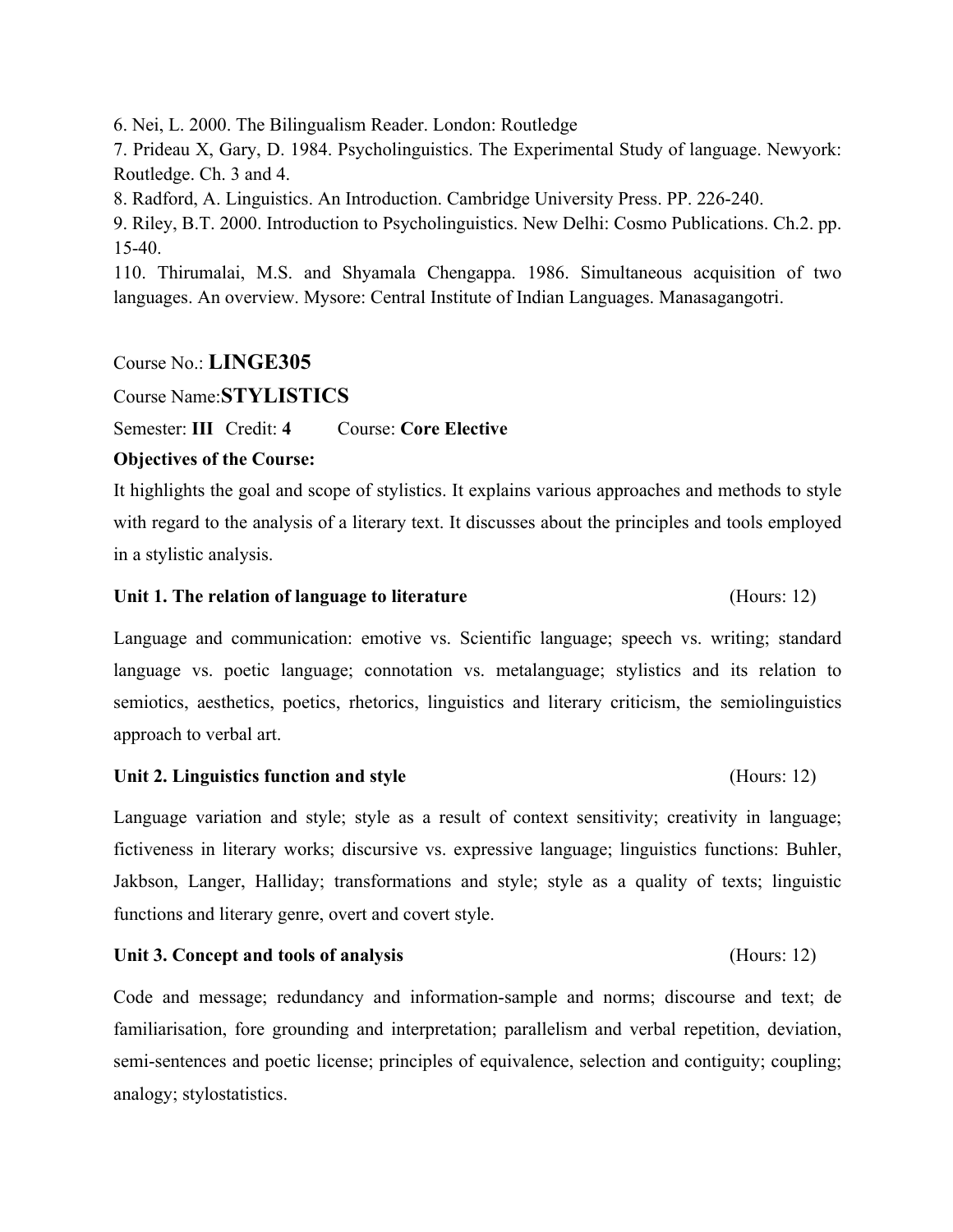# **Unit 4. Level of textual organization** (Hours: 12)

Signifier, signified and signification; syntagmatic and paradigmatic relations; structure and texture; coherence and cohesion; textual structure; sentences symbols, symbols in art and art symbol; aesthetic object and thematic object.

# **Suggested Reading:**

Birch, D. and O'Toole, M. 1988. Function of Style. London: Pinter Publishers. Bradford, R. 1997. Stylistics. London: Routledge. Carter, R. (ed) 1982. Language and Literature: An Introductory Readers in Stylistics. London: George Allen and Unwin. Chatman, S. (ed.) 1971. Literary Style: A Symposium. Oxford University Press. Gargesh, R. 1990. Linguistics Perspective to Literary Style. Delhi: University of Delhi. Genettee, G. 1980. Narrative Discourse. Itchaca: Cornell University Press. Leech,G.N. 1969. A Linguistic Guide to English Poetry. London: Longman. Riffatere, M. 1978. Semiotics of Poetry. Bloomington: Indiana University Press. Sebeok, T.A.(ed.) 1960. Style in Language. Cambridge, Mass; MIT Press. Sharma, V.P. 1990. Stylistics of Figurative Language. Delhi: University of Delhi. Turner, C.W. 1973. Stylistics. Harmondsworth: Penguin.

# Course No.: **LINGE306**

# Course Name:**NEUROLINGUISTICS**

Semester: **III** Credit: **4** Course: **Core Elective**

# **Objectives of the Course:**

This is to introduce the students to the issues and approaches in Neurolinguistics. It discusses about the relationship between brain and language.

UNIT-I: Brain: Structure and Function. (Hours: 12)

Central Nervous System, language areas in the brain, Hemispheric Specialisation, techniques of determining cerebral specialization for language, Cerebral Dominance, Distributed Function, Lateralization and handedness, right hemisphere and language, role of subcortical structure in language.

UNIT-II: Brain-language relationship (Hours: 12)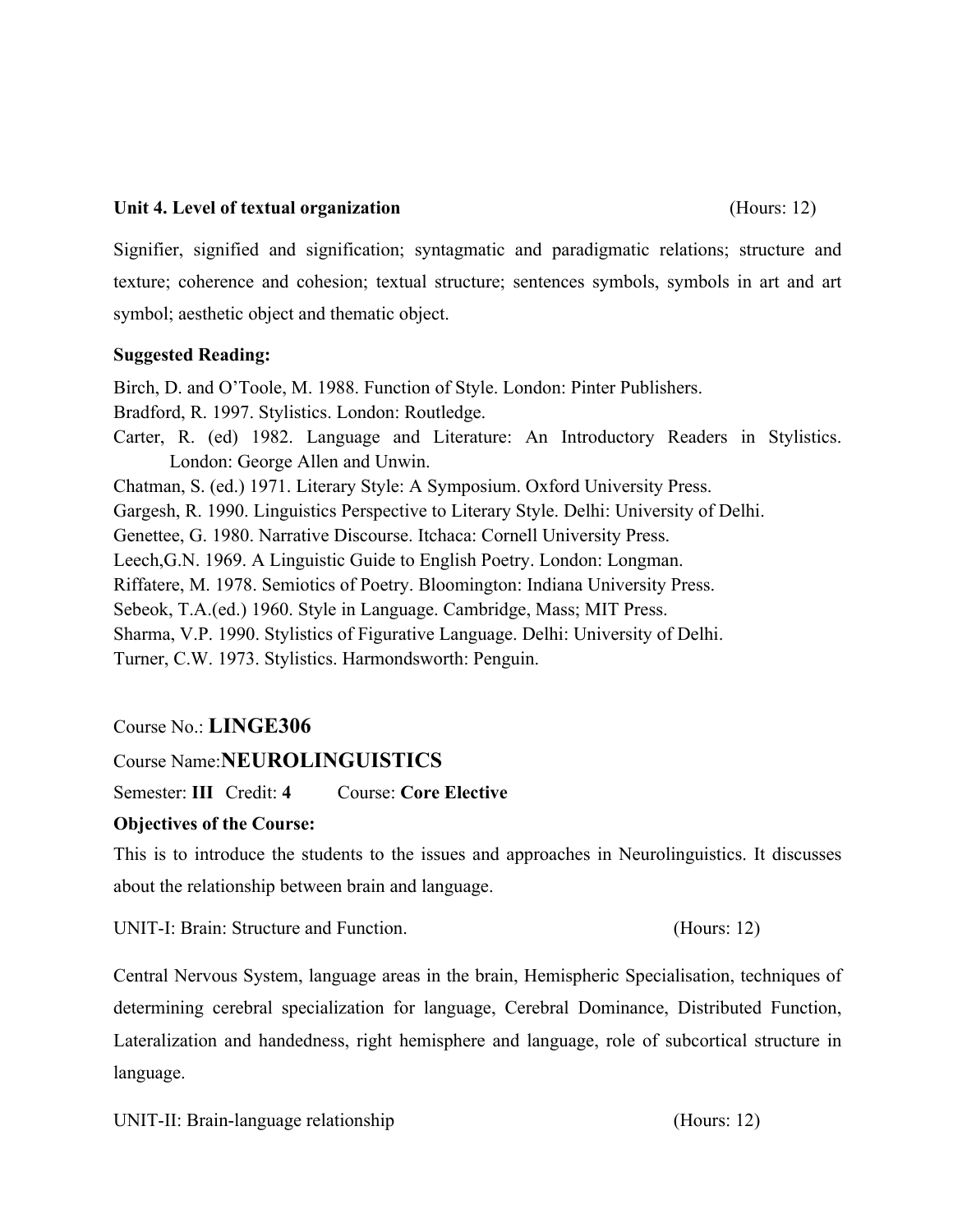Historical overview; Methods for studying brain-language relationship: Lesion studies, Electrophysiological methods, Neuroimaging techniques. Models of brain-language relationship—Classical, Connectionist, Hierarchical, Global and Process models.

UNIT-III: Brain Pathology and Language Breakdown (Hours: 12)

Causes of Brain pathology, Aphasia and its classification, Dementia, Subcortical lesions and language breakdown, Right Brain Damage, Disorders of the written word:

dyslexia and dysgraphia.

UNIT-IV: Linguistic aspects in Aphasia: Phonology and Semantics (Hours: 12)

Phonological processing in aphasia, Segmental Errors, Semantic processing in aphasia, Role of right hemisphere and semantic processing. Linguistic aspects in Aphasia: Morphology and Syntax. Morphological processing in aphasia, Syntactic processing in aphasia, Agrammatism,

Cross linguistic variation in agrammatic productions

Practical work: Observation of diagnosis and prognosis of aphasics in local hospitals.

### READING LIST:

1. Ahlsen, E. 2006. Introduction to Neurolinguistics, Amsterdam: John Benjamins

2. Blesser and Luzzati. Morphological processing in Italian Agrammatic speakers' Syntactic Implementation of Inflectional Morphology. In Whitaker, H.A. ed. 1997. Agrammatism. London: Singular Publishing Group Inc.

3. Edwards, S. 2005. Fluent Aphasia. Cambridge: CUP

4. Elisabeth, Ahlsen. 2006. Introduction to Neurolinguistics. Amsterdam. John Benjamins. Part I and II.

5. Lukatela, Shankweiler and Crain. Syntactic Processing in Agrammatic Aphasia by Speakers of a Slavic language. In Whitaker, H.A. ed. 1997. Agrammatism. London: Singular Publishing Group Inc.

6. Obler, K.L. and K.Gjerlow. 1998. Language and the Brain. Cambridge: CUP.

7. Visch-Brink, E. and R.Bastiaanse. 1998. Linguistic levels in Aphasiology. Ch.9, 15-17, 87-90, 147-151, 175-178.

Course No.: **LINGE307**

# Course Name:**COMPUTATIONAL LINGUISTICS**

Semester: **III** Credit: **4** Course: **Core Elective**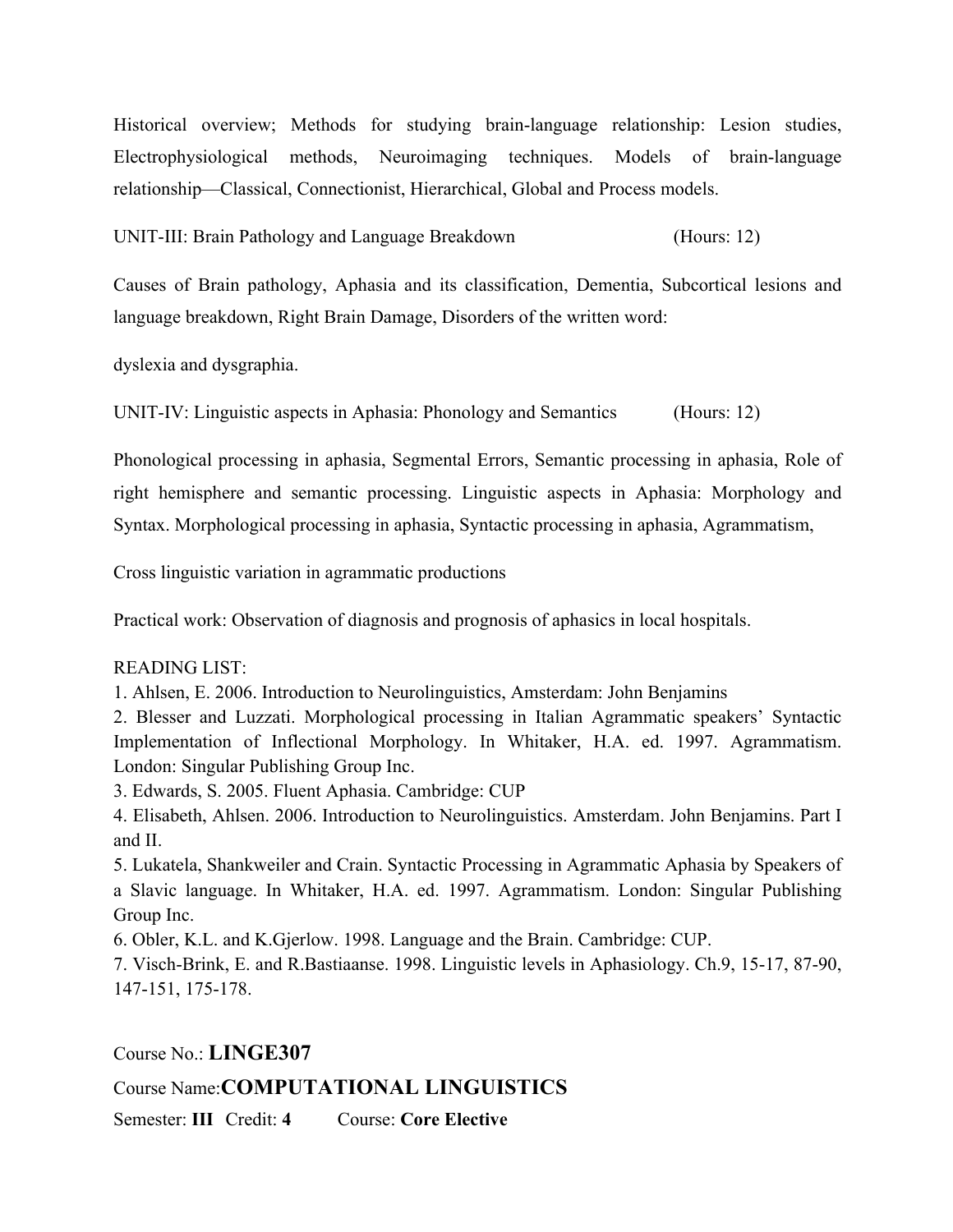## **Objectives of the Course:**

It concentrates on developing practical knowledge of computational linguistics and mple programs independently.

## **Unit 1. Man-Machine interface** (Hours: 12)

Concept of artificial intelligence (A1), information system and information processing; concept of 'formal' language; 'natrual language' (NL) and 'real language'; natural language as manmachine interface.

## **Unit 2. Natural language processing** (Hours: 12)

Basic characteristics of NL, knowledge representation; three models-'fame' model, script model, information-format model; function of natural language.

## **Unit 3. Computer** (Hours: 12)

Computer in historical perspective—calculating machine, computer for information stages, electrical computer, computer with brain-analysis; computer language- Basic, Fortran, Algol**.**

# **Unit 4. Computational linguistics, Language engineering** (Hours: 12)

Relationship between linguistics and NLP, project Grammar (Miller), parsers and NLP, computational model for linguistics.

Computer-application – speech synthesis, machine translation, associative information retrieval, testing linguistic hypothesis, computer aided language teaching (CALT).

# **Suggested Readings**

Andrew, A.M. 1983. Artificial Intelligence. Kent: Abacus Press.

Grishman, R. 1986. Computational Linguistics. Cambridge: CUP

- Keith, G and Glover, M 1987. Primary Language Learning with Microcomputers. London: Croom Helm.
- Nirenburg, S. (ed) 1987. Machine Translation: I Theoretical and Methodological Issues. Cambridge: Camridge University Press.
- Sedlow, W.A. and Sedlow, S.Y. (eds.) 1979. Computer in Language Research, Hillsdale: N.S. Lawrence Erlbawn.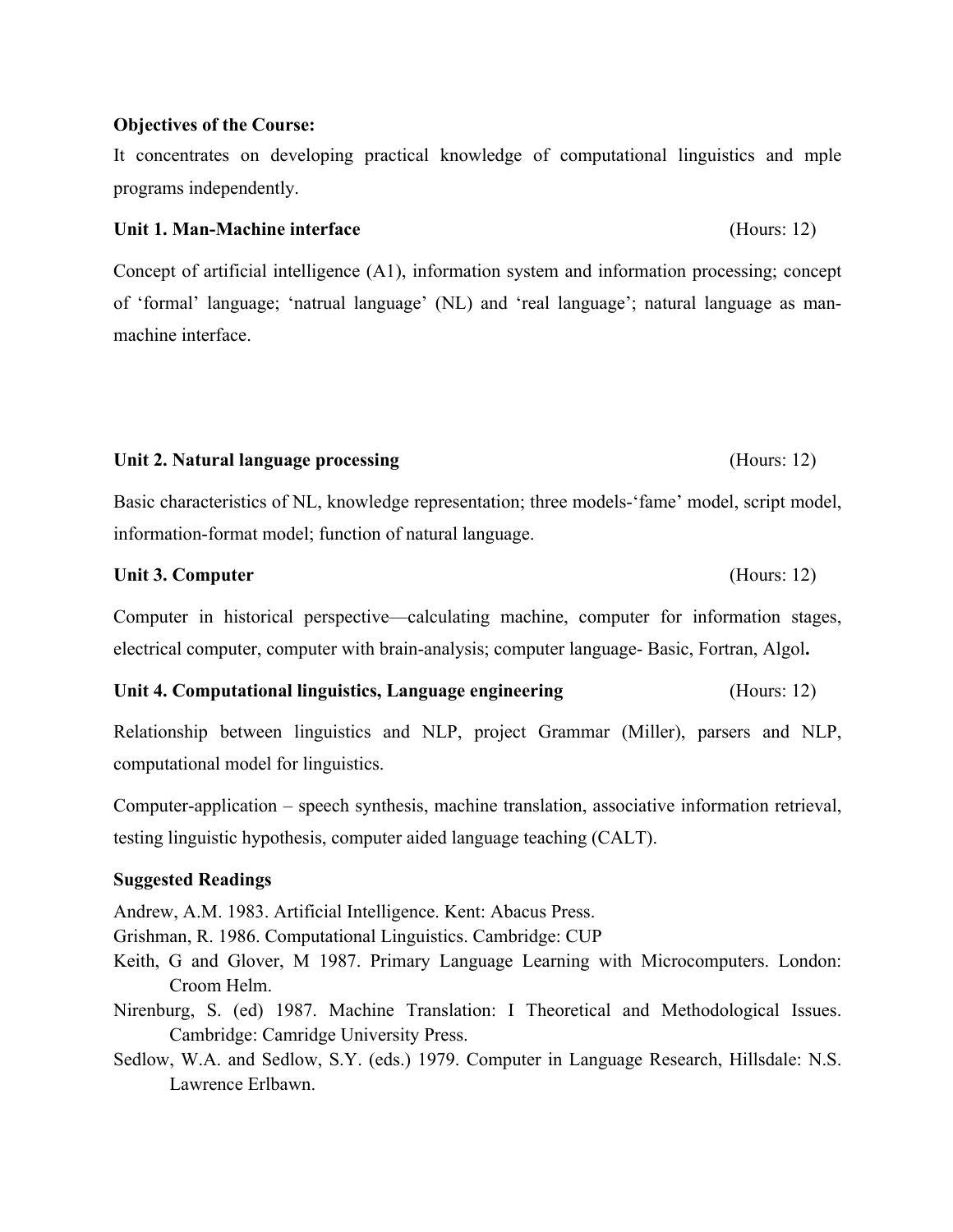# Course No.: **LINGE308**

# Course Name:**LANGUAGE AND EDUCATION**

Semester: **III** Credit: **4** Course: **CoreElective**

# **Objectives of the Course:**

This introduces the students to the relationship between language and education and the effect of language on education in bi-/multilingual settings.

# Unit 1. Language and education (Hours: 12)

Role of language in pre-school years; language as an autonomous System; language as a means of structuring knowledge; language, Culture and identity; language in the school curriculum.

# Unit 2. Language as a subject (Hours: 12)

Language and literature; language and rhetoric; gender bias in language; Language and power in society; methods of language teaching; learning Strategies; learning to write; nature of materials; problems of evaluation.

# Unit 3. Language as medium of instruction (Hours: 12)

Home and school languages; bilingual and bicultural education; language and the teaching of mathematics and science; medium of instruction and cognitive development**.** 

# Unit 4. Multilingual setting **Example 2.1 and Setting** (Hours: 12)

Multilingual classroom as a resource; grammatical analysis and cognitive growth; language proficiency; bilingual and cognitive achievement; multilingualism and empowerment**.**

# **Suggested Readings**

Barton, D. ed. 1994. Sustaining local literacies, Special issue of Language and Education. Vol. 8: id 2, Multilingual Matters.

Cummins, J. 1984. Bilingualism and Special Education: Issues in Assessment and Pedagogy. Avon: Multilingual Matters.

Freedman, A. et al. ed 1983. Learning to Write: First Language/Second Language. London: Longman.

Heugh, K. et al. ed. 1995. Multilingual education for South Africa. Johannesburg: Heinemann. Trueba, H.T. and Harnet-Mizrahi, C. 1979. ed. Bilingual Multilingual Education and the Professional. Roweley, Mass: Newbury House.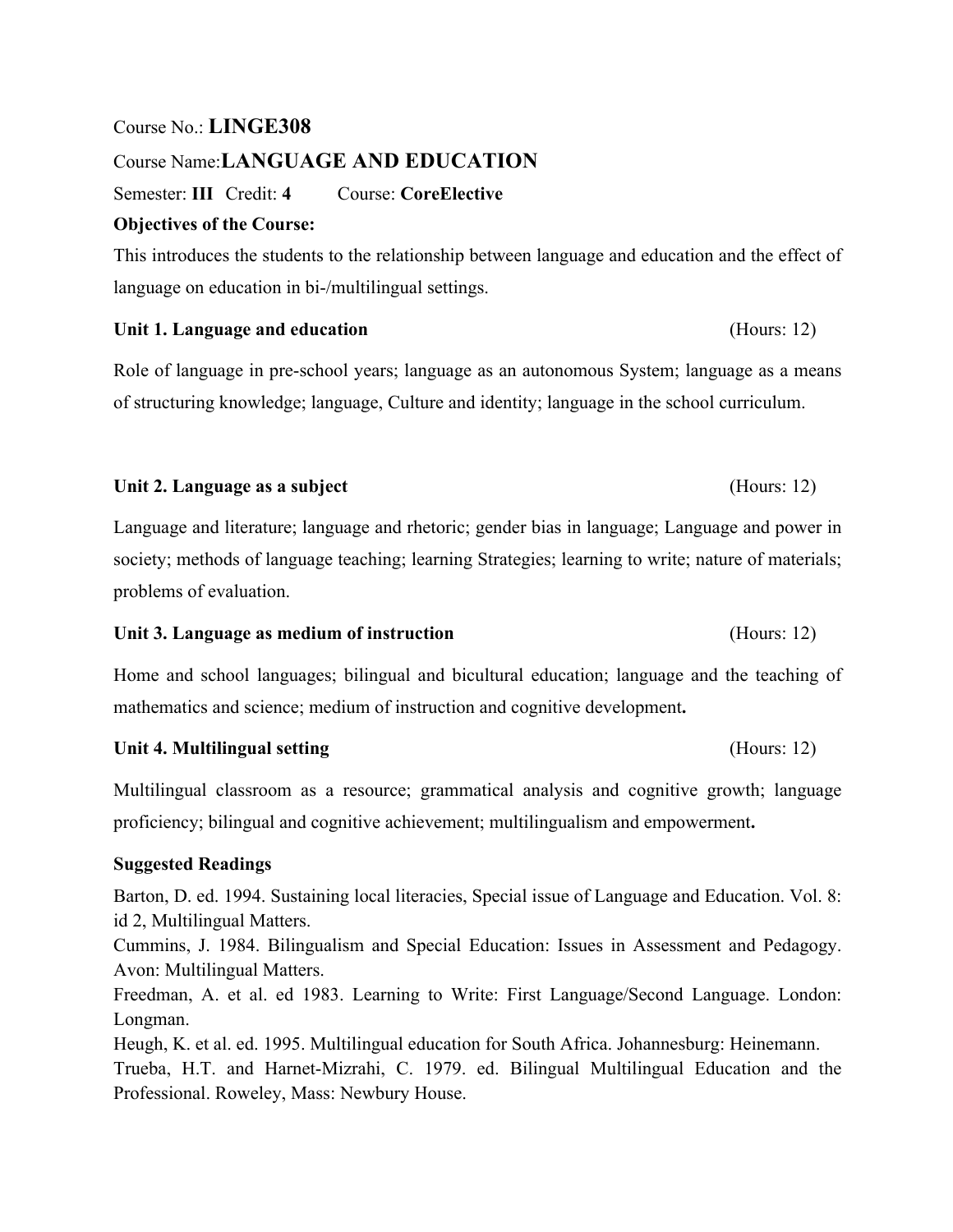# Course No.: **LINGE309**

## Course Name:**LANGUAGE AND MEDIA**

Semester: **III** Credit: **4** Course: **AlliedElective**

# **Objectives of the Course:**

It enables the students to develop critical understanding of language used in mass media, its potentialities and impact on society.

## **Unit 1. Key concepts in language and media** (Hours: 12)

Mass media and mass communication; Register and style; Mediated communication; Media discourse genres; Media rhetorics; Media storytelling; Words and images, Boundaries of media discourse.

## **Unit 2.Development: studies in media language** (Hours: 12)

Role of language in mass media and mass communication; Speech, visuals, writing and media; Different styles of media language; Schema and genre theory; Persuasion and power; Telling stories; Anchoring visual meanings; Coarseness and incivility in broadcast talk; Looking into the future.

## **Unit 3. Exploration: analyzing media language** (Hours: 12)

Types of language use in mass media e.g. news, editorials, advertising, Entertainment, internet, Messages, blog, cinema, posters, sports, political spheres; Comparing kinds of studio talk; Purposes of persuasion; Media fiction and fact ; Soundtrack and multimodal discourse; Media language and acceptability; Media change in the future.

# **Unit 4. Extension: language and media readings** (Hours: 12)

Varieties of media language; Media and modernity; Broadcast talk; News and advertising angles; Narrative strategies; Windows on the world; Media trouble; impact of mass media on language; Media language and social change.

# **Suggested Readings:**

Bell, A. 1991. The Language of News Media. Wiley-Blackwell.

Boardman, M. 2005. The language of Websites. London, USA, Canada: Routledge.

Crystal, D. 2001. Language and the Internet. Cambridge: Cambridge University Press.

Durant, A. and M. Lambrou. 2009. Language and Media: A Resource Book for Students. London: Routledge

Goddard, A. 2002. The Language of Advertising: Written Texts. Routledge.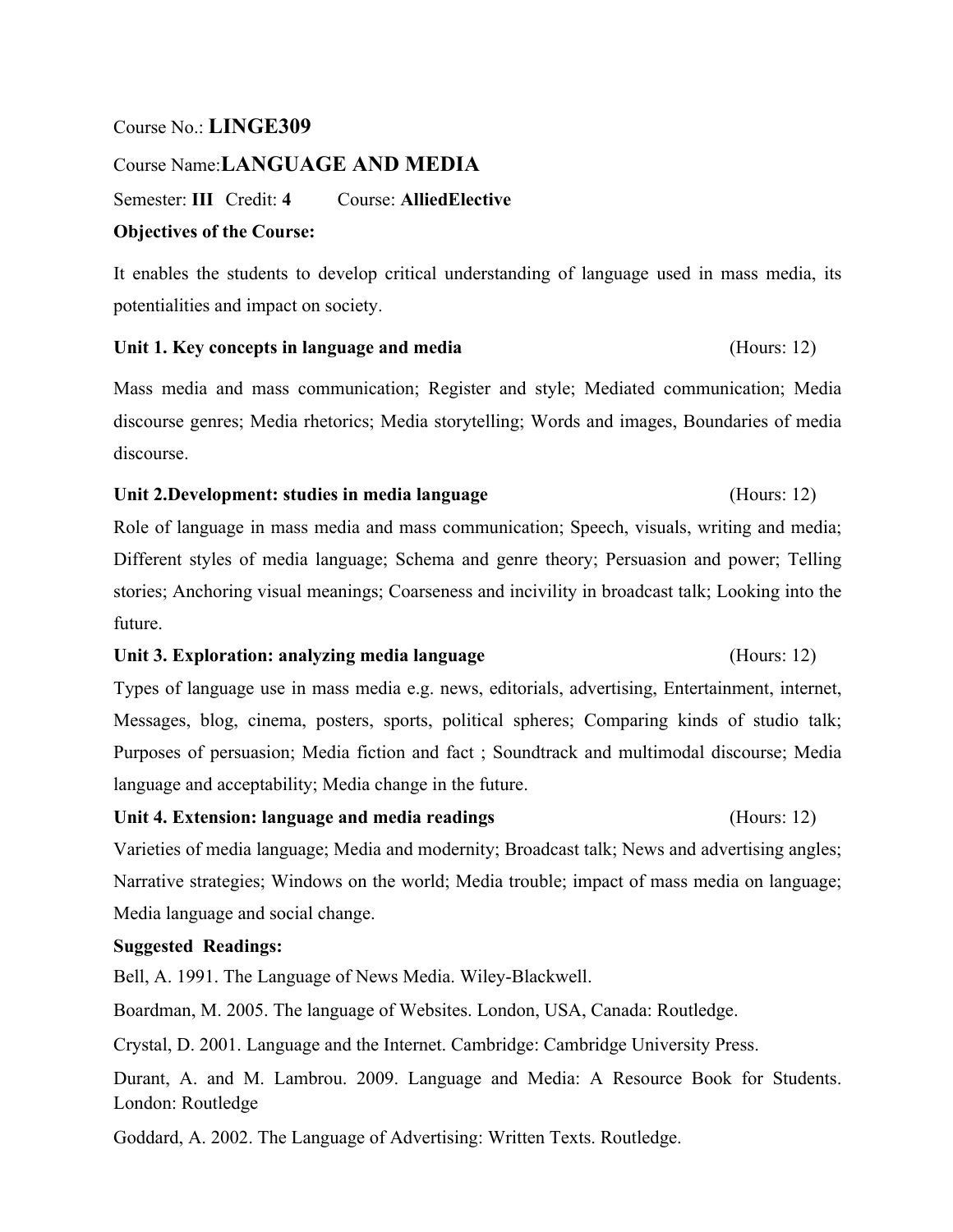Jackson, K. 1998. The Language of Cinema. Routledge. Monovich, L. 2002. The Language of New Media. MIT Press. Reah, D. 2002. Language of Newspapers. London, USA, Canada: Routledge.

## Course No.: **LING E310**

# Course Name:**SECOND LANGUAGE ACQUISITION**

Semester: **III** Credit: **4** Course: **AlliedElective**

## **Objectives of the Course:**

This is to provide an introduction on the theories and linguistic aspects of second language acquisition along with the factors contributing in the process of SLA.

### **Unit 1. Theories of second language acquisition** (Hours: 12)

The critical period; contrastive and developmental Hypotheses; the role of L1 in SLA; Krashen's Monitor Model; Schumann's Acculturation Model; Accommodation theories; theories of learner varieties; SLA in multilingual settings; sociolinguistic perspectives; social psychological andpsycholinguistic perspectives.

### **Unit 2. Linguistic aspects** (Hours: 12)

Sturctural properties of the input; input-output relationship; phonological, morphological and syntactic aspects; acquistion of vocabulary; sociolinguistic perspectives.

### **Unit 3. Social psychological aspects** (Hours: 12)

Role of attitudes and motivation in SLA; aptitude and attitudes; attitude motivation index; integrative and instrumental motivation; accounting for individual difference in SLA.

## **Unit 4. Teaching a second language** (Hours: 12)

Focus on the learner; the affective filter; role of the teacher and teaching materials; methods of second language teaching; second and foreign language teaching; teacher training; evaluation; interaction between theory, research and pedagogy.

## **Suggested Readings**

Alderson J.C. and A. Beretta, Ed. 1992. Evaluating Second Language Education. Cambridge: Cambridge University Press.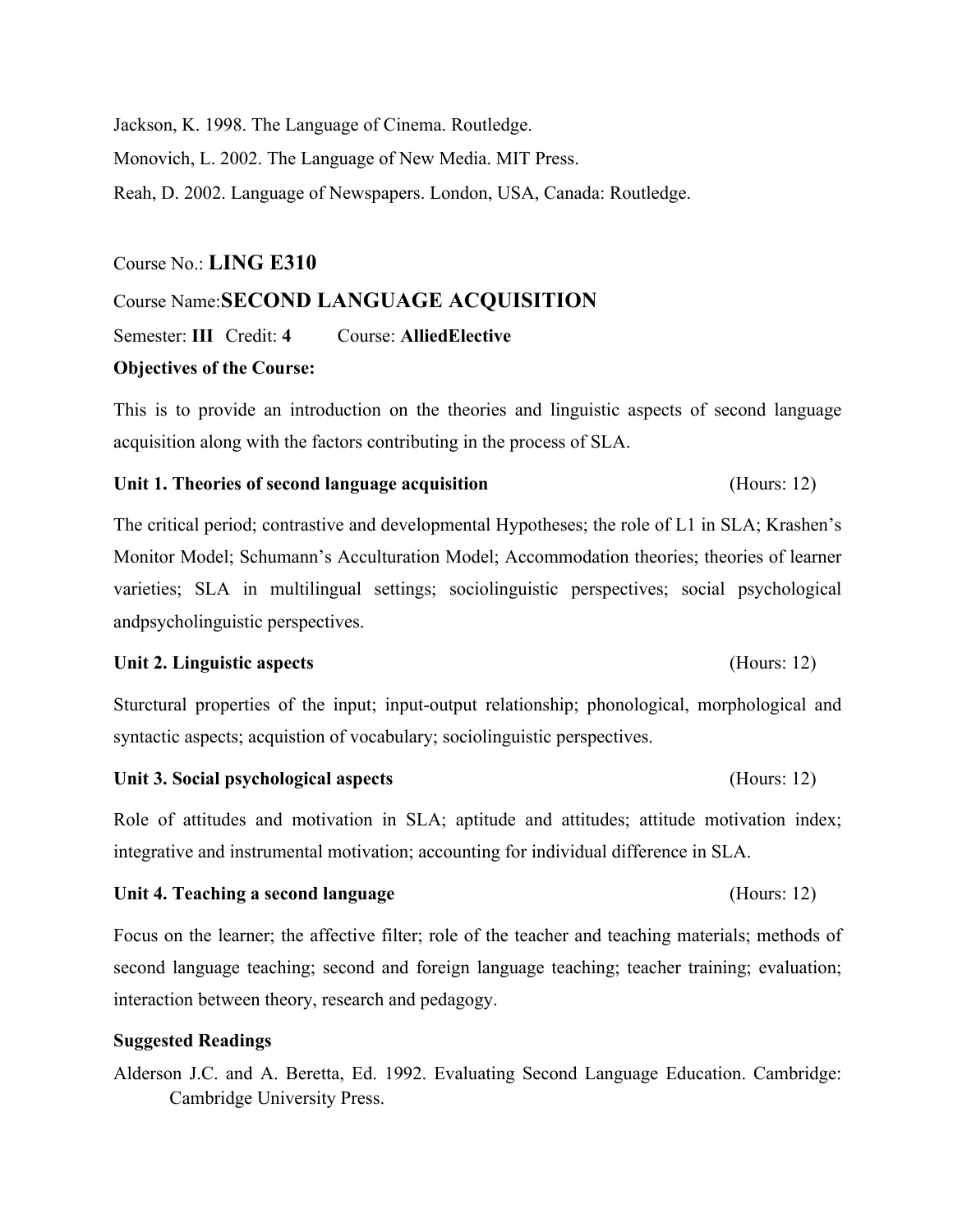Agnihotri, R.K. and Khanna, A.L. ed. 1994. Second Language Acquisition: Socio-cultural and Linguistic Aspects of English in India. New Delhi: Sage.

Beebe, L.M. ed. 1988. Issues in Second Language Acquisition: Multiple Perspectives. New York: Newbury House.

Fisiak, J.ed. 1981. Contrastive Linguistics and the Language Teacher. Oxford: Pergamon Press.

Grosjean, F. 1982. Life with Two Languages. Cambridge: Harvard

University Press.

Klein, W. 1986. Second Language Acquisition. Cambridge: Cambridge University Press.

Krashen, S. 1992. Principles and Practice in Second Language Acquisition. Oxford: Pergamon Press.

Prabhu, N.S. 1987. Second Language Pedagogy. Oxford: Oxford University Press.

# Course No.: **LING C401**

# Course Name:**HISTORICAL LINGUISTICS**

Semester: **IV** Credit: **4** Course: **Core**

# **Objectives of the Course:**

It introduces the basic concepts of Historical Linguistics, internal and comparative reconstruction, genetic classification, language families, and writing systems.

# **Unit 1. Introduction** (Hours: 12)

Synchronic and diachronic approaches to language- inter- relationship between diachronic and synchronic data; writing systems, use of written records for historical studies; historical study of languages and genetic classification of languages, notions of language family, criteria for identifying family relationships among languages or dialects; other two types of language classification: areal and typological.

# **Unit 2. Sound Change** (Hours: 12)

Neo-grammarian theory of gradualness, exceptionlessness and regularity of sound change, conditioned sound change (assimilation, dissimilation, coalescence; metathesis; deletion, epenthesis) vs. unconditioned change (sound shifts); phonetic and phonemic changes- split and merger; transformational generative approach to sound change (sound change and phonological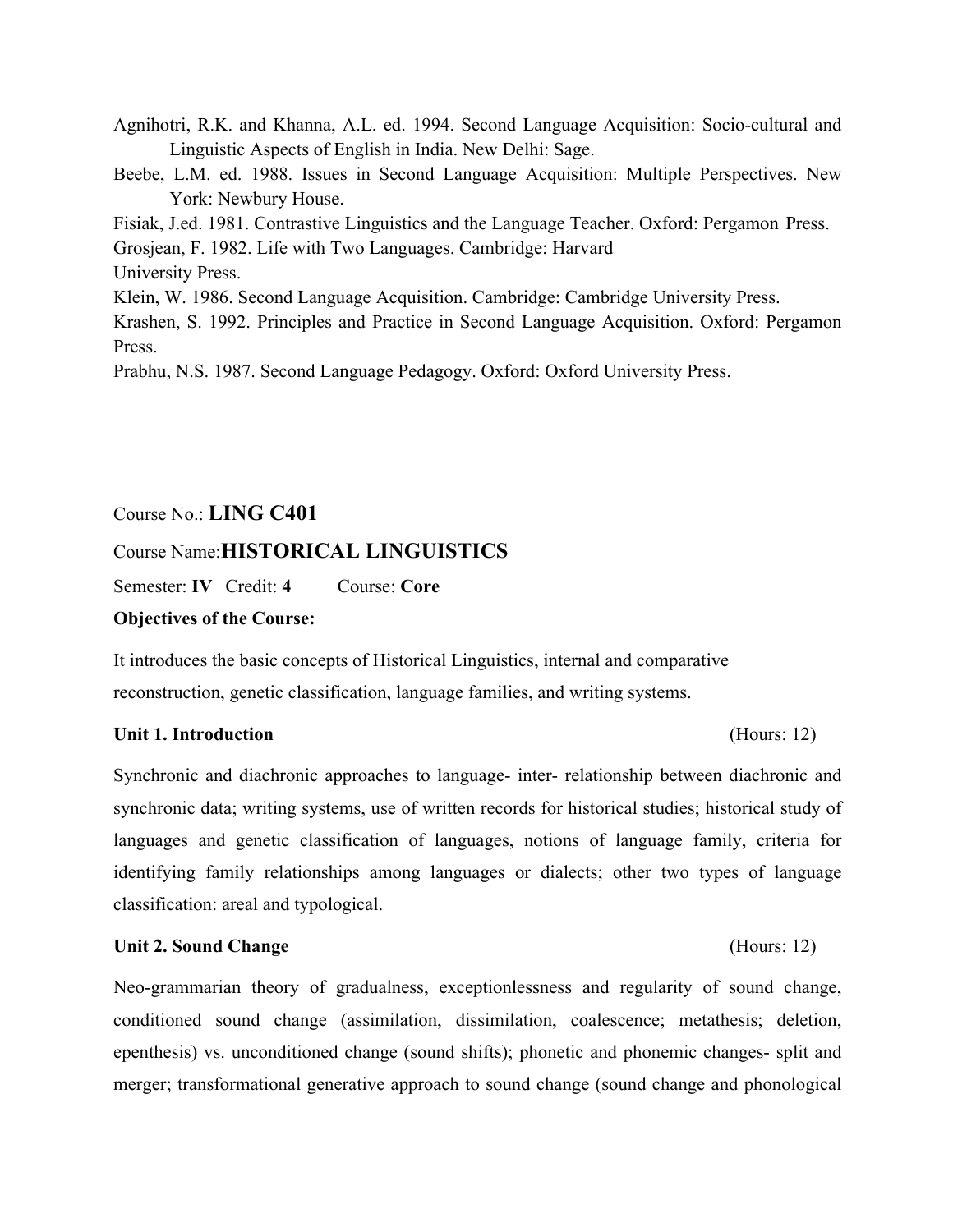rule, rule addition, etc); cause and effect, genesis and spread of sound change. Analogy; its relationship to sound change, effects of analogy on language structure, types of analogy.

## **Unit 3. Morphosyntactic changes and Language change** (Hours: 12)

Syntactic change: Mechanisms, causes and effects (discussing word order change to exemplify syntactic change); Grammaticalization: lexical vs. grammatical categories, semantic bleaching and pragmatic strengthening, unidirectionality of grammaticalization, mechanisms: analogy and reanalysis; grammaticalization, degrammaticalization and lexicalization. Social causes for language change: social motivations- culture, prestige and need; language change due to language contact: linguistic borrowing- lexical and struxtural, classification of loan words, mechanism of borrowing- bilingualism, substratum and superstratum; formation of languagespidgins, creoles, koine.

## **Unit 4. Comparative Method and Linguistic Reconstruction** (Hours: 12)

Linguistic reconstruction and sub-grouping: internal reconstruction and comparative method, their scope and limitations; reconstructing the proto-stages of language; innovation and retention; linguistic sub-grouping; family tree and the wave model; relative chronology of different changes.

## **Suggested Readings**

Antila, Raimo. 1972. An Introduction to Historical and Comparative Linguistics. The Macmillan Co., New York.

Bloomfield, L. 1933. Language. New York: Henry, Holt Rinehart and Winston.

Bynon, Theodora. 1980. Historical Linguistics. Oxford University press.

Campbell, Lyle (1998). Historical Linguistics: An Introduction. Edinburgh: Edinburgh University Press

Hale, Mark. 2007. Historical Linguistics: Theory and Method. Blackwell Publishing.

Hock, H. 1988. Principles of Historical Linguistics. Mouton de Gruyter.

Hock, H. H. and B. Joseph. 1996. Language history, language change, and language relationship: An introduction to historical and comparative linguistics. Berlin: Mouton de Gruyter

Lehman, W.P. 1962. Historical Linguistics. New York: Holt Rinehart and Winston.

Trask, R.L. 1996. Historical Linguistics. London: Arnold.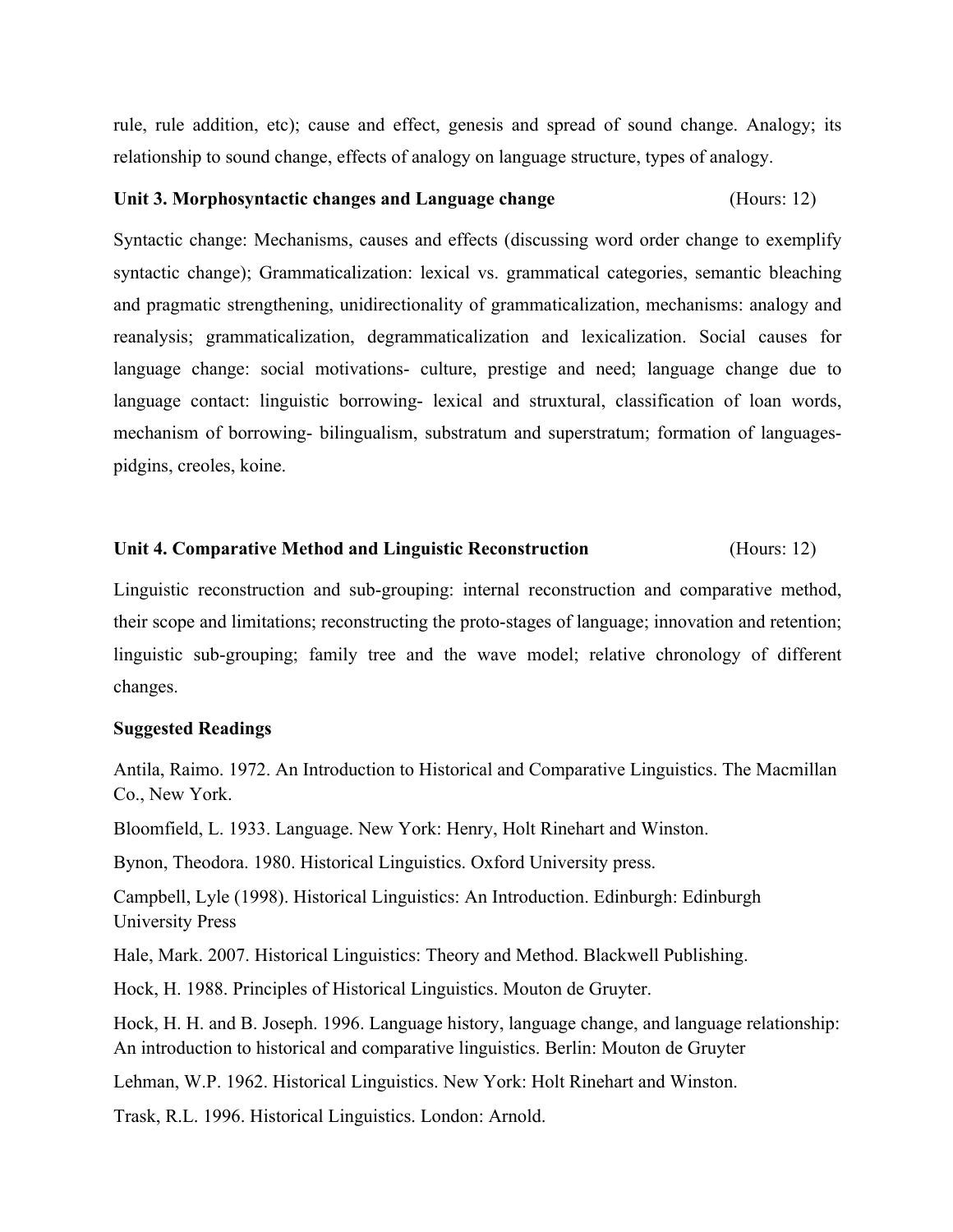## Course No.: **LING C402**

# Course Name:**HISTORY OF LINGUISTICS**

Semester: **IV** Credit: **4** Course: **Core**

# **Objectives of the Course:**

It presents a broad history of linguistics highlighting different school of thoughts and their developments.

## Unit 1. Indian Linguistic Tradition *Hours: 12* (Hours: 12)

Sanskrit language and its tradition - Pāṇini'sAstardhyayi – An outline of the contents in Astadhyayi. The vedic language and the spoken language and dialects of Pāṇini's time. Major Commentators of Pāṇini; Kātyāyana, Patanjali, The Nyayayikas, The Mimamsakas, Bhartṛhari, Kaśikāvṛttī, Bhaṭṭikāvya, Buddhists (Nagarjuna and Dignaga). The six types of rules – The karaka theory – the relation between karakas and case suffixes.

### **Unit 2. Early Linguistic Studies outside India** (Hours: 12)

Greek contribution: Thoughts of Socrates, Plato and Aristotle on Language and Linguistics. Physis Vs Nomos, Stoic philosophy, Analogy Vs Anomaly, Alexandrian school, Dionysius Thrax, ApolloniuosDyskolus: Roman contribution: Varro's grammar on Latin, Priscian's grammar, Greek influence on Latin language and grammar.

# **Unit 3. Evolution of Comparative and Historical Linguistics** (Hours: 12)

Scholastic Philosophy, medieval linguistic theory, the modistae, prescriptive grammar Vs, traditional grammar, William Jones, Robert Caldwell – their contributions to linguistics – Rask, Grimm, Bopp, Verner – Theories and laws of Germanic sound shifts. August, Scheicher, Wilhem won Humboldt, Neogrammarians, Leskien, Brugmann and H. Paul.

## **Unit 4. Major Schools of Linguistics and Development of Modern Linguistics** (Hours: 12)

Saussurean school – langue vs. parole, laryngeal theory, Prague school – concept of phoneme, Trubetzkoy and Roman Jacobson: Contributions by Boas, Sapir, Bloomfied. Descriptive linguistics: London school – J. R. Firth, prosodic analysis, Chomsky: Transformational theory. Modern Linguistics in Europe, America, and Asian countries-Linguistics and related disciplines – Sociology, Anthropology – Folklore – Tribal studies, endangered languages.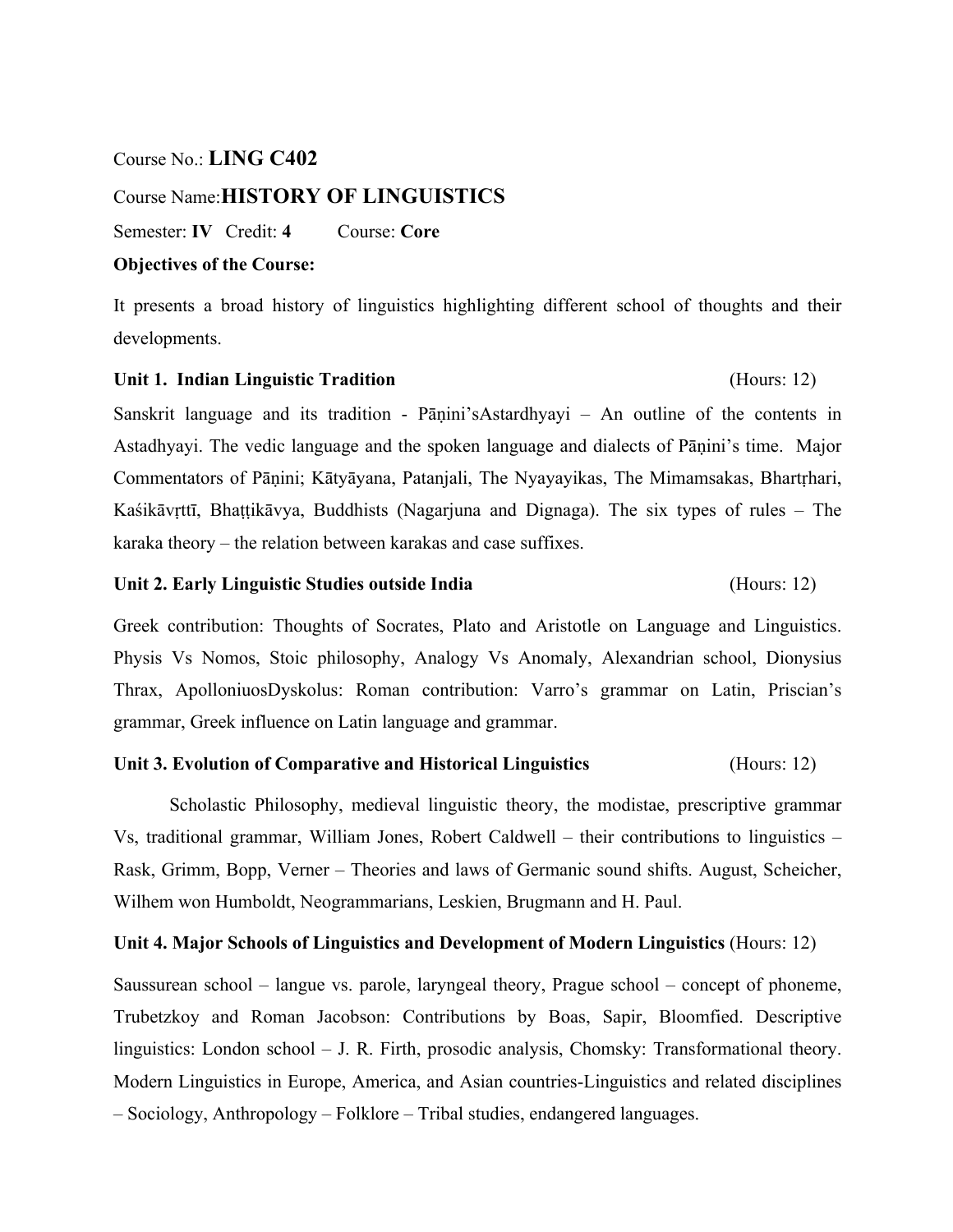## **Suggested Readings:**

John, Patrick & Christopher, David. 2011. History of Language and Linguistics, Commonwealth Publishers pvt. Ltd.

Anantanarayana. H. S. 1976. Four lectures on Pāṇini'sAsta:dhya:yi. Annamalai University Publication : Annamalai Nagar.

Dinneen, P. F. 1967. An Introduction to General linguistics. Holt: New York.

Iric, Milka. 1965. Trends in Linguistics. Mouton & co: Hague.

Sharpiro, M. C. &Schiffman, H. F. 1981 Language and Society in South Asia. MotilalBarnarsiDass: New Delhi.

Bloomfield, L. 1933. Language. Holt, Rinehart and Winston: New York.

Davis, P. W. 1973. Modern Theories of Language. Prentice Hall.

Jankowsky, K. R. 1972. Neogrammarians. Mouton: The Hague.

# Course No.: **LING C403**

# Course Name: **FIELD LINGUISTICS/DISSERTATION**

Semester: **IV** Credit: **4** Course: **Core**

# **Objectives of the Course:**

It focuses on natural language and our ability as researchers to render that language in a form that is suitable for analysis. It provides students with hands-on experience in the general task of investigating a language with native speakers.

# **Unit 1.Field Linguistics-Goals of linguistic fieldwork** (Hours: **10**)

The relationship between theoretical and field linguistics. The history of linguistic field work. Fieldwork in South Asia.Goals of linguistic fieldwork, Limitations.

# **Unit 2.Purposes and techniques of field-methods in linguistics** (Hours: **10**)

Questionnaire preparation; Different types of questionnaire; Selection of informant; Elicitation techniques; Data collection, transcription, organization, analysis, and preservation; Instruments in fieldwork. Selection of data collection site, choosing an informant, note taking, record keeping, data management, transfer of data to database.

# **Unit 3.Grammar data collection technique and Analysis** (Hours: **10**)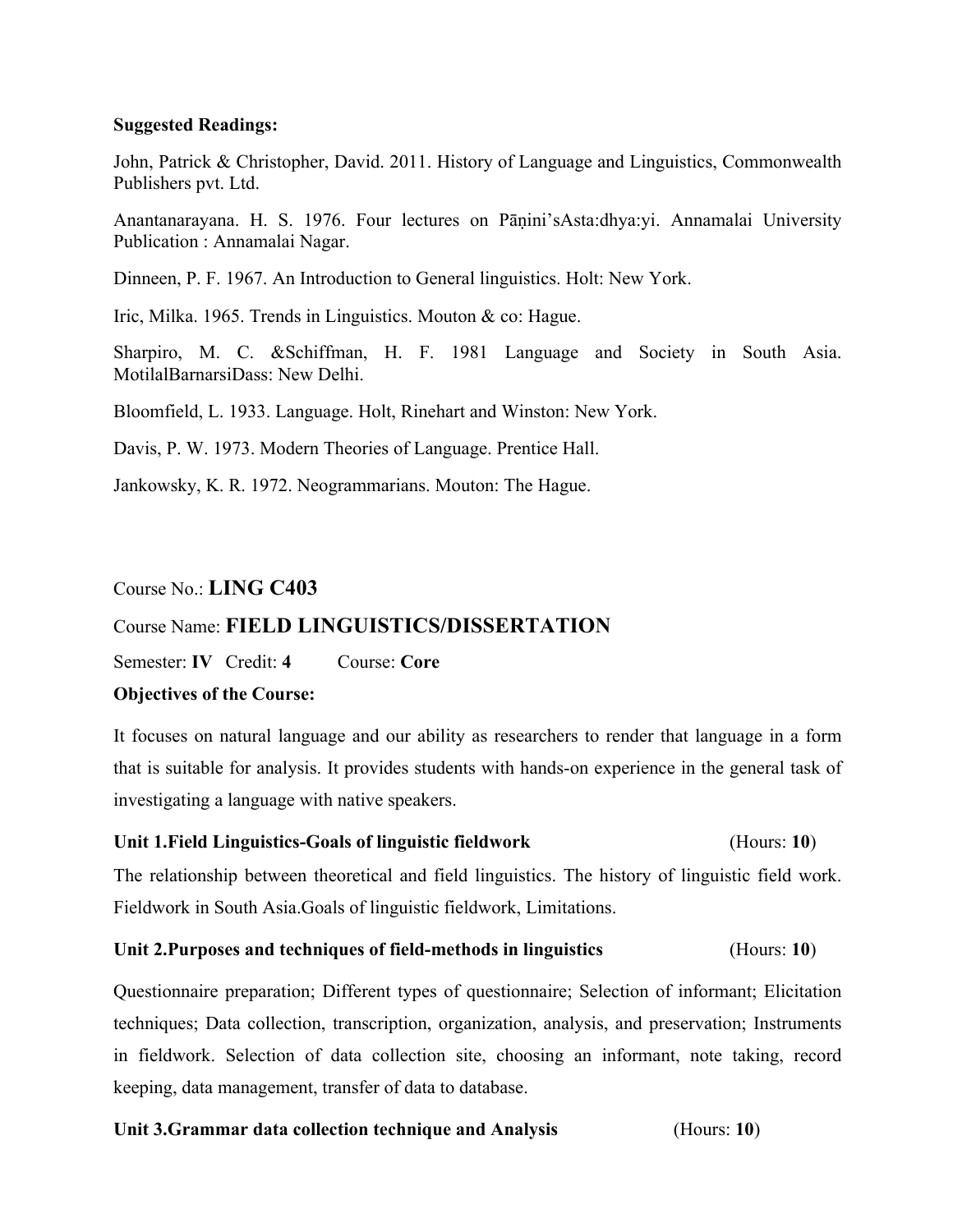Phonological data gathering technique, morphology data gathering technique, syntax data gathering technique, semantics, pragmatics and text collection. Analyzing the collected data, making paradigms.

## **Unit 4.Fieldwork Ethics** (Hours: **10**)

The rights and responsibilities of fieldworker, honesty in research and personal behavior.Data attribution and ownership, rights and responsibility regarding access to data.

# **Suggested Readings:**

Abbi, A. 2001. Manual of Linguistic Fieldwork and Structures of Indian languages. Lincom Europa: Munich.

Bowern, C.2008. Linguistic Fieldwork. Palgrave:Macmillan.

Butt, M., T. H. King, Maria- Eugenia Nino, F. Segond.1999. Grammar Writer's Cook Book. Stanford:CSLI Publications.

Comrie, B., M. Haspelmath, and B. Bickel. 2008. Conventions for interlinear morpheme-bymorpheme glosses.

Online: http://www.eva.mpg.de/lingua/resources/glossingrules.

Dahl, Ö. 1985.Tense and aspect systems. Oxford: Blackwell (Appendix with translation questionnaire used for surveying contexts in which tense and aspect markers are used.)

Foley, W. A. 2002. Field methods In The Linguistics Encyclopedia, 2nd editioned. By Kirsten Malmkjær, 131–137. London and New York: Routledge

Newman P. and M. Ratliff ( Eds.) 2001. Linguistic Fieldwork. Cambridge: Cambridge University Press.

Payne, T. E. 1997. Describing Morphosyntax: A Guide for Field Linguists. Cambridge:Cambridge University Press.

Samarin, W.J.1967. Field Linguistics: Guide to Linguistic Field Work. New York:Holt, Rinehart and Winston.

Shopen, T. 2007. Language Typology and Syntactic Description. Vol.1,2,3. Cambridge: Cambridege University Press.Basic Word-ListSwadesh (1955)- Gudschinsky's (1956) List, alphabetically arranged by Samarin (1967).

Course No.: **LING E404** 

Course Name: **LEXICOGRAPHY**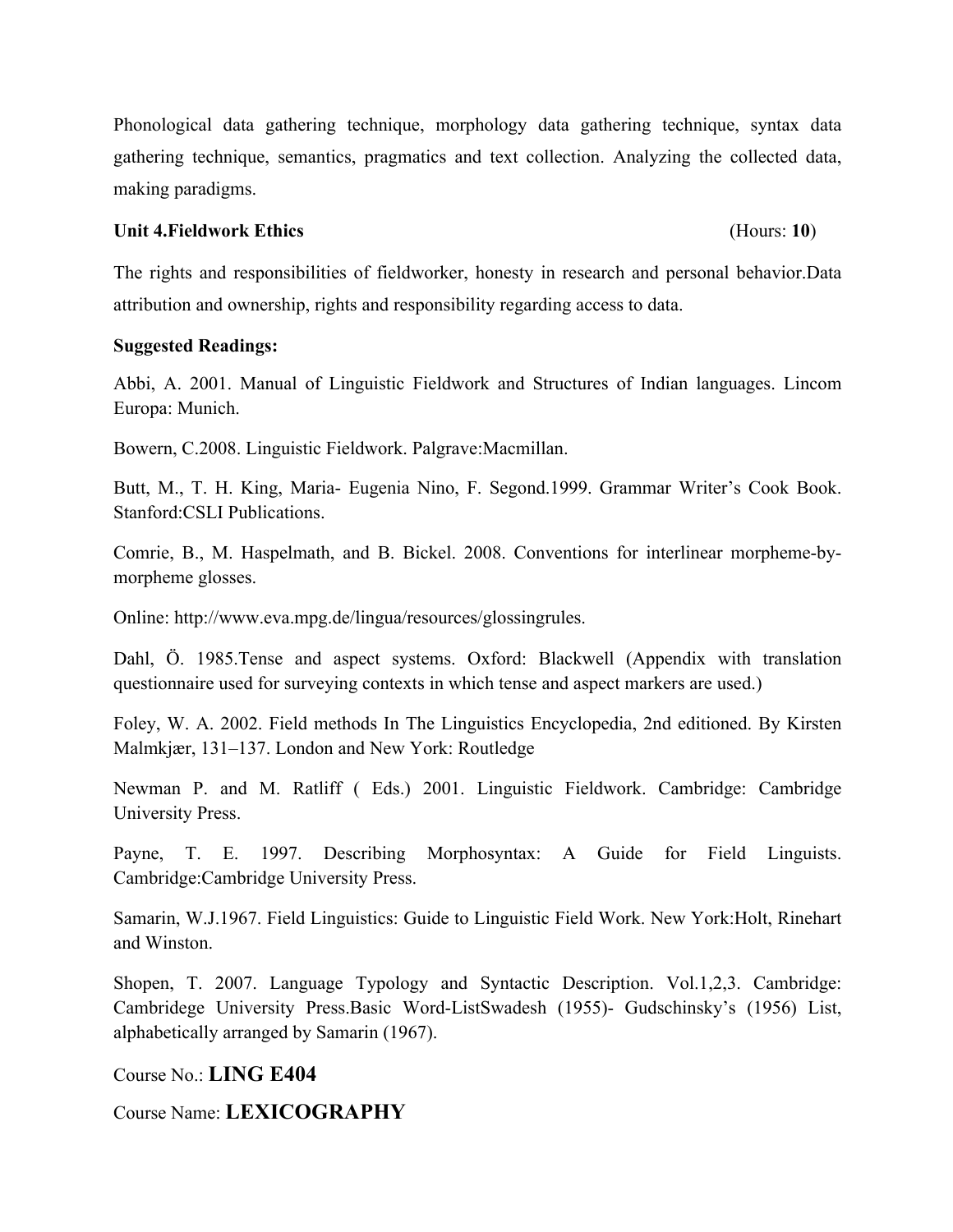Semester: **IV** Credit: **4** Course: **Core Elective**

## **Objectives of the Course:**

It introduces the basic concepts, types of dictionaries and the steps followed in making dictionaries.

## **Unit 1. Basic concepts** (Hours: 12)

Nature and scope of lexicography; History of lexicography-Western and Indian; word meaning dictionary, encyclopaedia, glossary, thesaurus, definitional dictionary; relationship between dictionary and grammar**.**

# **Unit 2. Lexicography and lexical meaning** (Hours: 12)

Word formation processes – once forms, borrowing, blending, clipping, backformation, acronyms, compounding, derivations, functional words; denotation, connotation, words in context, synonymy, hyponymy , polysemy, technical terms.

# **Unit 3. Lexicographic entries** (Hours: 12)

Selection of entries, orthography, pronunciation, order and hierarchy of entries, lemma, sense and sub-classes, paraphrase, compounds, collocation, idioms, proverbs, illustrations, names; ghost-words.

# **Unit 4. Types of dictionaries** (Hours: 12)

Purposes of dictionary writing, little dictionary, pocket dictionary, school/college dictionary, desk-top dictionary; monolingual and bi-/multilingual dictionary; etymological dictionary, period dictionary, historical dictionary, scientific dictionary, dialect dictionary, reverse dictionary, pronouncing dictionary, terminological dictionary, language atlas.

# **Suggested readings:**

Aitchison, J. F. (1987). Words in the Mind: An Introduction to the Mental Lexicon. Oxford: Blackwell.

Bergenholtz, H. (ed.) (1995). Manual of Specialised Lexicography. Amsterdam: Benjamins. Boguraev, B.K.; Briscope, T. (ed.) (1989). Computational Lexicography for Natural Language Processing. London : Longman.

Burchfield, R.W. (ed.) (1987). Studies in Lexicography. Oxford: Blackwell.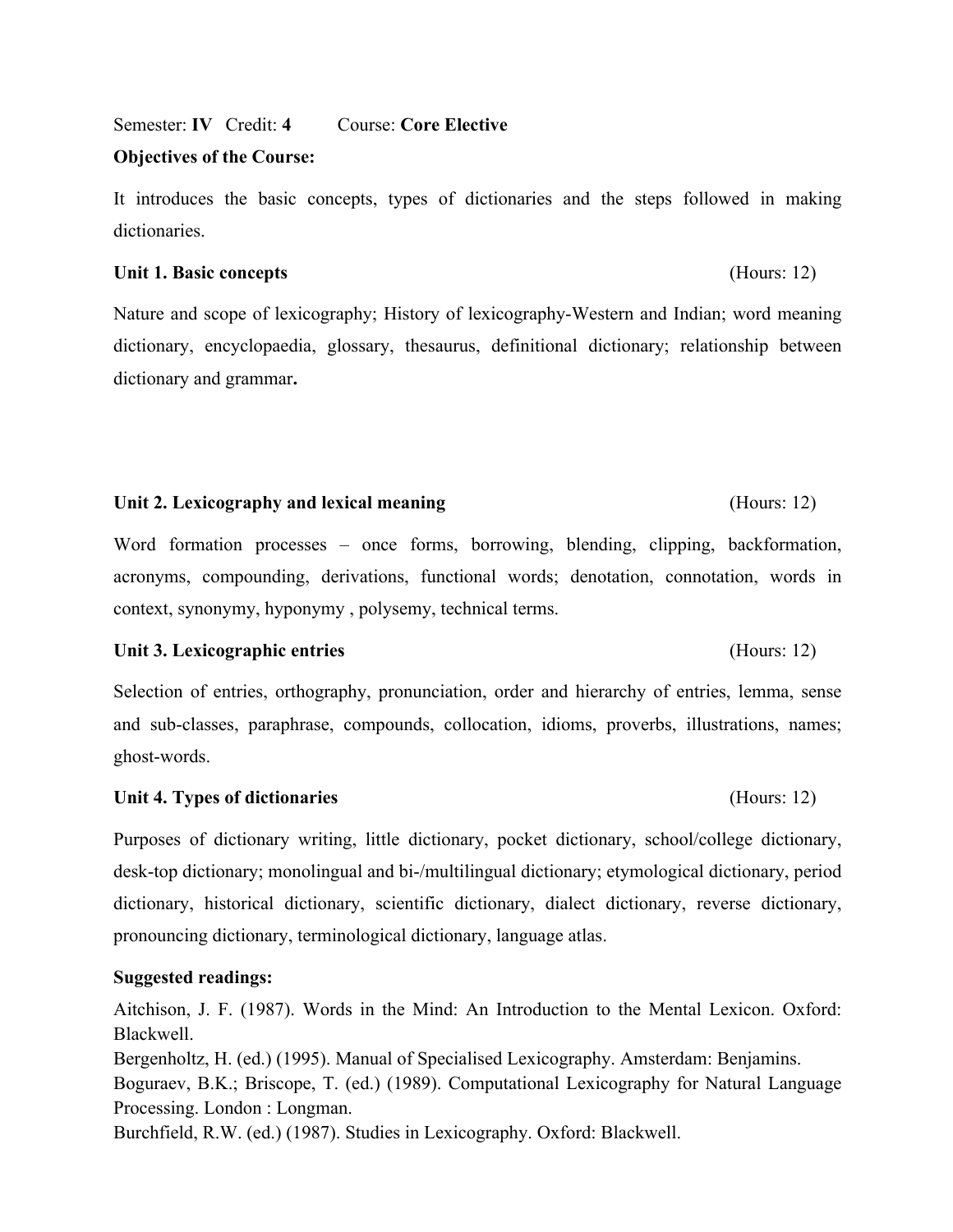Cruse, D. A. (1986). Lexical Semantics. Cambridge University Press. Hausmann, F. J., Reichmann, O. (1989-91). Worter bucker / Dictionaries / Dictionarie: An International Encyclopaedia of Lexicography. (3 volumes) Berlin: de Gruyter. Ilson, R. (ed.) (1985). Dictionaries, Lexicography and Language Teaching. Berling: Pergamon Press. Jackson, H. (1988). Word and Their Meaning. London: Longman. Lyons, J. (1977). Semantics. Cambridge University Press. Malkiel, Y. (1976). Etymological Dictionaries: A Tentative Typoloogy. UCP Svensen, B. (1993). Practical Lexicography: Principles and Methods of Dictionary Making. (trans. J. Sykes and K. Schofield). Oxford University Press. Vogel, C. (1979). Indian Lexicography. Wiebaden: Harrassowitz. Zgusta, L. (1991). Manual of Lexicography. The Hague: Mouton.

Course No.: **LING E405** 

# Course Name: **LANGUAGE TESTING**

Semester: **IV** Credit: **4** Course: **Core Elective**

# **Objectives of the Course:**

It discusses the basic concepts, factors responsible for selecting and constructing a test, and types of test.

# **Unit 1. Preparation for making a test** (Hours: 12)

Objectives evaluation; nature of the target population; qualitative and Quantitative evaluation; selection of items; pilot survey; difficulty value and discriminatory power of items; final selection of items; constraints of time, space and materials; role of the tester; Participant Observation.

# **Unit 2. Basic concepts** (Hours: 12)

Validity and reliability; norm-referenced vs criterion-referenced tests; standardization of a text; experimental and control groups; formal, functional and pragmatic tests.

# Unit 3. Constructing a text **Example 2.1** (Hours: 12)

Planning and testing instructions; kinds of scales; implicational scales; distractors in multiplechoice items; content and construct validity of tests; check lists of items and objectives; aspects of presentation.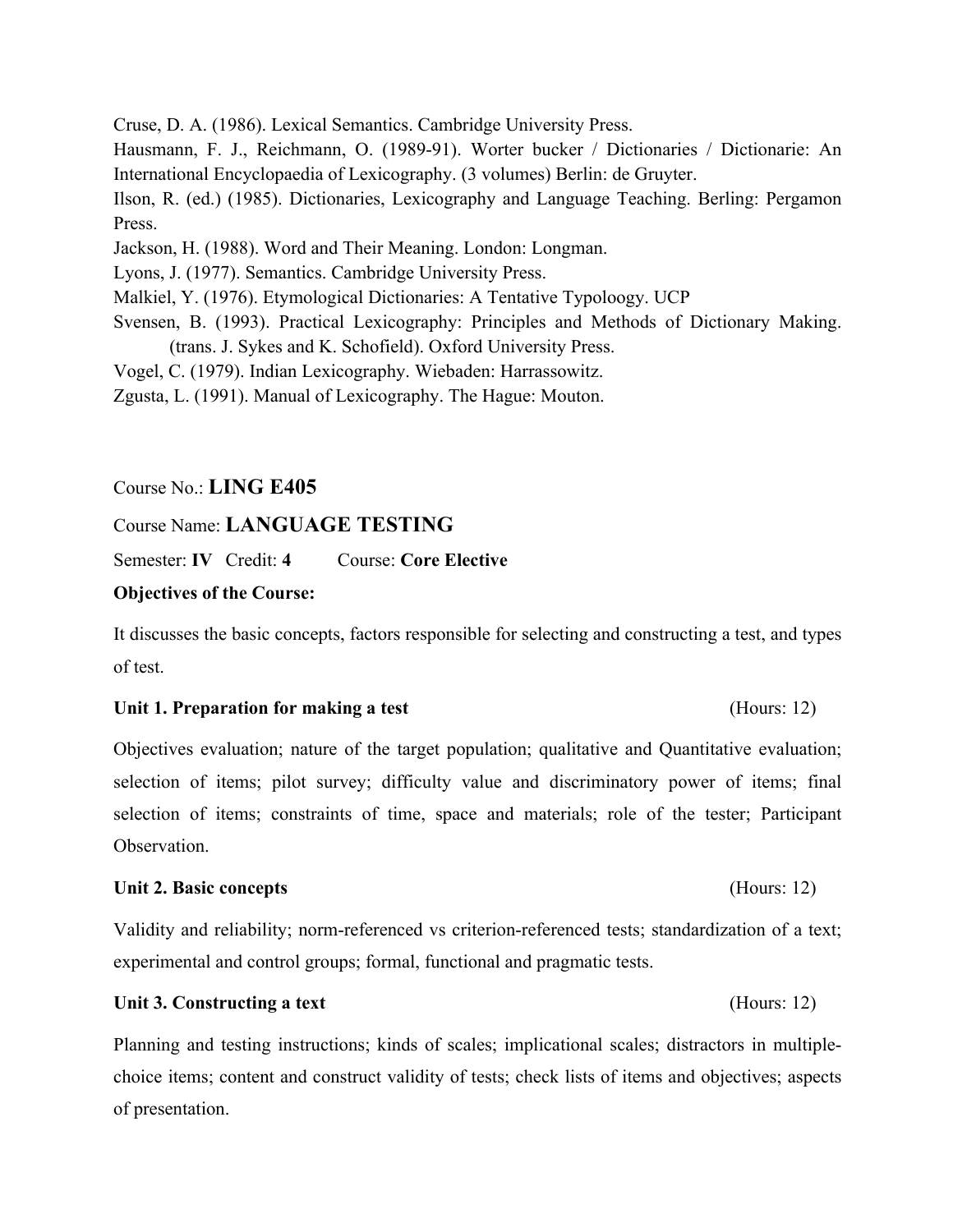## **Unit 4. Kinds of test** (Hours: 12)

Test taxonomies: descriptive and objective; qualitative and quantitative multiple choice tests; discrete point and integrative tests; achievement and proficiency tests; diagnostic and aptitude tests; linguistic and communicative tests; listening and reading comprehension; school and tests; self assessments; cloze test; dictation; translation; tests for BICS and CALP.

## **Suggested Readings:**

Allen, J. and Davies, A. ed. 1977. Testing and Experimental Methods; Edinburgh Course in Applied Linguistics Vol. 4, Oxford : OUP. Davies, E. 1981. Teachers as curriculaum Evaluators. Sydney: George Artlenunuin. Harris, D. 1969. Testing English as a Second Language. New York: McGraw Hill. Nuttall, d. ed. 1986. Assessing Educational Achievement. London: Falmer Press Oller, J.W. 1979. Language Tests at School. London: Longman. Valllete, R.M. 1967. Modern Language Testing: A Handbook. New York. Weiv, C. and Roberts, J. 1994. Evaluation in ElT.

# Course No.: **LING E406**

# Course Name: **MULTILINGUALISM**

Semester: **IV** Credit: **4** Course: **Core Elective**

## **Objectives of the Course:**

The focus is on the different types of languagesettingsand how a language is used in these settings in the presence of various sociolinguistic factors.

## **Unit 1. Basic concepts** (Hours: 12)

Monolingualism, bilingualism and multilingualism; individual, social and social psychological aspects of multilingualism; multilingualism and the human brain; ethnographic perspectives.

## **Unit 2.Multilingual society** (Hours: 12)

Simultaneous acquisition of several language; language in education and the multilingual classroom; patterns of language use and language dominance configuration; language ethnicity and race; researching multilingual societies.

## **Unit 3. Linguistic aspects** (Hours: 12)

Process of selecting a standard language: codification and elaboration; academy based and free enterprise standardization; interference; code mixing and code-switching.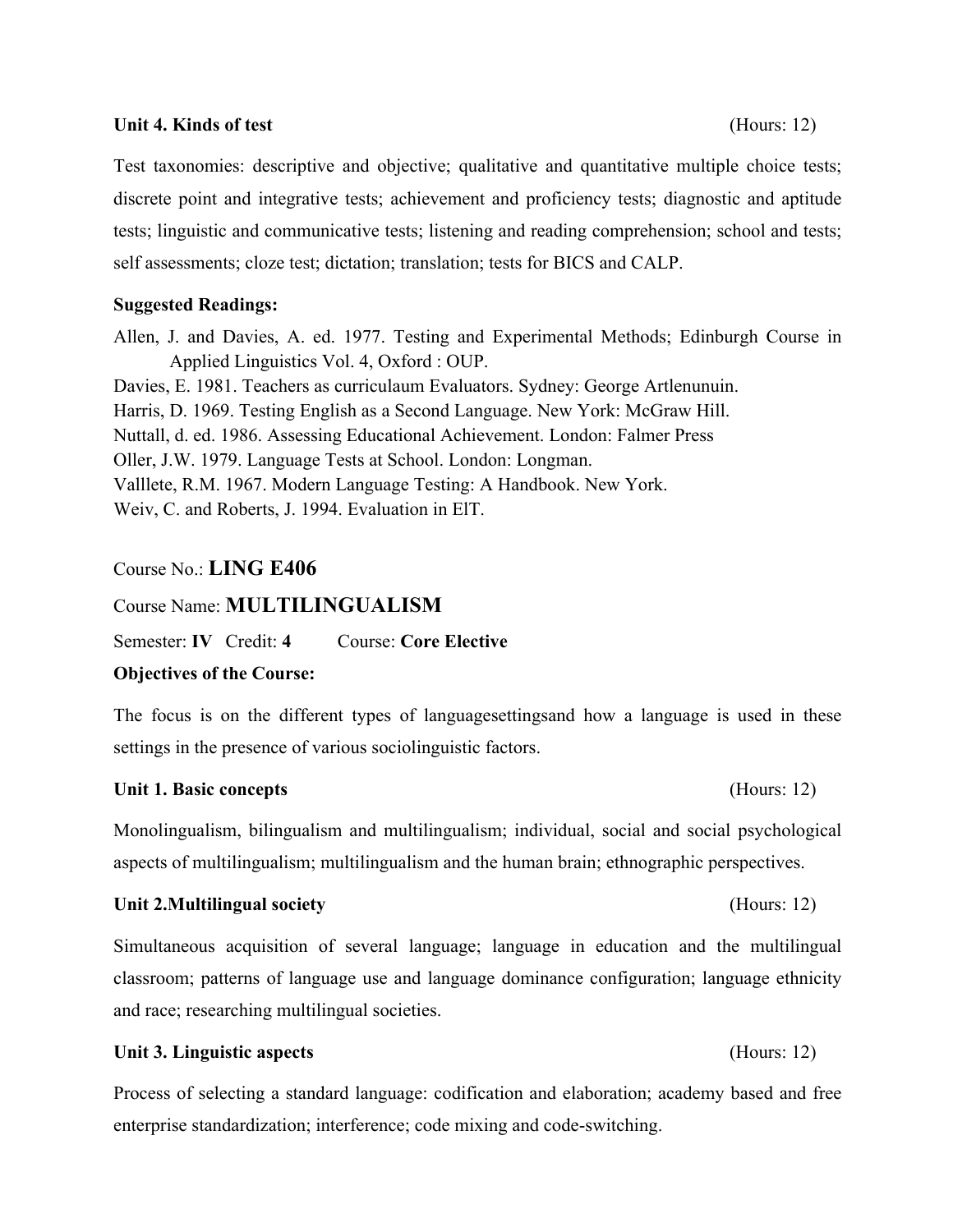## **Unit 4. Language attitudes and social stereotypes** (Hours: 12)

Language and identity; measurement of social and linguistic attitudes; social stereotypes; language proficiency and language attitudes; evaluating proficiency levels in multilingual settings.

# **Suggested Readings:**

Alisjahbana, S.T. The Modernization of Languages in Asia. Kuala Lumpur: The Malaysiian Society for Asian Studies.

Brass, P.R. 1975. Language, religion and Politics in North India. Delhi: Vikas Publishing House.

Coupland, N. and Jaworski, A. 1997. ed. Sociolinguistics: A Reader and a Course Book. London: Macmillian.

Fishman, J.A. 1974. ed. Advances in Language Planning. The Hague: Mouton.

Hudson, R.A. 1985. Sociolinguistics. Cambridge: Cambridge University Press.

Hasnain, I.S. 1995. ed. Standardization and Modernization: Dynamics of Language Planning. New Delhi: Bahri Publication.

Pattanyak, D.P. 1981. Multilingualism and Mothertongue Education. Delhi: Oxford University Press.

Sharma, P.G. and S. Kumar, 1977. ed. Indian Bilingualism. Agra: Kendriya Hindi Sansthan.

# Course No.: **LING E407**

# Course Name: **TRANSLATION STUDIES**

Semester: **IV** Credit: **4** Course: **Core Elective**

# **Objectives of the Course:**

The fundamental concepts in translation and Translation Studies are discussed in the course.

# Unit 1. History and Definition (Hours: 12)

Translation: Broad history, definitions (translation as process and product), theories- linguistic theories (Jackobson, Catford, Nida, Levy), non-linguistic (Lefevere, Bassinet-McGuire, Popovich, Holms, Toury); procedures in translation; Translation Studies as a discipline: scope, nature and history; translated text or independent text (e.g. various versions of Ramayana in South and South-East Asian languages).

# **Unit 2. Role of translation and translator/interpreter** (Hours: 12)

Role of translation: in comparative literary studies, in multilingual countries like India- in intercultural communication, in nation-building (post-independence)- especially in language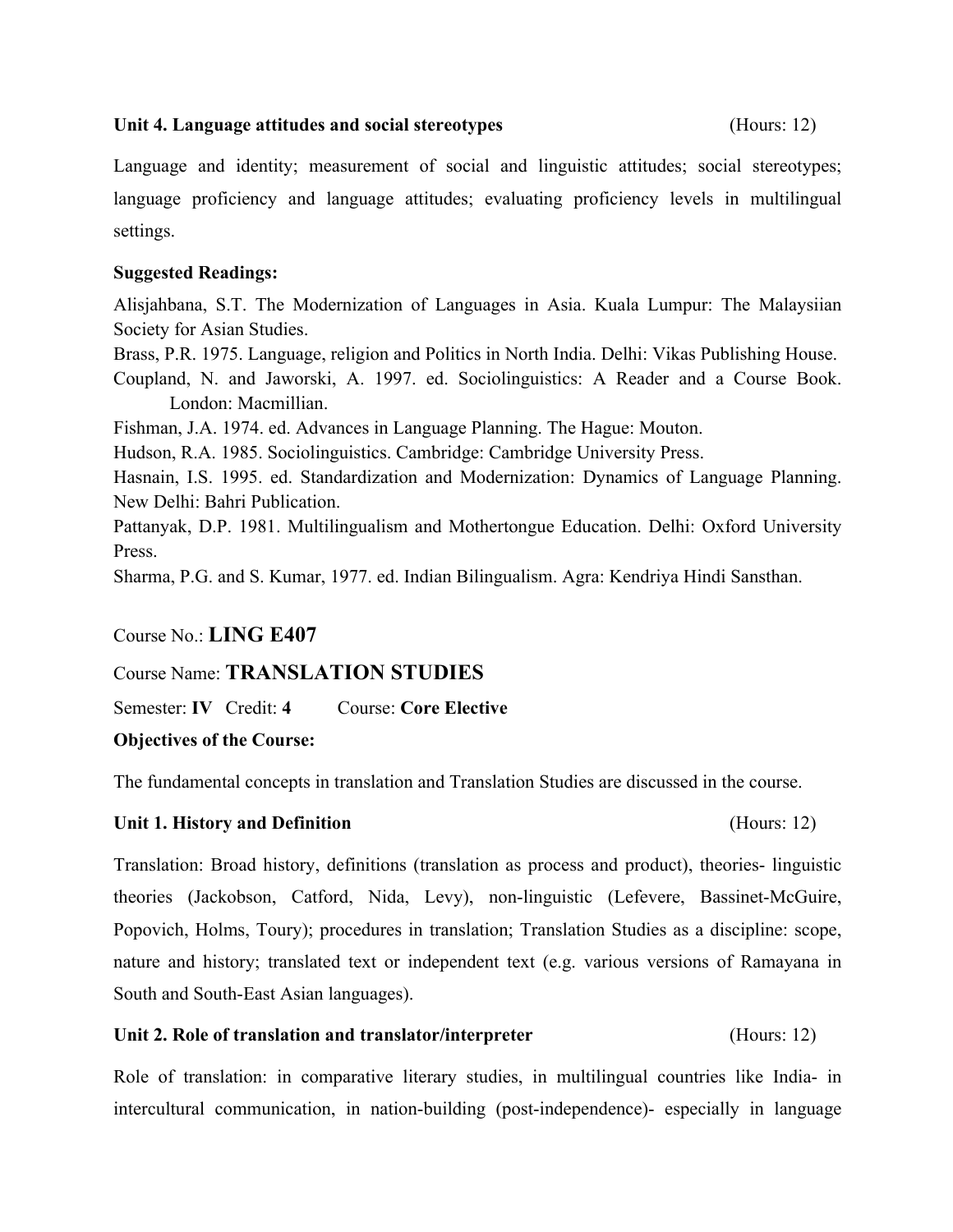planning (corpus planning and status planning); role of translator/interpreter: making information available from one language into another, mediator in communication situations like immigration offices, legal proceedings and hospital communication in multilingual countries, business communications in multinational companies etc.

## Unit 3. Types of Translation and Text **Exercise 2.12** (Hours: 12)

Intralingual and inter-language; full and partial, total and restricted, rank bound and unbounded; translation and transliteration; translation and interpreting; subtitling; dubbing. Translation of literary texts: poetry, drama, novel, short story and essay; translation of scientific and technical texts: translation of scientific texts, problem of technical terms; news, editorials in newspapers, thought provoking articles, advertisements, posters etc.

## **Unit 4. Issues in Translation** (Hours: 12)

Units of translation, faithfulness to original text, equivalence, loss and gain, untranslatability, skewing in translation; evaluation of translation.

# **Suggested Readings:**

Bassnett-McGuire, S. 1980. Translation Studies. London & New York: MethuenBell, R. T. 1991. Translation and Translating Theory and Practice. UK: Longman. Catford, J. C. 1967. A Linguistic Theory of Translation. UK: OUP. Holms, J. S. 1972. The Name and Nature of Translation Studies. In L. Venuti (ed.) 2000. The Translation Studies Reader. UK: Routledge: 172-185. Nida, E. A. 1964. Towards a Science of Translation. Leiden: E. J. Berril Toury, G. 1995. Descriptive Translation Studies and Beyond. Amsterdam/ Philadelphia: John Benjamins Publication Company.

# Course No.: **LING E408**

# Course Name: **ADVANCED HISTORICAL LINGUISTICS**

Semester: **IV** Credit: **4** Course: **Core Elective**

# **Objectives of the Course:**

The course highlights the laws, approaches in Indo-European linguistics. It discusses the study of Sanskrit, language contact and the processes of phonological change.

# **Unit 1. Indo-European Linguistics** (Hours: 12)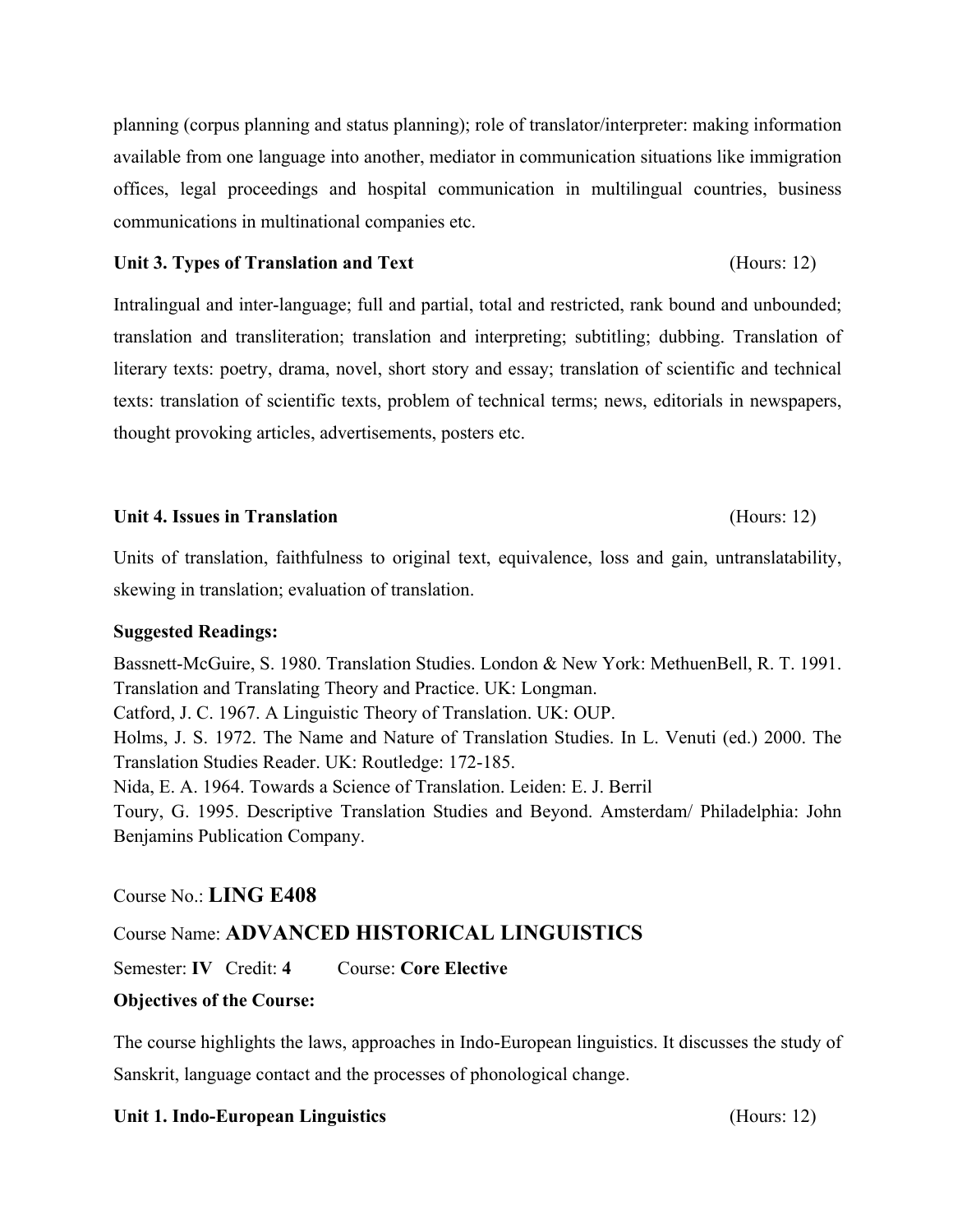Indo-European Linguistics and Historical Linguistics. Study of some Laws of I.E.; Verner's Law, Graassmann's Law, Brugmann's Law; Lachmann's Law; traditional and generative approaches.

### **Unit 2.Indo-European and the study of Sanskrit** (Hours: 12)

IE and the study of Skt. Phonology, Ruki rule, merger of vowels, the Nature of accent, wordaccent, sentential accent, the end of a word; phonological changes and major historical IE languages.

## **Unit 3.Indo-Aryan Phonology** (Hours: 12)

From OIA to NIA; the theoretical implications of consonantal assimilation of MIA; the loss of consonants in the final position and its implications for the study of NIA; in-depth study of the processes of phonological change.

## **Unit 4.Language contact in India** (Hours: 12)

The Dravidian language and Indo-Aryan interface, historical development and emergence of India as a linguistic area. A detailed study of emergence of ergative construction, adjectival syntax and agglutinative processes in NIA

## **Suggested Readings:**

Baldi,P. 1983. An Introduction to the Indo-European Languages. Carbondale: Southern Illinois University Press.

\_\_\_\_\_1990. Linguistic Change and Reconstruction Methodology. Berlin: Mouton de gruyter.

Benveniste, E. 1971 Problem in General Linguistics. (Translated from French), Coral Gobles: University of Miami Press.

Beekes, R.S.P. 1995. Comparative Indo-EuropeanLinguistics. Amsterdam / Philadelphia : John Benjamins Publishing Co.

Bloch, J. 1965. Indo-Aryan from the Vedas to Modern Times. Paris: Adrien – Maisonnenve.

Burrow, T. 1973. The Sanskrit Language. London: Faber and Faber

Burrow, T. and M.B. Emeneau. 1960. A Dravidian Etymological Dictionary. London: Oxford University Press.

Emeneau, M.B. 1994. Dravidian Studies. (Selected Papers). Delhi: MotilalBanarsidass.

Haudry, J. 1979. L' Indo-European. Paris: Presses Universitaires de France.

Hoenigswald, H.M. 1960. Language Change and Linguistic Reconstruction. Chicago: University of Chicago Press.

Kurylowicz, J. 1964.The Inflectional Categories of Indo-European. Heidellberg: Winter. Masica, C.P. 1991. The Indo-Aryan Languages. Cambridge: CUPO.